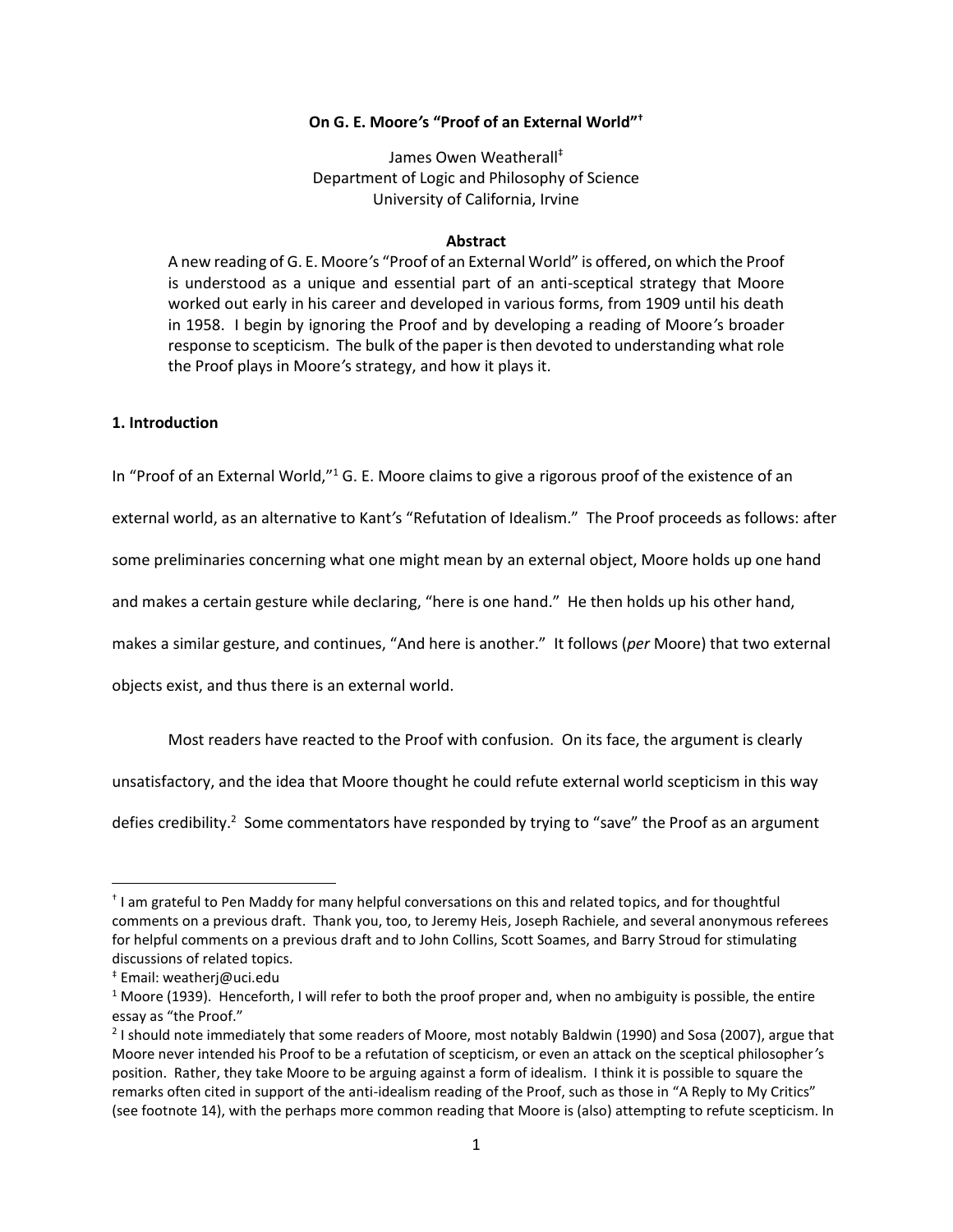against scepticism. Malcolm (1942) and Ambrose (1942), for instance, argue that the Proof is doing something other than what it appears to do. Ambrose takes it that Moore is (inadvertently) revealing that the sceptic has suggested an unacceptable revision to ordinary language, whereby knowledge statements would be excised from ordinary speech; the Proof serves to remind the reader that a certain way of speaking is correct after all. Similarly, Malcolm thinks that the Proof shows that the sceptic*'*s claims "*go against ordinary language*" (Malcolm 1942, p. 349), and that Moore is really making a (unstated) paradigm case argument about knowledge. A more recent reading by Soames (2003) takes the Proof to be ironic: Soames thinks Moore is offering a performance designed to reveal the futility of the epistemological debate surrounding scepticism. But none of these is well supported textually, by the Proof itself or by Moore*'*s other writings.<sup>3</sup>

<span id="page-1-0"></span>The failure of such readings suggests that we should understand the Proof as written, that is, as an attempt to refute scepticism by appeal to empirical knowledge. But if this is correct, then Moore does not fare well. Not only does he fail to refute the sceptic, but as Stroud (1984) puts it, "Moore gives the impression of having no idea what the sceptical philosopher really wants to say or do" (Stroud 1984,

l

particular, Moore presents the Proof as an alternative to Kant*'*s "Refutation of Idealism" (Kant 1929, pp. B274f), where Kant is clear that "problematic idealism," i.e. Cartesian scepticism, is the target of his Refutation. (NB: here and elsewhere, I refer to the Kemp-Smith translation of Kant's *Critique of Pure Reason*, as this is the version Moore used.) Moreover, as Stroud (1984, p. 137) points out, if Moore proves that an external world exists, then it follows that he proves that knowledge of the external world is possible. For these reasons and others, many commentators on the Proof do take it as a response to skepticism. I am working in that tradition. <sup>3</sup> Moore explicitly disavows the Ambrose reading in his "A Reply to My Critics" (Moore 1942). He does not address Malcolm*'*s reading directly, but it seems clear that it is equally unacceptable. The central problem with both the Malcolm and Ambrose readings is their picture of what the sceptic is up to: both think that scepticism amounts to suggesting "*a more correct way of speaking*" (Malcolm 1942, p. 350). But Moore is clear that the sceptic he is concerned with actually holds that we do not know external facts and not merely that we should not speak in certain ways. For more on this line of response to Malcolm and Ambrose, see Stroud (1984, pp. 88-96). Fratantaro (1998, pp. 10-18) also offers a compelling response to Malcolm, and Forster (2008) replies to Ambrose. Soames, meanwhile, rests his reading on an early essay, "Hume*'*s Philosophy" (Moore 1909), and on Moore*'*s 1910/11 lectures, later published as *Some Main Problems of Philosophy* (Moore 1953). From these, Soames extracts the idea that Moore*'*s response to scepticism has something to do with the sceptic*'*s theory of knowledge. I do not see an argument about the sceptic*'*s theory of knowledge in either of the sources that Soames draws from. See Forster (2008) for a more detailed response to Soames. I should add that there are certain features of Soames*'* argument that are similar to the reading I will propose here, though the differences are more substantial. See footnote [26](#page-21-0) for more on Soames' relation to the present reading.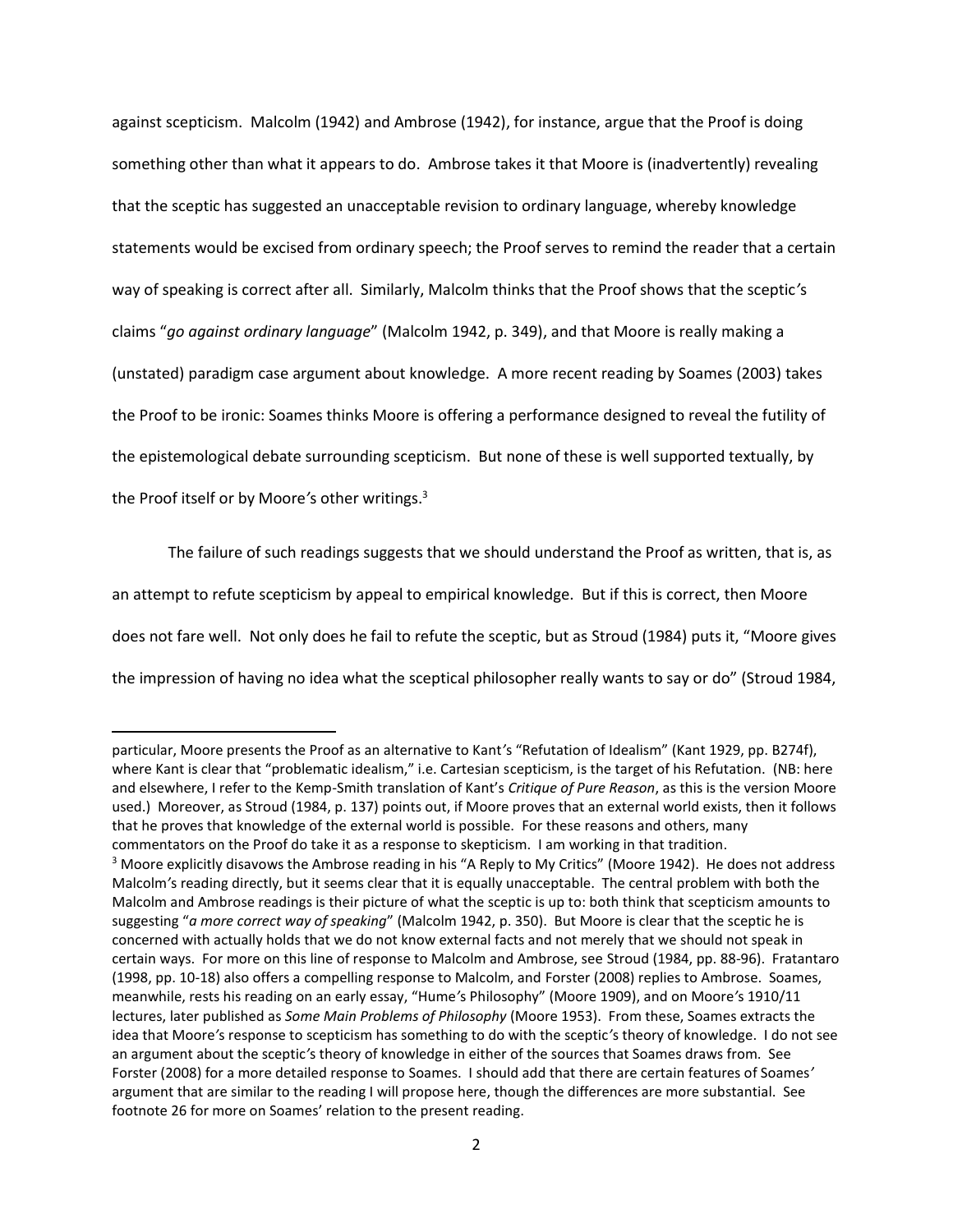p. 124). Stroud*'*s diagnosis of the failure is as follows. He argues that one can draw a distinction between "internal" and "external" perspectives on knowledge. From the internal perspective, a question "is answered by actually establishing some truths in that area or by finding out what has been established by others." The external perspective, meanwhile, requires "a certain withdrawal or detachment from the whole body of our knowledge of the world" (Stroud 1984, p. 117). The philosopher*'*s question is asked from this external perspective. We ask, "how do we know external objects exist?" from a perspective that does not permit any of our knowledge about external objects to be relevant. From the internal perspective, Moore*'*s proof makes perfect sense and is undoubtedly correct; from the external perspective, meanwhile, it fails utterly. And so Stroud is "left with the conclusion that Moore really did not understand the philosopher*'*s assertions in any way other than the everyday *'*internal*'* way" (Stroud 1984, p.125). 4

Stroud*'*s conclusion seems just, if we take the Proof in isolation. But it is clear from Moore*'*s other work that he *does* understand scepticism. In his very first response to scepticism, the 1909 essay "Hume*'*s Philosophy," for instance, Moore clearly describes the external question:

It seems to me that [the sceptical] position must, in a certain sense, be quite incapable of disproof. So much must be granted to any sceptic who feels inclined to hold it. Any valid argument which can be brought against it must be of the nature of a *petitio principii*: it must beg the question at issue. ... I can only prove that I do [know external facts], by assuming that in some particular instance, I actually do know one. That is to say, the so-called proof must assume the very thing which it pretends to prove. ... And the sceptic can, with perfect internal consistency, deny that he does know any [external facts]. (Moore 1909, pp. 159-160)

 $\overline{a}$ 

<sup>4</sup> I take it this is the reading Maddy (2007) has in mind, too, when she contrasts Moore with the practitioner of the austere flavor of naturalism she calls "second philosophy." The second philosopher gets the question, but does not think she can answer it; Moore does not get it, and so errs in trying to reply. Clarke (1972), too, takes Moore to be answering the question in a peculiarly internal way.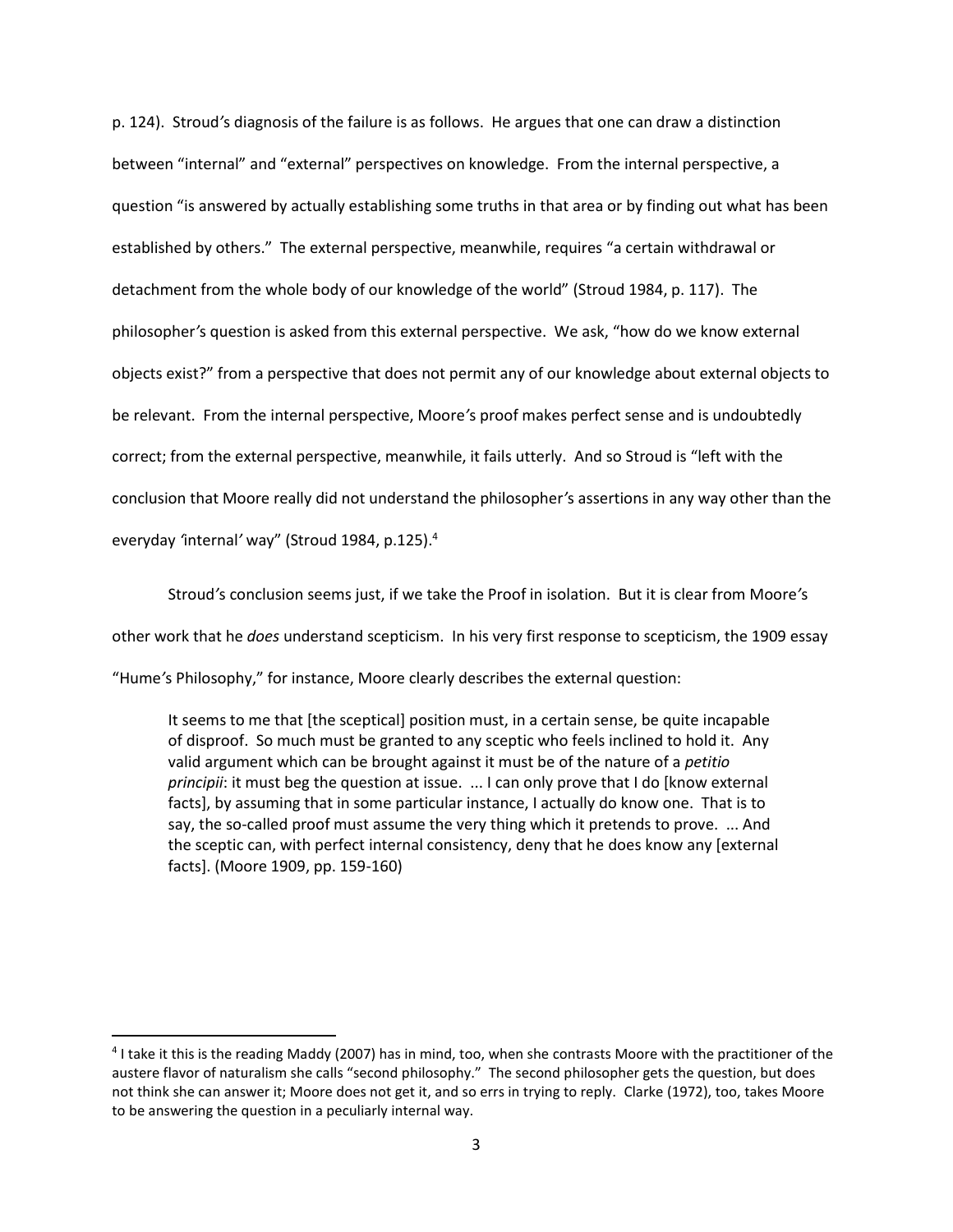He makes remarks to similar effect in the much later essay "Certainty" (Moore 1959a, p. 248).<sup>5</sup> But with this understanding of scepticism, Moore must know that the Proof will never satisfy the sceptic. Indeed, he appears to acknowledge as much in the discussion following the Proof, when he writes,

Some people understand *'*proof of the external world*'* as including a proof of things which I haven*'*t attempted to prove and haven*'*t proved. ...what they really want is ... a general statement as to how *any* propositions of this sort [i.e. here is a hand] may be proved. (Moore 1939, p. 149)

He goes on to say that he cannot do this, as any proof of his premises would require him to "...prove for one thing, as Descartes pointed out, that I am not now dreaming" (Moore 1939, p. 149).

So Moore cannot intend the Proof to satisfy the sceptic. But then, what *does* he intend it to do? I think the answer lies in a deeper understanding of how Moore responds to scepticism in his other work. Here I will argue that the Proof plays a unique and essential part in the execution of an antisceptical strategy that Moore worked out early in his career and developed in various forms, from 1909 until his death in 1958. I will start by ignoring the Proof and by developing a reading of Moore*'*s broader response to scepticism. In section 2, I will reconstruct another recent reading of Moore*'*s anti-sceptical strategy, by Lycan (2007), which I will take as my starting point.<sup>6</sup> I think much of what Lycan says is correct, though as I will argue, his reading of the strategy is incomplete. In the subsequent two sections I will explore several points of Moore*'*s strategy that Lycan*'*s reading does not capture. Then, once the full strategy has been established, I will return to the Proof, in section 5. The core of the paper will be

<sup>&</sup>lt;sup>5</sup> Stroud notes the remarks in "Certainty" and acknowledges that "...from time to time Moore is lured further towards seeing things in the philosopher*'*s way than I think is consistent with his total immersion in the non- *'*philosophical*'* or everyday understanding of the remarks philosophers make" (Stroud 1984, p. 120). But as Stroud sees it, such passages reflect moments of weakness on Moore*'*s part, as he begins to see the glimmer of something that he cannot quite make out and is disinclined to explore. Stroud still does not think that the argument in the Proof reveals any understanding of the sceptical position.

<sup>6</sup> I might note that I have been working on a reading of the Proof based on its role in Moore*'*s broader antisceptical strategy for some time, independently of Lycan*'*s paper; I only came across his paper more recently. But Lycan and I agree on enough that I think my view is best developed in relation to his.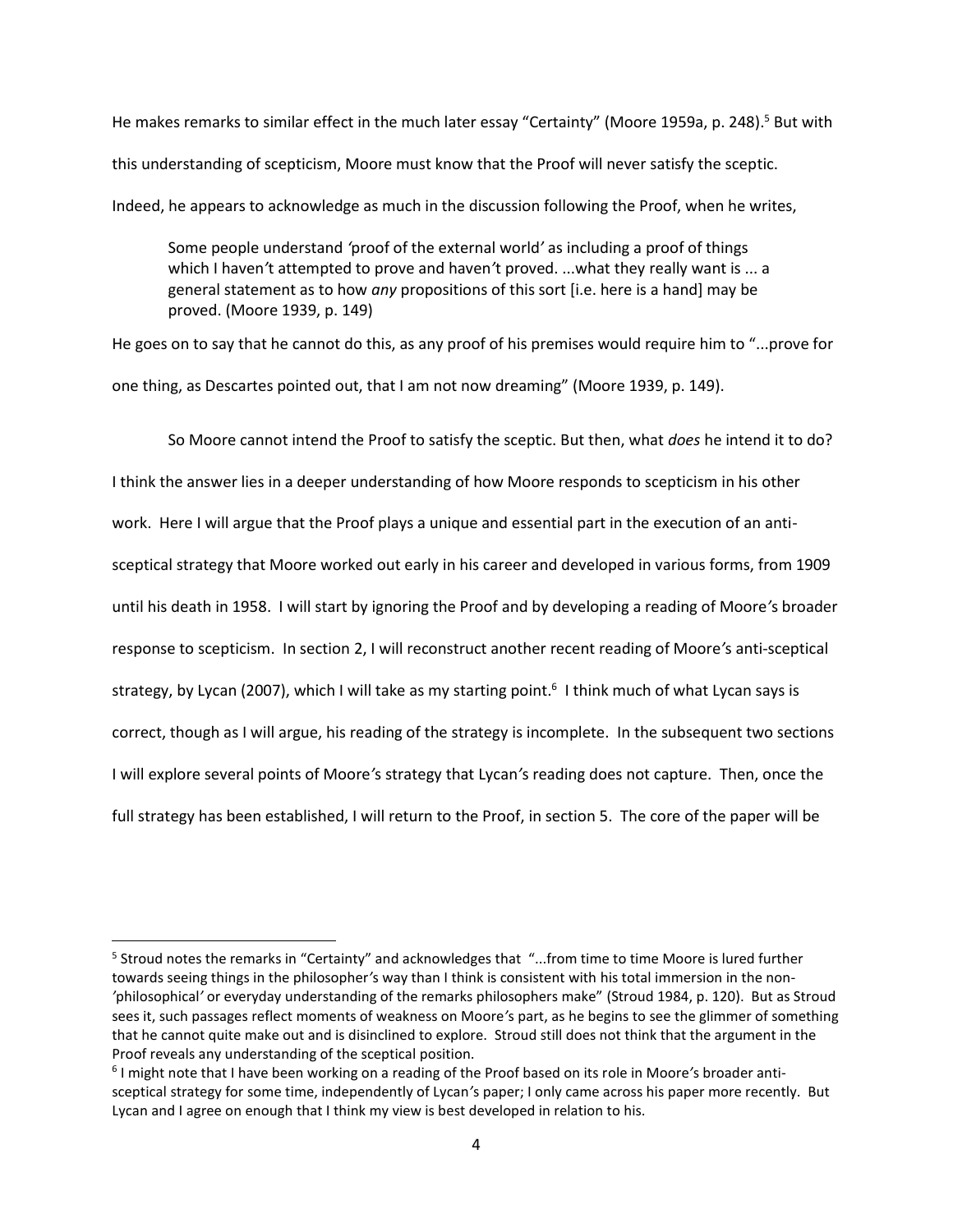devoted to understanding what role the Proof plays in Moore's strategy, and how it plays it. In the final section, I will offer some brief concluding remarks on the effectiveness of the strategy I describe.

### **2. Lycan (2007) and "Four Forms of Scepticism"**

Lycan (2007) surveys each of Moore*'*s anti-sceptical attempts, from Moore*'*s 1910/11 lectures, published later as *Some Main Problems of Philosophy* (Moore 1953), to "Four Forms of Scepticism" (Moore 1959b).<sup>7</sup> As Lycan sees it, Moore does not land on his real strategy until "Four Forms of Scepticism." I should note immediately that I will argue against this part of Lycan*'*s position: I think that the antisceptical argument Lycan ultimately attributes to Moore is an accurate reading (with important caveats, which I discuss in section 4), but I think Moore has a relatively mature version of it in place by 1918 (if not 1909), as I will argue in section 3. But first, let me develop what Moore*'*s strategy is supposed to be. Since Lycan takes "Four Forms of Scepticism" to represent the best example of Moore*'*s best antisceptical strategy, I will start there.

"Four Forms of Scepticism" is the last<sup>8</sup> paper in which Moore directly confronts scepticism. Moore takes Bertrand Russell's scepticism as his target.<sup>9</sup> He identifies four kinds of things<sup>10</sup> that Russell takes to be doubtful (the four forms indicated in the title) and goes on, in "pages and pages" of "exegesis and criticism" (Lycan 2007, p. 92), to reconstruct Russell*'*s arguments for scepticism. But the real punchline of the essay comes on the last page. Moore is treating external world scepticism and scepticism about other minds. He has identified a series of assumptions (in this case, four<sup>11</sup>) necessary as premises for Russell*'*s argument. But then he says,

<sup>7</sup> He skips over "Hume*'*s Philosophy" (Moore 1909).

<sup>8</sup> Though published for the first time in *Philosophical Papers* (Moore 1959c) along with "Certainty", "Four Forms of Scepticism" was delivered many times until 1944, whereas "Certainty" was only delivered once, in 1941. <sup>9</sup> Moore locates Russell's arguments in *Analysis of Matter* (Russell 1927a) and *An Outline of Philosophy* (Russell 1927b).

 $10$  The four things are personal identity, memory, other minds, and the external world.

<sup>&</sup>lt;sup>11</sup> These assumptions are (1) one cannot know things about the external world "immediately"; (2) things about the external world do not follow logically from things one *does* know immediately; (3) that if (1) and (2) are true, then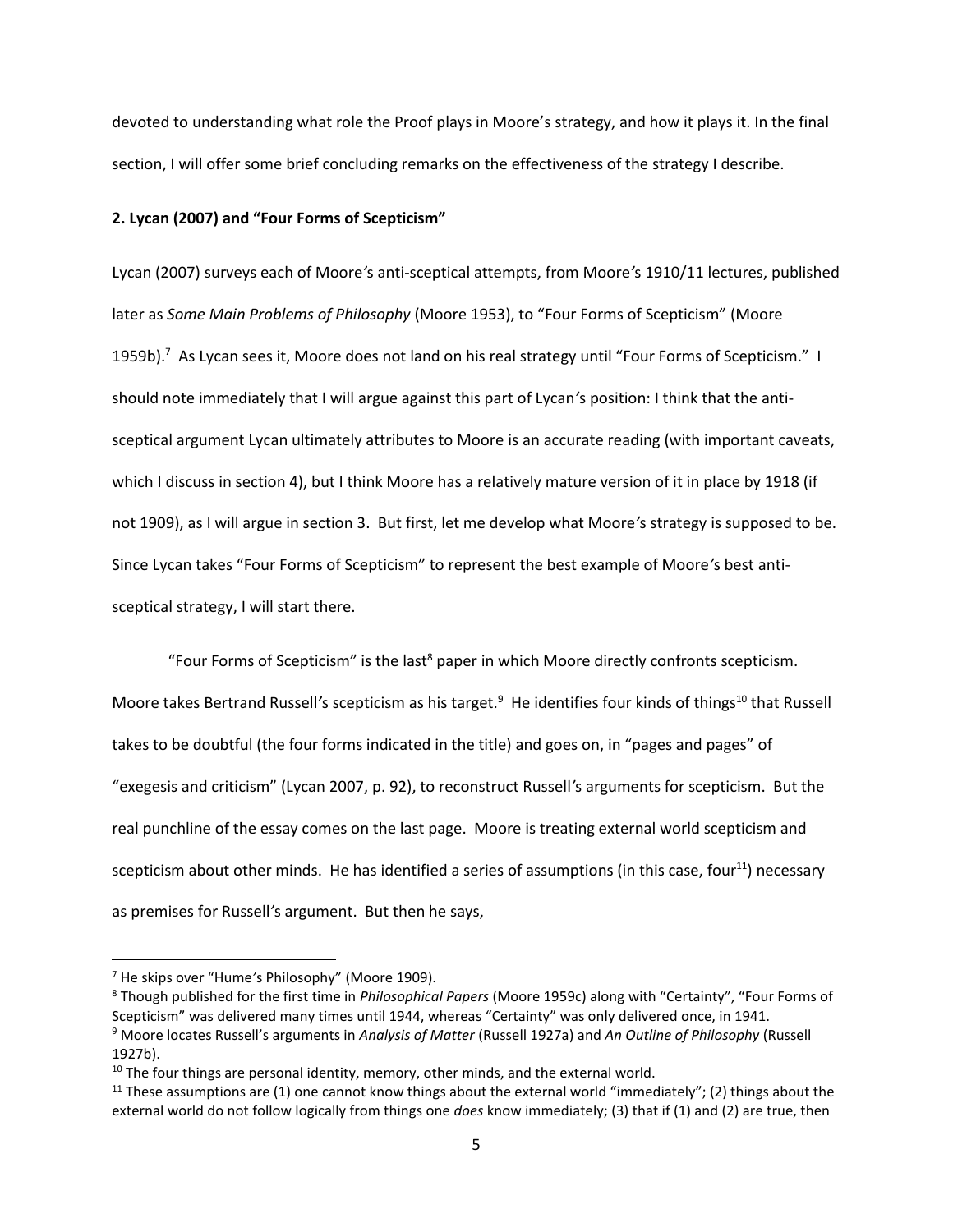...what I can*'*t help asking myself is this: Is it, in fact, as certain that all these four assumptions are true; as that I *do* know that this is a pencil and that you are conscious? I cannot help answering: It seems to me *more* certain that I *do* know that this is a pencil and that you are conscious, than that any single one of these four assumptions is true, let alone all four. ... Nay more: I do not think it is *rational* to be as certain of any one of these four propositions, as of the proposition that I do know that this is a pencil. (Moore 1959b, p. 226)

Lycan takes this passage to represent Moore*'*s clearest statement of his anti-sceptical strategy. The key,

Lycan thinks, is that Moore*'*s "point against the sceptic is *comparative*" (Lycan 2007, p. 93).

Let me spell this out. Suppose the sceptic offers a deductively valid argument in favor of his

conclusion. Moore points out that such an argument cuts both ways: given that the argument is valid,

there are always two ways to understand it: either as an instance of *modus ponens*, i.e. in favor of the

sceptical conclusion, or of *modus tollens*, i.e. against the sceptic*'*s premises. As Lycan puts it,

So far, we have no more reason to accept the conclusion on the strength of the premises than to reject one or more of the premises because the conclusion*'*s denial is more credible. We must make a comparative judgment: is it more rational to accept each of the premises and also the conclusion, or is the conclusion implausible enough that we should reconsider and reject one of the premises? (Lycan 2007, p. 94)

In other words, the sceptic*'*s argument presents a choice between accepting the sceptic*'*s conclusion and

rejecting one or more of her assumptions. But put in this way, there is only one rational choice to make.

Lycan writes, "A purely philosophical assumption—n.b., a *bare* assumption, because we are talking

about an undefended premise—could not possibly be as rationally credible as an everyday fact

supererogatorily well supported by perception and short-term memory" (Lycan 2007, p. 95).

 $\overline{\phantom{a}}$ 

I think Lycan gets the comparative argument just right. Supposing the sceptic*'*s arguments are valid, Moore points out that there is a choice involved in accepting the sceptic*'*s conclusion. Making this

choice requires us to compare two sets of propositions and decide which is more plausible, or even,

more strongly, which is more rational to accept. I also think that there is more to Moore*'*s strategy, but

one*'*s beliefs about the external world are based on "analogical or inductive" arguments (Russell*'*s phrase); and (4) one cannot have certain knowledge based on analogical or inductive arguments. See (Moore 1959b, pp. 225-226). It is the last of these that Moore finds suspect.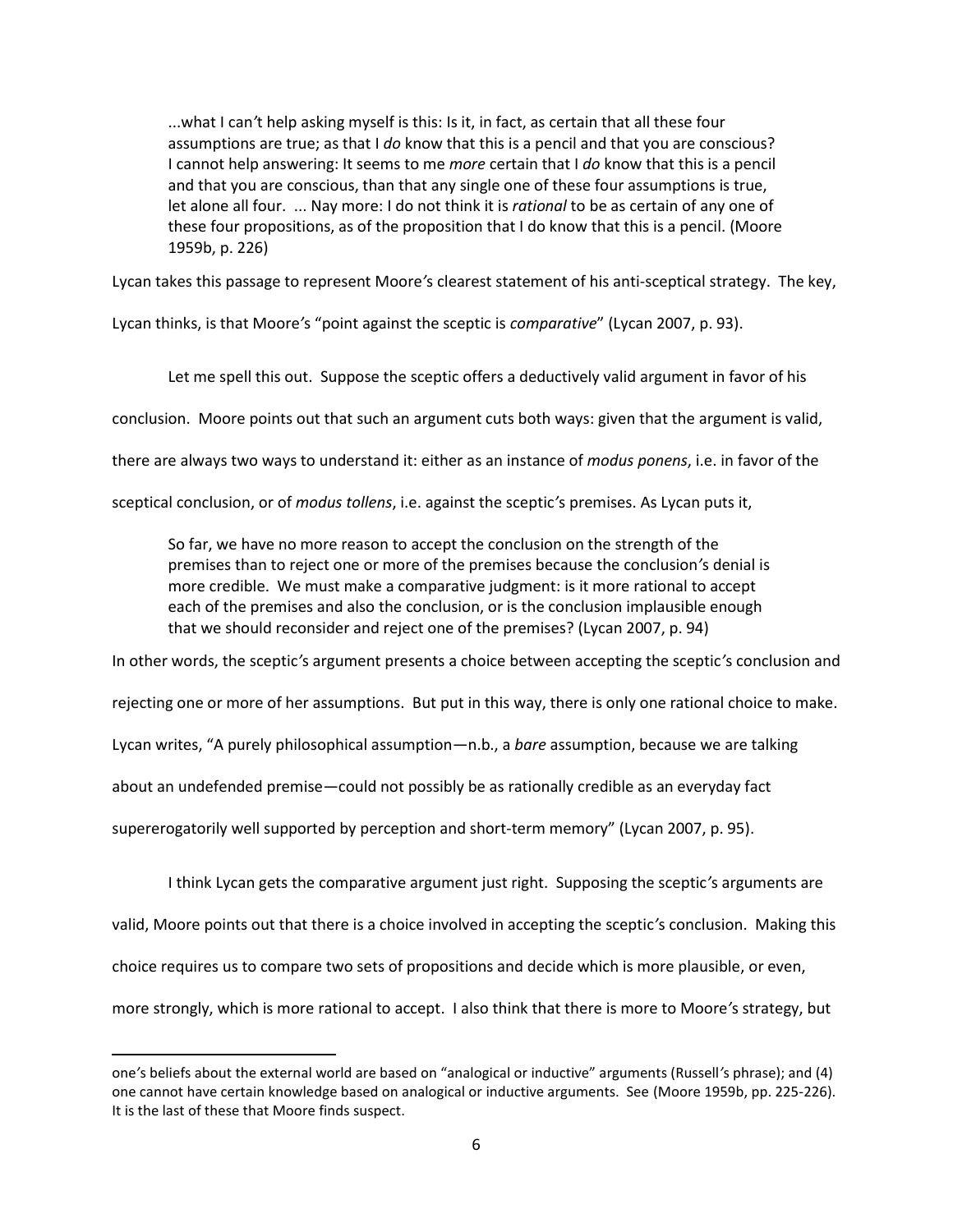before I describe what I take that to be and why it is important, I want to draw attention to some principal virtues of Moore*'*s argument on the reading offered so far. (These virtues will carry over to my reading.) The first virtue is that the comparative argument is emphatically not question begging.<sup>12</sup> Moore does *not* say, "but I know that I have hands and thus scepticism is false," full stop, nor does he take for granted anything that the sceptic argues is problematic, or up for debate, or the question at issue. What Moore does is much more subtle, and much more effective. The plausibility comparison between the sceptic*'*s premises and "I know that this is a pencil" occurs at a level of consideration where the *only* question at hand is whether it is more rational to accept such and such a set of propositions or such and such other set of propositions.<sup>13</sup>

<span id="page-6-0"></span>This idea deserves to be spelled out in a little more detail. The beauty of the comparative

argument is that Moore does not have to say that his reasons for believing that "I know that this is a

pencil" are *conclusive* in order to reject scepticism.<sup>14</sup> If he did, the argument *would* be question begging,

l

<sup>12</sup> Or, to use the language that Crispin Wright has developed to diagnose the problems with Moore*'*s argument (see Wright 1985, 2002, 2004, 2007), the comparative argument is not a case of "transmission failure" because Moore does not need to assume anything about scepticism to make a plausibility comparison between two sets of propositions.

 $13$  Nelson (1990) makes a similar point about the comparative argument (which he calls the "principle of weighted certainties"), in response to Stroud. He argues that the comparative argument is suitably external because it happens at a level where none of Moore*'*s ordinary knowledge is assumed. I do not see how this could work, however. The plausibility comparison requires appeal to other things we believe about the world, whereas Stroud*'*s external question explicitly disqualifies any such information. In running the plausibility comparison, Moore does not need to know that "this is a pencil" in advance, but he does have to draw on various things he believes about the world and pencils, etc., to adjudicate between the two possible sets of propositions. <sup>14</sup> In other words, Moore does not need to *prove* that "I know that this is a pencil", or even that "this is a pencil". It is worth noting that in his "A Reply to My Critics" (Moore 1942), Moore distinguishes his proof of an external world—which he believes he has given—from a proof of *knowledge* of the external world, which he does not believe he can give. So Moore is ready to acknowledge that a proof of "I know that this is a pencil" will not be forthcoming. These remarks of Moore's are sometimes taken as evidence that Moore is not concerned with scepticism in the Proof after all. (Recall footnote [2.\)](#page-0-0) But I do not think this is correct. There is an important relationship between assertions that *p* and assertions that "I know that *p*" for Moore. Indeed, it is an instance of Moore's paradox to say "*p*, but I don't know that *p.*" (This is not to say that *p* implies anyone's knowledge of *p*; it is merely *assertion* of *p* by someone amounts to a knowledge claim.) I take this to mean that the ordinary reasons one might have for believing that "this is a pencil" when presented with a pencil also amount to reasons for believing that "I know that this is a pencil", and thus that these first-order considerations, while not amounting to a proof of any kind, would be the relevant ones to bring to bear in the comparative argument.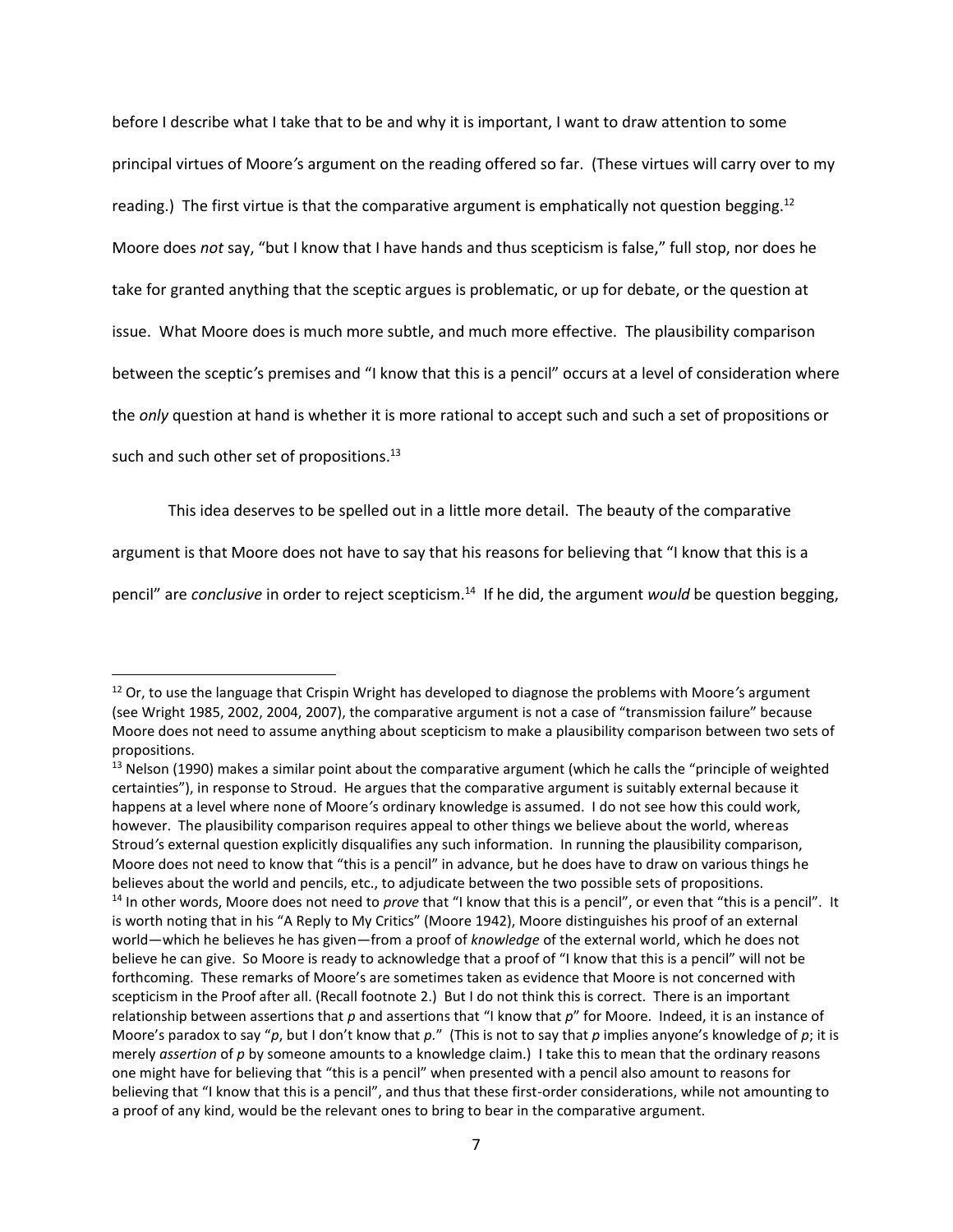since the sceptic argues that none of Moore*'*s reasons could be conclusive. Rather, the argument involves a comparison between two collections of propositions, along with the (perhaps) inconclusive or incomplete reasons one has for believing those propositions and whatever other considerations might go into determining whether a particular proposition is plausible, such as how well it conforms with one*'*s expectations or how consistent it is with other things one knows. In presenting the comparative argument, you do not need to *know* anything about any of the propositions being compared. But after the comparative argument is through, and one set of propositions has been shown to be more plausible or more certain than the other, then you *do* know something: you know how to make the choice between the two versions of the sceptical argument. In other words, you go into the comparative argument with suspended judgments about whether "I know that this is a pencil" is true. You then determine that it *is* more plausible that "I know that this is a pencil" is true than that any of Russell*'*s assumptions are true. And finally, on the basis of this determination, you recognize that you should choose the *modus tollens* version of Russell*'*s argument. But by this you conclude that one of Russell*'*s assumptions *must* be false, deductively, at least insofar as Russell*'*s assumptions cannot all be true if the more plausible "I know that this is a pencil" is true. At no point have you had to assume your conclusion, or anything else that is in question, in making this argument. And by the end, you are entitled to reject the sceptic's argument without qualification.

A second virtue is closely related: the comparative argument does not privilege any kind of statement or knowledge, either perceptual or of common sense.<sup>15</sup> It does not need to. It is not the case that "I know that this is a pencil" is more certain or more plausible than any of Russell*'*s assumptions

 $\overline{a}$ 

<sup>&</sup>lt;sup>15</sup> Perhaps privileging some class of propositions or knowledge in this way would, in some contexts at least, count as begging the question, and so this virtue would collapse into the other. But the point is still worth emphasizing, if only because some authors have suggested that Moore*'*s Proof is not question begging because some kinds of knowledge are privileged. For instance, Davies (2004), Greco (2002), and Pryor (2000, 2004), all argue that Moore*'*s Proof is *not* question begging (or, is *not* an example of transmission failure) because Moore*'*s premises have a special status.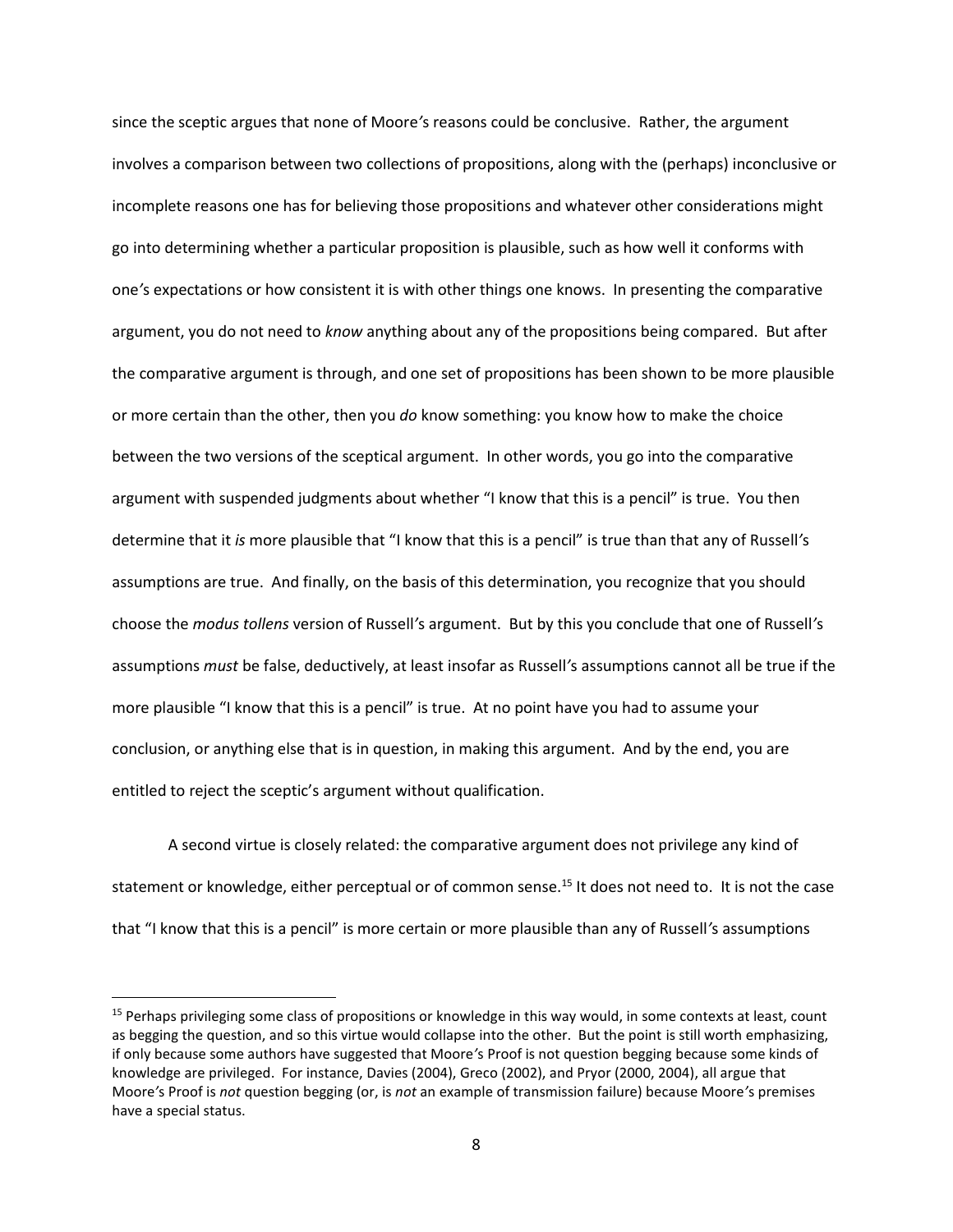because "I know that this is a pencil" (or even "this is a pencil") has some special propositional status; rather, it is more plausible simply because we have all sorts of ordinary evidence to support the claim that it *is* a pencil<sup>16</sup> and relatively little evidence at all in favor of Russell's assumptions. And as a third virtue, the comparative argument does not trade on any particular criterion of plausibility or rationality or any story about how such judgments are made. *Any* good criterion will do. As Lycan puts it, "Although the epistemology of such judgments is both important and controversial, it is a meta-issue in the present context. Actual, real-life plausibility comparisons do not wait upon epistemology" (Lycan 2007, p. 98).

So on my view, Lycan correctly identifies a central component of Moore*'*s strategy and highlights some of its main virtues. I will take Lycan*'*s reading, as described thus far, as the starting point for the rest of my analysis. But from here on, Lycan and I part ways. Lycan takes it that the comparative argument accounts for Moore*'*s full strategy against scepticism (at least in "Four Forms of Scepticism"); I think there are important elements of the strategy that Lycan*'*s account overlooks. But before I can describe these elements properly, I need to establish another aspect of my reading of Moore*'*s antisceptical strategy, namely that (*contra* Lycan) Moore uses versions of the comparative argument throughout his career. Each of the instances of the comparative argument is a little different, and it is only with the full diversity of these versions of the argument laid out that it can be fully understood. So in the next section, I will describe the versions of the comparative argument that appear in Moore*'*s other writings; then in section 4, I will return to the question of how Lycan*'*s reading should be expanded.

 $\overline{a}$ 

<sup>&</sup>lt;sup>16</sup> Recall footnote [14](#page-6-0). One's reasons, here, are that it looks like a pencil, even when you look carefully under good lighting. Indeed, close examination reveals that "Ticonderoga," the name of a well-known pencil manufacturer, is written right on the pencil. It feels like a pencil, what with its characteristic hexagonal shape. You can write with it and erase what you have written with India rubber. It smells like wood and fits nicely in a pencil sharpener. Etc.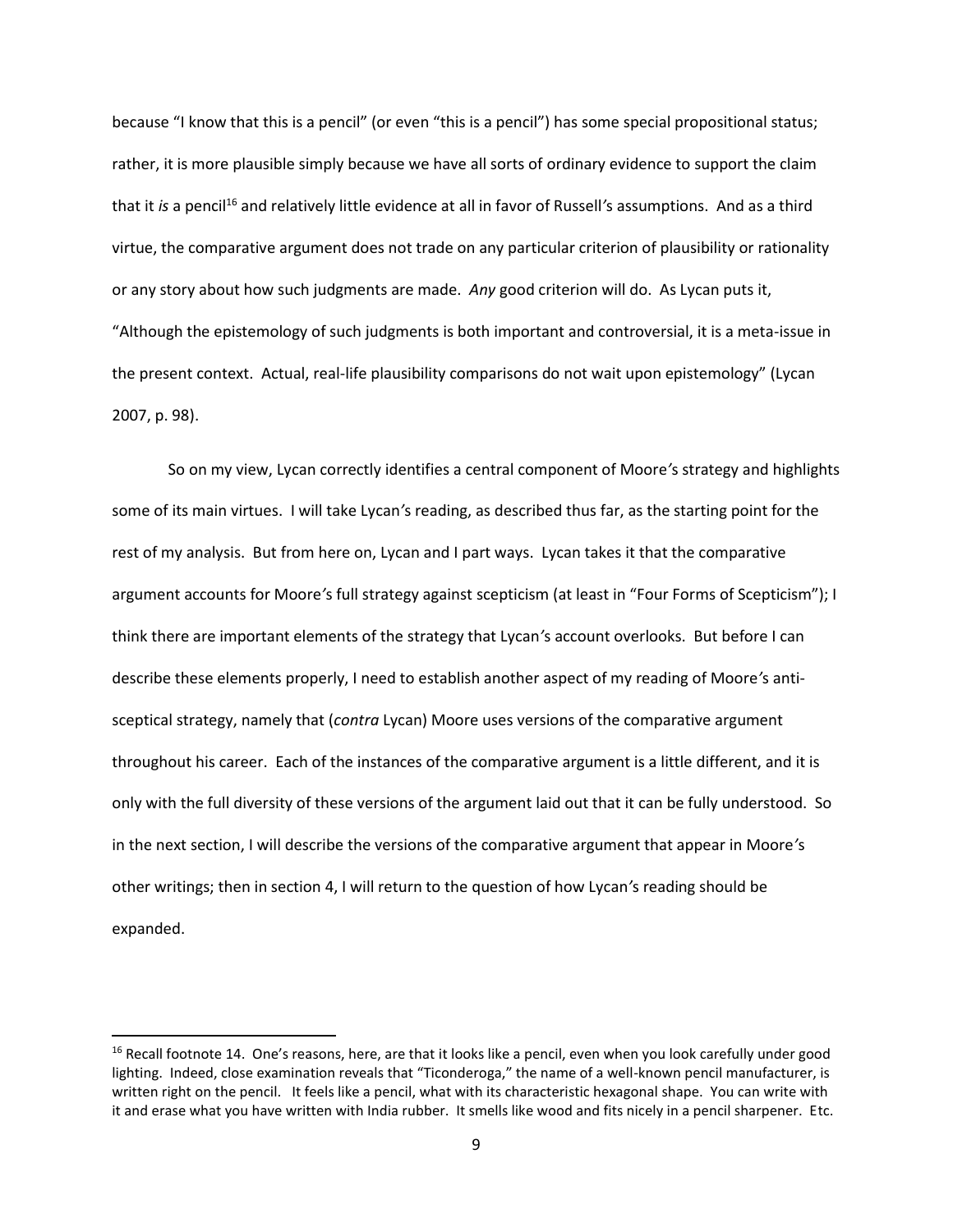#### **3. The anti-sceptical strategies in Moore***'***s earlier writings**

So how does Moore respond to scepticism in his other work? In "Certainty," which was written during the same period as "Four Forms of Scepticism," Moore takes the Cartesian dream argument as his target. But he structures the argument differently than in "Four Forms of Scepticism": rather than begin with the exegesis and conclude with the comparative argument, he starts by setting up the comparison. He concedes that, *if* he is dreaming, it is quite likely that he does *not* know that he is standing up. But if this argument is valid as an example of *modus ponens*, then its contrapositive is an equally valid example of *modus tollens*: he explains, "...it follows that it is also true that if I *do* know that I am standing up, then I do know that I am not dreaming" (Moore 1959a, p. 247). Logically, these are equivalent; the question, then, becomes a matter of picking one over the other. "The one argument is just as good as the other, unless my opponent can give better reasons for asserting that I don*'*t know that I*'*m not dreaming, than I can give for asserting that I do know that I am standing up" (ibid.). And so, Moore*'*s goal is to identify the "premises and reasonings from them, which I think have led so many philosophers" (ibid.) to prefer the *modus ponens* interpretation of the conditional over the *modus tollens* interpretation. I take setting the problem up in this way to be a clear instance of the comparative argument: the strategy is to compare the sceptic*'*s reasons for believing her premises with Moore*'*s reasons to believe that he is not dreaming.

But beginning the discussion of scepticism with this *modus ponens*/*modus tollens* argument threatens to overshadow the real structure of the argument. By the time he makes the comparative move in "Four Forms of Scepticism," he has already worked to undermine Russell*'*s assumptions, and so the comparative argument seems well motivated. In "Certainty," on the other hand, Moore leads with a form of the comparative argument, before showing that there are any problematic assumptions in the sceptic*'*s argument. It is easy to misread Moore here, so it is worth emphasizing that he handles the argument carefully. He does *not* counter the sceptic*'*s dream argument by asserting its contrapositive.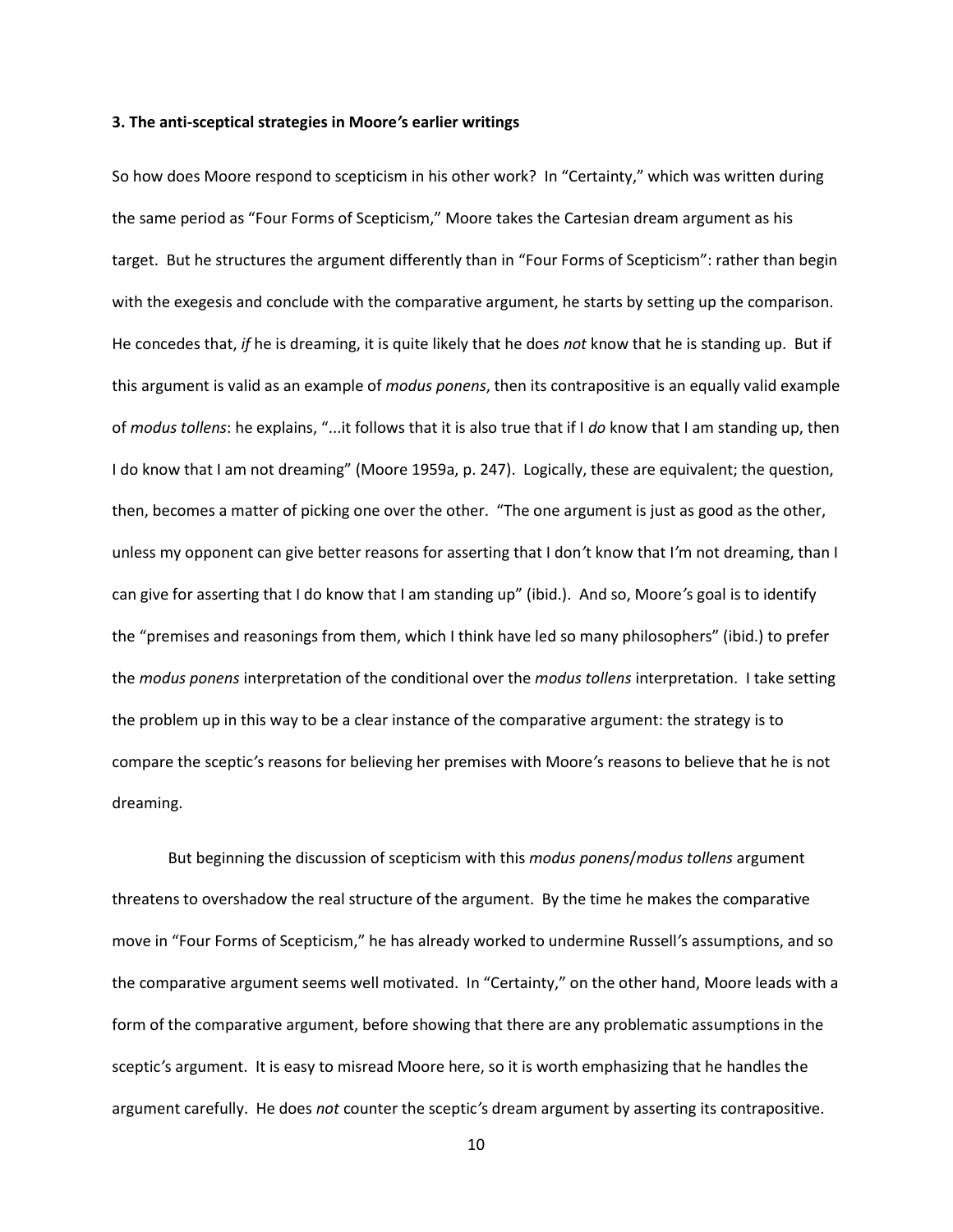Moore acknowledges that to do so would be to miss the point altogether, explaining that to use the evidence of his senses to argue that he *does* know that he is standing (and by implication, that he is not dreaming) would beg the question. Instead, Moore makes the more modest point that the sceptic*'*s conditional *alone* is not sufficient to motivate scepticism. In addition, one needs to make a choice between accepting the sceptic*'*s premises and rejecting the sceptic*'*s conclusion.

So although Moore does not make the comparative point as effectively in "Certainty" as he does in the last paragraph of "Four Forms of Scepticism," a version of the strategy is present.<sup>17</sup> What about Moore*'*s earlier work? I think the strategy is clearly present in "Some Judgments of Perception" (Moore

1918). Moore writes,

l

This, after all, you know, really is a finger: there is no doubt about it: I know it, and you all know it. And I think we may safely challenge any philosopher to bring forward any argument in favour either of the proposition that we do not know it, or of the proposition that it is not true, which does not at some point, rest upon some premiss which is, beyond comparison, less certain than is the proposition which it is designed to attack. (Moore 1918, p. 228)

Though brief, these remarks are crucial to understanding the full strategy; I will return to them in sections 4 and 5. But let me highlight a few things about this passage now. The first point to note is that Moore frames his response to scepticism as a *challenge* to the sceptic to bring forth an argument against the claim "I know that this is a finger." The second thing to note is the quantifier structure. Moore claims that, given any argument for scepticism, the goal would be to identify the premises involved in *that* argument and then make the comparative argument with those particular premises.

<sup>&</sup>lt;sup>17</sup> Lycan takes it that the whole argument in "Certainty" amounts to saying that the sceptic has not proved his point, as Moore does on the final pages of the essay. But this ignores Moore*'*s comments earlier in the essay, quoted above, that the sceptic*'*s argument provides a choice between two alternatives, and that making this choice requires us to compare the sceptic*'*s reasons for thinking that one does not know she is not dreaming with her reasons for believing that she knows she is standing up.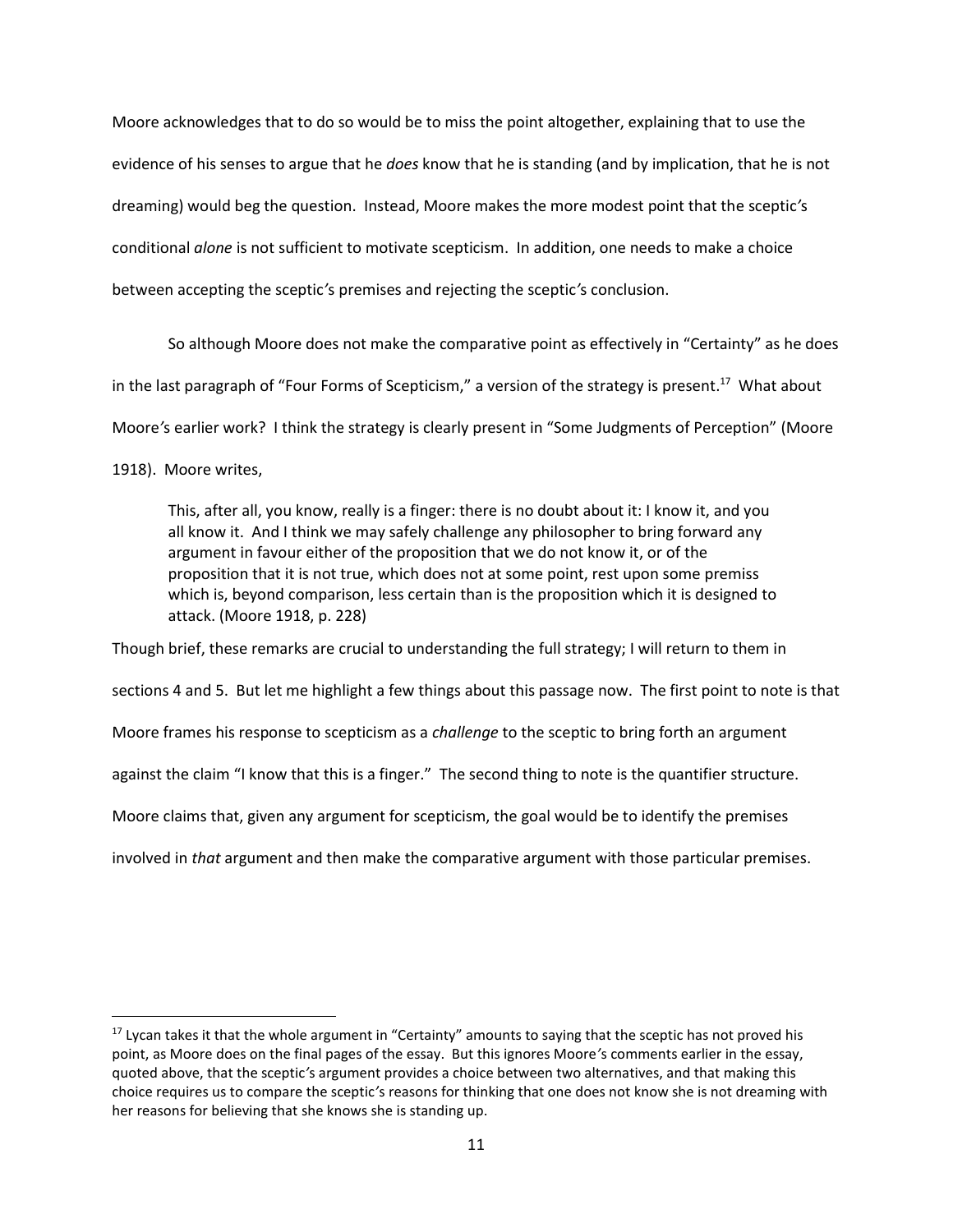Finally, as it is phrased here, Moore is expressing his conviction that the strategy will work, rather than executing it. But the strategy he describes is nevertheless the mature one.<sup>18</sup>

One can go further back, still, to the arguments against Hume*'*s scepticism in "Hume*'*s Philosophy" (Moore 1909) and *Some Main Problems of Philosophy* (based on 1910/11 lectures, but published in 1953). Even there, elements of the mature strategy are already in place, though it remains inchoate. In "Hume*'*s Philosophy," for instance, Moore writes,

Hume does not, therefore, bring forward any arguments at all sufficient to prove ... that he cannot know any external fact. And, indeed, I think it is plain that no conclusive argument could possibly be advanced in favour of [this position]. It would always be at least as easy to deny the argument as to deny that we do know external facts. (Moore 1909, p. 163)

I do not think that he has yet perfected the strategy, here, because he does not yet set it up as a direct comparison between two sets of propositions. But it is nonetheless clear that he is already close to both the comparative argument and the corollary attempts to identify and disqualify the assumptions of the sceptic*'*s argument.

In *Some Main Problems of Philosophy*, meanwhile, Moore comes even closer. He argues that "I know that this pencil exists" is "much more certain than any premiss [sic] which could be used to prove that [it is] false" (Moore 1953, p. 125).<sup>19</sup> Here there really is a direct comparison, though in this case Moore does seem to claim that he knows "this pencil exists" up front, and so he risks begging the question against the sceptic in a way that I have argued the mature version of the comparative argument does not. So despite the similarities to his later argument style, he does not yet have the full

<sup>18</sup> Lycan acknowledges this passage, and a similar passage from *Some Main Problems of Philosophy* (partially quoted below). But he says that Moore makes nothing more of them until "Four Forms of Scepticism." I suspect that our different understandings of "Certainty" vis a vis the comparative argument explains why Lycan puts less weight on these early remarks. If one accepts that Moore had come up with the strategy as early as 1918, it becomes a puzzle as to why he would not have used it in "Certainty"—or the Proof, for that matter.

<sup>19</sup> Indeed, what Moore says here is that "I know that this pencil exists" and "this pencil exists" are *both* more certain than any premise that could be used to prove them false, and "also much more certain than any other premiss which could be used to prove that they are true" (Moore 1953, p. 125). Compare this with the remarks in footnote [14](#page-6-0), regarding proving the premise "I know that this is a pencil".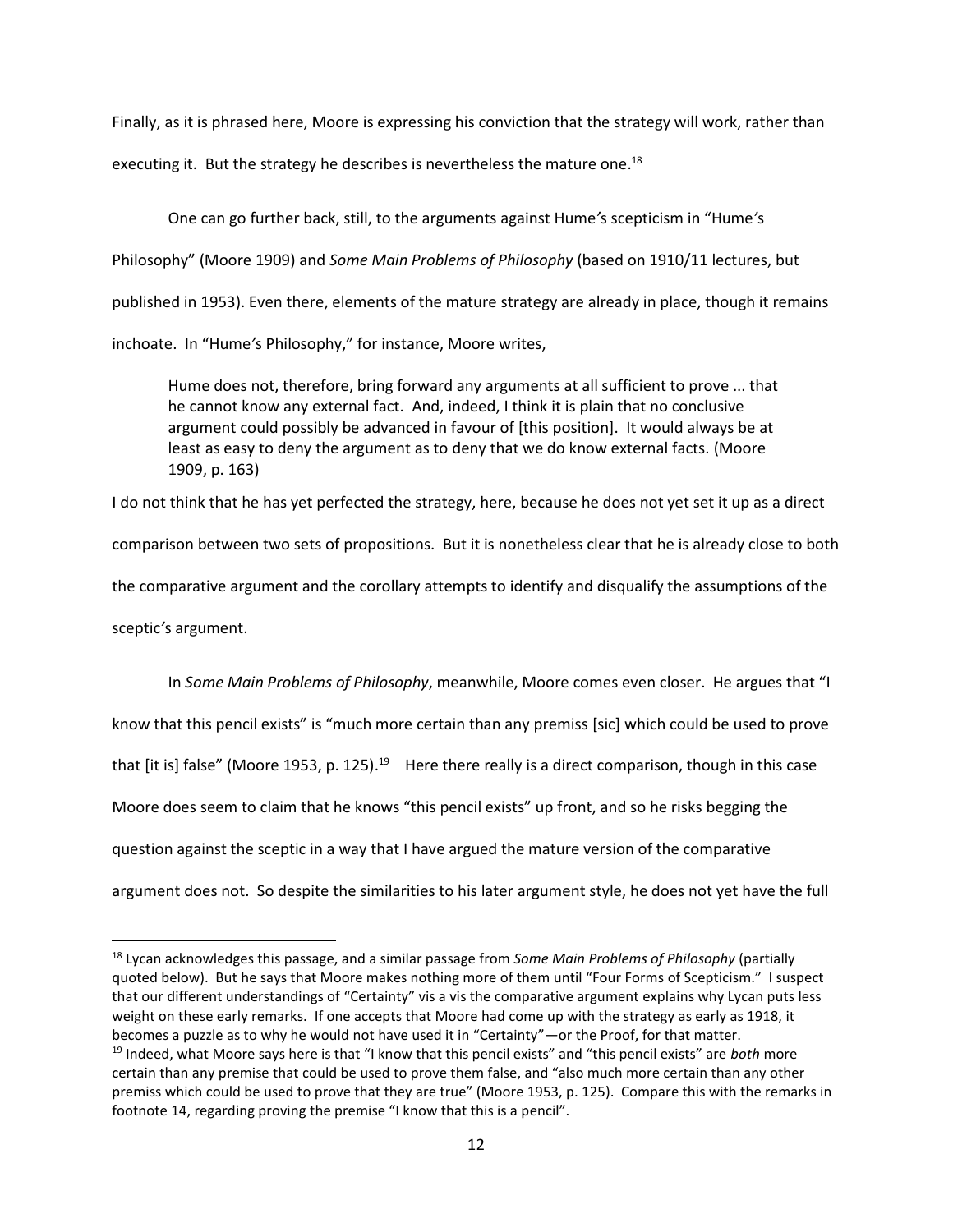strategy in place. But whether the mature argument was perfected in 1909 or 1918 does not particularly matter. The point is simply that Moore*'*s mature anti-sceptical strategy was the same in both "Certainty" and "Four Forms of Scepticism," and that Moore already had the elements of the strategy worked out long before. These observations suggest exploring the comparative argument in more detail by looking at its use across Moore*'*s writings, as I will do presently. It also justifies attempting to understand the relation between the Proof and the comparative argument, as I will do in section 5.

## **4. The comparative argument reconsidered**

I hope that I have by now established that the comparative argument appears in various forms as early as 1909, and that its mature version is described in 1918 and executed, with varying degrees of success, in both "Certainty" (written in 1941) and "Four Forms of Scepticism" (written between 1940 and 1944). With this complete landscape to consider, let me return to the question of how the comparative argument fits into Moore*'*s strategy. To start, recall that the comparative argument only appears explicitly on the final page of "Four Forms of Scepticism" and that the rest of the essay involves extensive detailed critical exegesis of Russell*'*s arguments, bordering on tedium. I claim that this exegesis does real work. For each of the four forms of scepticism, Moore endeavors to reconstruct Russell*'*s arguments. He identifies Russell*'*s explicit premises, states them as baldly as possible, and rejects ones that seem clearly wrong. In cases where the premises appear harmless, Moore tries to show how Russell reasons from them, identifying logical gaps along the way. These gaps can be understood as points at which additional, implicit assumptions or premises are needed, or where stated premises need to be strengthened and the stronger versions defended. And so, before offering his comparative argument, Moore strives to lay bare just *what* assumptions and premises, stated and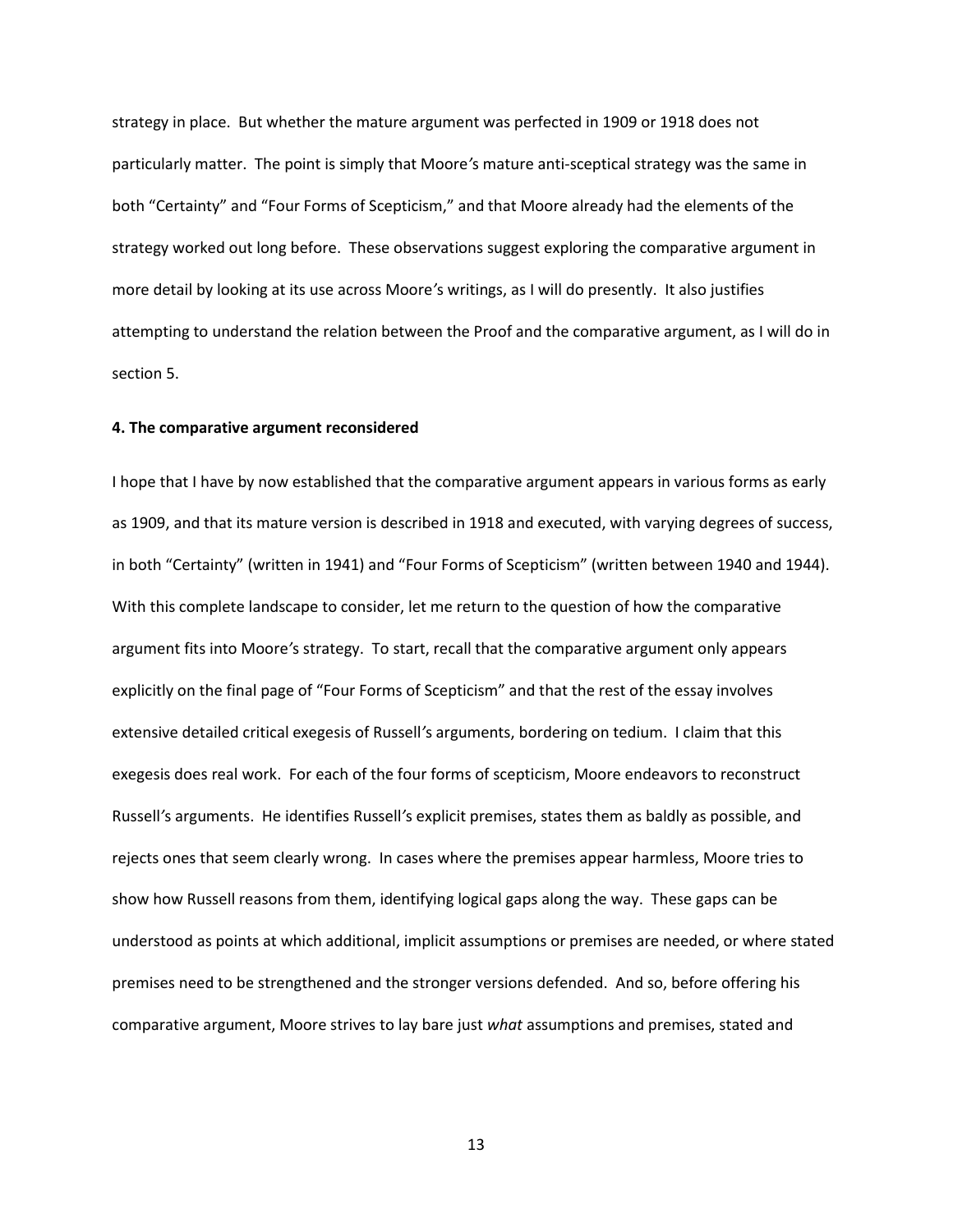<span id="page-13-0"></span>unstated, Russell requires, and to offer reasons for thinking that these assumptions are implausible or require defense.<sup>20</sup>

Without this additional, exegetical step, I think a strategy built on the comparative argument fails. Lycan assumes that the sceptic*'*s premises are always "philosophical" in some damning sense. But how do we know this is true? In other words, Lycan*'*s version appears to disqualify the sceptic*'*s premises automatically, without entertaining the possibility that they are just ordinary claims that anyone would accept (i.e., of a kind with "I know that this is a pencil"). Stroud, who thinks scepticism *does* follow from perfectly ordinary, uncontroversial claims about knowledge, offers just this response to Moore*'*s concluding remarks in "Four Forms of Scepticism":

From the "assumptions" said to be behind Russell*'*s sceptical conclusion it does indeed follow that Moore does not know that this is a pencil. But if those "assumptions" are nothing more than truths unavoidably involved in any general assessment of our knowledge of the world, Moore does not successfully refute them. (Stroud 1984, p. 111)

This reply has force against Lycan*'*s Moore. The comparative argument only succeeds if "I know that this

is a pencil" really is more plausible than the conjunction of the sceptic*'*s assumptions. If the sceptic

begins from a place that is every bit as plausible as "I know that this is a pencil" then there may be no

easy way to choose between his premises and "I know that this is a pencil." Likewise the sceptic may

l

<sup>&</sup>lt;sup>20</sup> Since Lycan seems to ignore this part of the argument, perhaps I should give some specific examples to show how it works. Take Moore*'*s response to Russell*'*s scepticism about memory, for instance. Moore argues that for Russell to reach scepticism about our knowledge of the past, he must assume that "...we can only know with certainty that so-and-so is true, if the *'*so-and-so*'* in question belongs to some class of which it is true that no member of that class ever *'*leads us into error*'*" (Moore 1959b, p. 216). But Russell does not offer any argument for this assumption. Moore writes, "If the principle is true at all, that it is true seems to require some further argument, which Russell does not supply" (Moore 1959b, p. 216). And without an argument in favor of this apparently questionable assumption, Moore does not see why he should take the memories that he has always taken to be reliable before to be doubtful. So in this case, Moore identifies an unstated and undefended assumption, and points out that for Russell*'*s argument to succeed, this additional premise needs some justification. As a second example, take Moore*'*s reply to the dream argument with regard to memory. Here he argues that there is a modal fallacy in Russell*'*s argument: Russell reasons from "there are some dream experiences in some respects like some waking experiences" to "*this* experience could be a dream experience." Moore points out that Russell requires a stronger premise than he argues for in order to derive his conclusion, namely something like "*any* waking experience is in all respects indistinguishable from a possible dream experience" (See Moore 1959b, pp.119-120). See also footnote [24.](#page-17-0)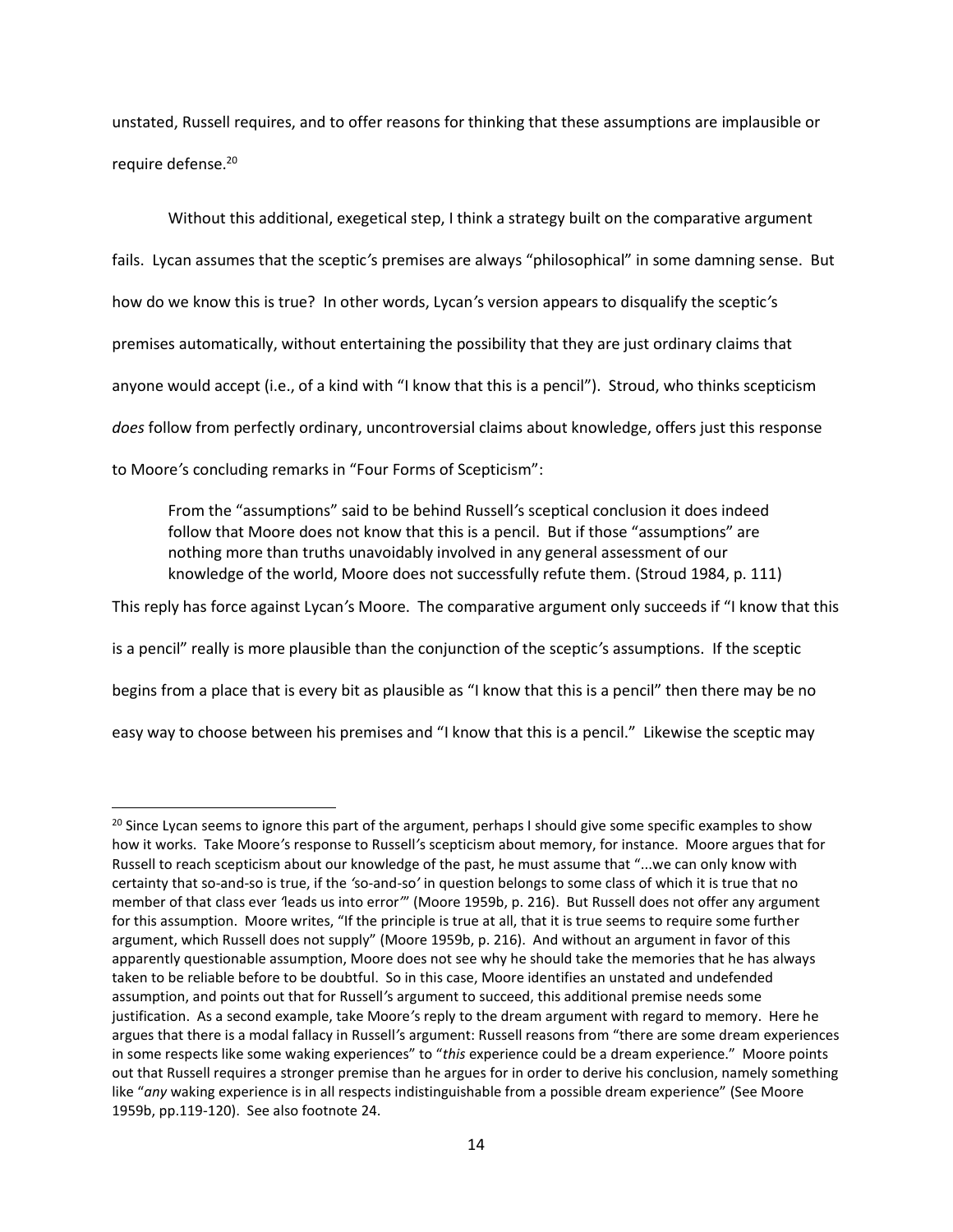begin with premises whose plausibility cannot be easily determined. Suppose the sceptic cites a surprising but well documented neuroscientific discovery about the nature of our belief forming mechanisms, and somehow manages to argue from that starting point to a sceptical conclusion.<sup>21</sup> Then it might not be clear how to determine which alternative is most plausible. At the very least, establishing the plausibility of the sceptic*'*s premises would require a detailed review of the scientific literature, and perhaps some new studies.

In the case of Russell*'*s scepticism, the rational choice is likely obvious to modern readers, especially after Moore has finished with Russell*'*s argument. Russell*'*s assumptions are nowhere near as plausible as "I know that this is a pencil." Neither are he example assumptions that Lycan produces from Moore*'*s other contemporaries, such as McTaggart or Bradley. And perhaps the choice would have been equally obvious if Moore had simply laid Russell*'*s assumptions out to begin with, without offering any reasons to doubt them. But this intuition belies the fact that many philosophers have taken Russell*'*s assumptions to be not only quite plausible, but *true*. Moore himself admits that he thinks three of the four assumptions (1-3) are true (Moore 1959b, p. 226), though he is less certain of any of them than that "I know that this is a pencil."

The important point is that unless the assumptions are made explicit and evaluated independently, I think Stroud*'*s worry is justified. Moore has to show that the antecedent of Stroud*'*s conditional is false, that Russell*'*s assumptions are *not* unavoidable truths at all, but rather contentious and unproven suppositions without much concrete evidence to support them. And Moore realizes this: the vast majority of the essay is devoted to showing that Russell*'*s assumptions are *not* "truths

l

<sup>21</sup> Imagine a modern-day, naturalized form of Hume*'*s genetic argument. That any such argument would in fact lead to scepticism may be unlikely, but I think it is conceivable.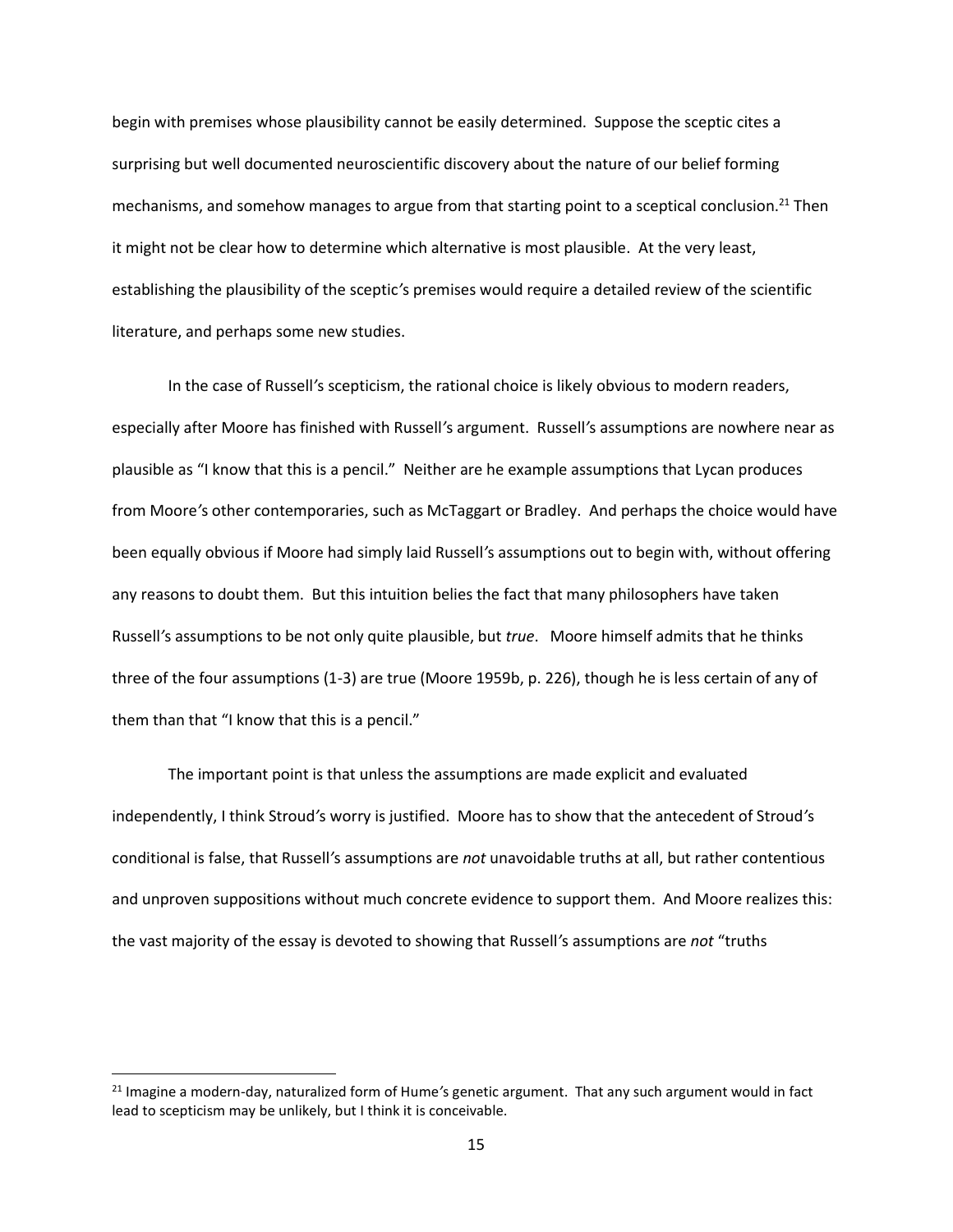unavoidably involved in any general assessment of our knowledge of the world," or if they are, then Russell has not shown them to be.

I think these considerations draw out a second important aspect of Moore*'*s strategy that Lycan*'*s account does not capture, which is that Moore*'*s strategy requires *specific* sceptical arguments to respond to. Recall the quantifier structure in "Some Judgments of Perception," quoted above. Moore says that given any argument, he is confident that he can develop a version of the comparative argument to respond to it. But Moore does not have a panacea against scepticism. There is not a single argument that can be brought to bear against scepticism in full generality. He can only respond to particular arguments in favor of scepticism. So the strategy is not to simply assert (A) "given any argument the sceptic might make, it is necessarily the case that 'I know that this is a pencil' is more certain than the sceptic*'*s assumptions"; rather, it is to say (B) "*this particular argument* for scepticism rests on *these particular premises* that I have shown are neither argued for nor immediate, and so seem less plausible than the claim they are supposed to overrule." That is not to say that Moore never expresses (A). He does, in "Some Judgments of Perception" and *Some Main Problems of Philosophy*. But a distinction needs to be made between the strategy that Moore uses against the sceptic, especially in his later writings, and Moore*'*s personal convictions or expectations about scepticism. The strategy in practice, I have argued, is expressed by (B). But Moore*'*s belief that the strategy will always succeed follows from his personal conviction that (A) is true. (A) may be dogmatic, unconvincing, etc., but its specific manifestation in the form of (B) need not be if the comparative argument is executed as I describe in section 2.

This last observation shows the importance of executing the strategy in a specific case. To see this point more clearly, consider what happens when you try to run the comparative argument against the general sceptical conclusion. One way to do this would be to try to identify a set of assumptions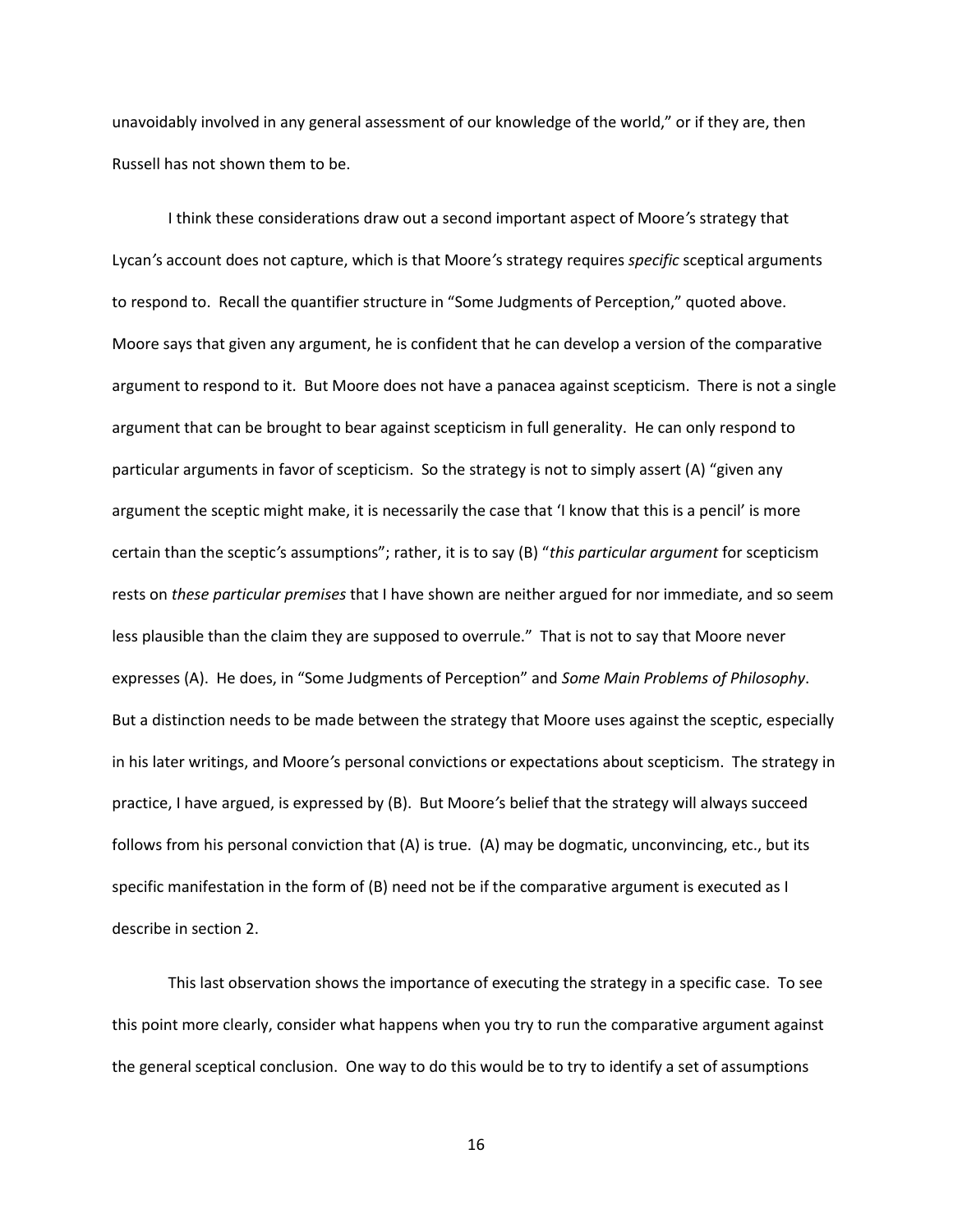underlying *any* sceptical argument. Maybe such assumptions exist.<sup>22</sup> But supposing you have identified a candidate assumption that you believe is necessary for any form of scepticism, I do not see how one can tell in advance that there are no *other* sceptical arguments that do not require that assumption. So this approach does not seem very good. An alternative way to do it would be to simply claim that given any sceptical argument, it *must* rest on a set of assumptions that are less plausible than "I know that this is a pencil." This, after all, is what Moore does in "Some Judgments of Perception." But by itself, this argument is not persuasive, even if it happens to be true. It seems dogmatic, for just the reason Stroud points out. How do you know that sceptical arguments do not rest on unavoidable truths about knowledge? Unless you can find assumptions that all sceptical arguments must make (in which case, the second generalist approach collapses into the first), the only way to guarantee that "I know that this is a pencil" is more plausible than *any* premise the sceptic might bring forward is to privilege "I know that this is a pencil" (or perhaps, "this is a pencil"), *ex fiat*. When using the comparative argument against specific sceptical argument, meanwhile, you do not need to privilege anything, as I argued in section 2.

So Moore*'*s strategy requires a specific argument for scepticism. But it requires slightly more than this: it also requires a *concrete* argument for scepticism. Moore has one in "Four Forms of Scepticism," where he takes Russell*'*s scepticism as his target. But he does *not* have a sufficiently concrete argument to respond to in "Certainty." There Moore complains that "I do not think that I have ever seen clearly stated any argument which is supposed to show [that I may not know I am not dreaming]" (Moore 1959a, p. 247). This may seem like it favors Moore*'*s position, but actually, it derails his strategy. Since he does not have a particular version of the dream argument to contend with, Moore is forced to come up with his *own* version, which he proceeds to criticize. But rebutting a reconstruction

<sup>22</sup> Soames (2003), for instance, seems to think that Moore *can* identify assumptions of this sort—specifically, that the sceptic has to assume a special, restrictive set of epistemic norms. But I do not see how Soames can show that *every* sceptical argument needs the *same* special epistemic norms.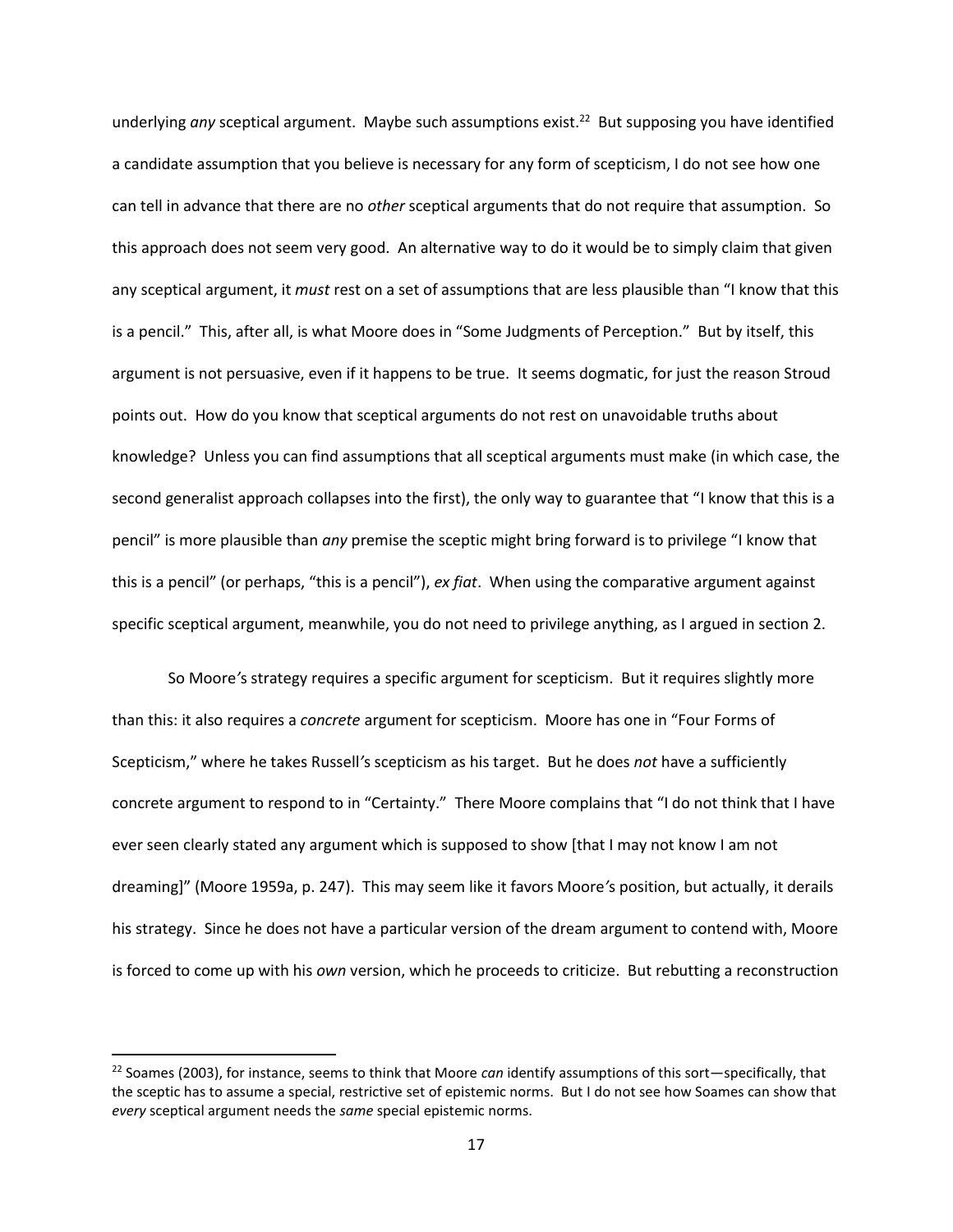of the sceptical argument in this way only succeeds if Moore correctly anticipates his opponent*'*s assumptions. In "Certainty," in his effort to avoid producing a straw man, Moore grants too much.

The problem begins in earnest at the beginning of the fourth from last paragraph.<sup>23</sup> Here Moore points out that it is a "huge step" to say that:

<span id="page-17-0"></span>...since [(A)] there have been dream-images similar in important respects to some of the sensory experiences I am now having, [(B)] it is logically possible that there should be dream-images *exactly like all* the sensory experiences I am now having, and logically possible, therefore, that all sensory experiences I am now having *are* mere dreamimages. (Moore 1959a, p. 249)

This argument recalls the modal fallacy that Moore identifies in "Four Forms of Scepticism," in response to Russell's version of the dream argument.<sup>24</sup> But there is a crucial difference in the way Moore proceeds in "Certainty." In "Four Forms of Scepticism," Moore identifies the fallacy and stops, pointing out that Russell requires a stronger premise than he has argued for in order to proceed. But this response works because Moore has a particular, concrete argument. There is a clear way of arbitrating as to what Russell does and does not argue for. Moore does not have this option in "Certainty," where he is reconstructing the sceptic*'*s argument himself.

So in "Certainty," Moore allows the sceptic to continue: he imagines that there could be an argument to get from (A) to (B). Moore does not have a clear idea of what the argument would be, and so he is left to sketch out what "might be said" in support of such a conclusion. But note that already Moore is adrift. For the comparative argument to be effective, Moore would need to reconstruct the specific argument used to get from (A) to (B), identify its assumptions, and run the plausibility

<sup>23</sup> According to a footnote to "Certainty" added by Casimir Lewy, Moore*'*s academic executor, Moore was "particularly dissatisfied with the last four paragraphs of this paper" (Moore 1959a, p. 251n). Moore himself, in a preface to "Philosophical Papers" admits that "Certainty" contains "bad mistakes" (Moore 1959c, p. 13).  $24$  The fallacy there is supposed to be that it does not follow from "there are some waking experiences in some regards similar to some dream experiences" that "this waking experience could be a dream experience." Indeed, one can see a striking similarity, here, to Stroud's (1984) version of the dream argument, which does seem to require that any particular waking experience could be a dream experience—a strong and highly contestable assumption. See also footnote [20.](#page-13-0)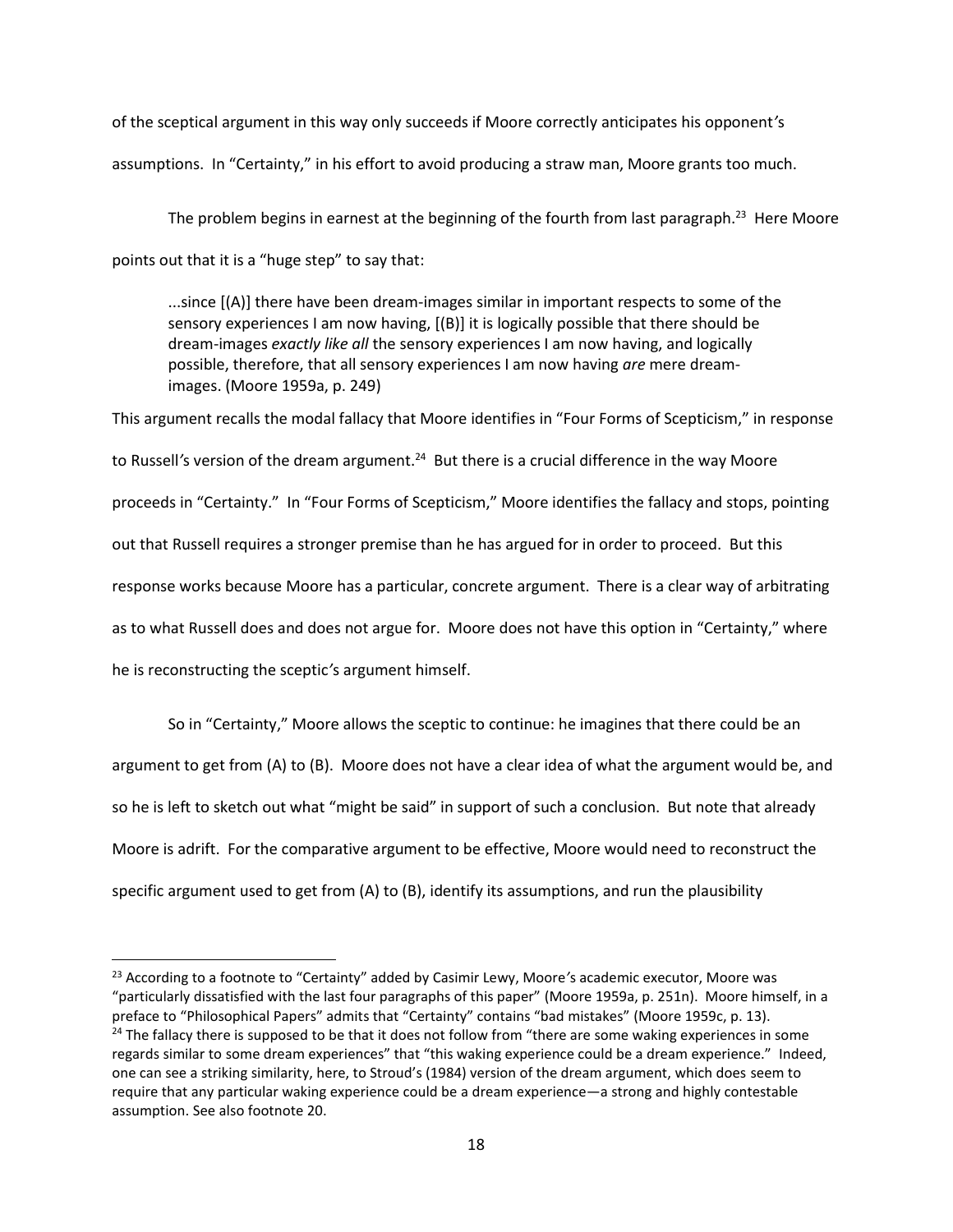comparison. Since he is now working with the mere possibility that such an argument could be given, he cannot identify its particular premises. The same problem occurs again soon after, when Moore suggests that "the conjunction of my memories of the immediate past<sup>25</sup> with [my present] sensory experiences *may* be sufficient to enable me to know that I am not dreaming" (Moore 1959a, p. 250). Moore allows that the sceptic may be able to find an argument here, as well. He asks,

What if our sceptical philosopher says: it is *not* sufficient; and offers as an argument to prove that it is not, this: It is logically possible *both* that you should be having all the sensory experiences you are having, and also that you should be remembering what you do remember, and *yet* should be dreaming. (ibid.)

What if, indeed. If the sceptic *can* provide such an argument, then Moore seems ready to admit that all is lost. And the best Moore can do in reply is to say that so far as he knows, "nobody ever has, and I don*'*t know how anybody ever could" provide such an argument (ibid.).

Once again, the force of Moore*'*s argument is lost, since he is left responding to the possibility of an argument that he does not know if anyone can make. So despite the fact the Moore *does* identify an undefended assumption (namely, the strengthening of the premise (A) necessary to get to (B)) that shows up in many common forms of the dream argument (such as Russell*'*s), the comparative argument lacks its force. Moore cannot say, "compare *these* assumptions with *'*I know that here is a pencil*'*" because he cannot definitively pinpoint the particular assumptions being used. He is left to conclude that *if* the sceptic cannot come up with a good argument, then Moore*'*s *modus tollens* is "just as good" as the sceptic*'*s *modus ponens* (ibid.). And "just as good" does not have the punch of "it is more rational to believe...."

 $\overline{a}$ 

<sup>&</sup>lt;sup>25</sup> Moore does not develop this idea in detail here. But there is an alternate ending to the essay that Moore cut from the final version, which gives some indication of what he might have had in mind (Moore 1993). Moore imagines a situation in which he is lying "naked on a white beach, in front of a blue sea, under a bright sun, and then suddenly had all the same experiences I have now" (Moore 1993, p. 195). Under these circumstances, he does not think he would say he knew *anything*, that he would be quite puzzled. But this is not the situation he is currently experiencing: his recent memories are perfectly coherent with his current experience.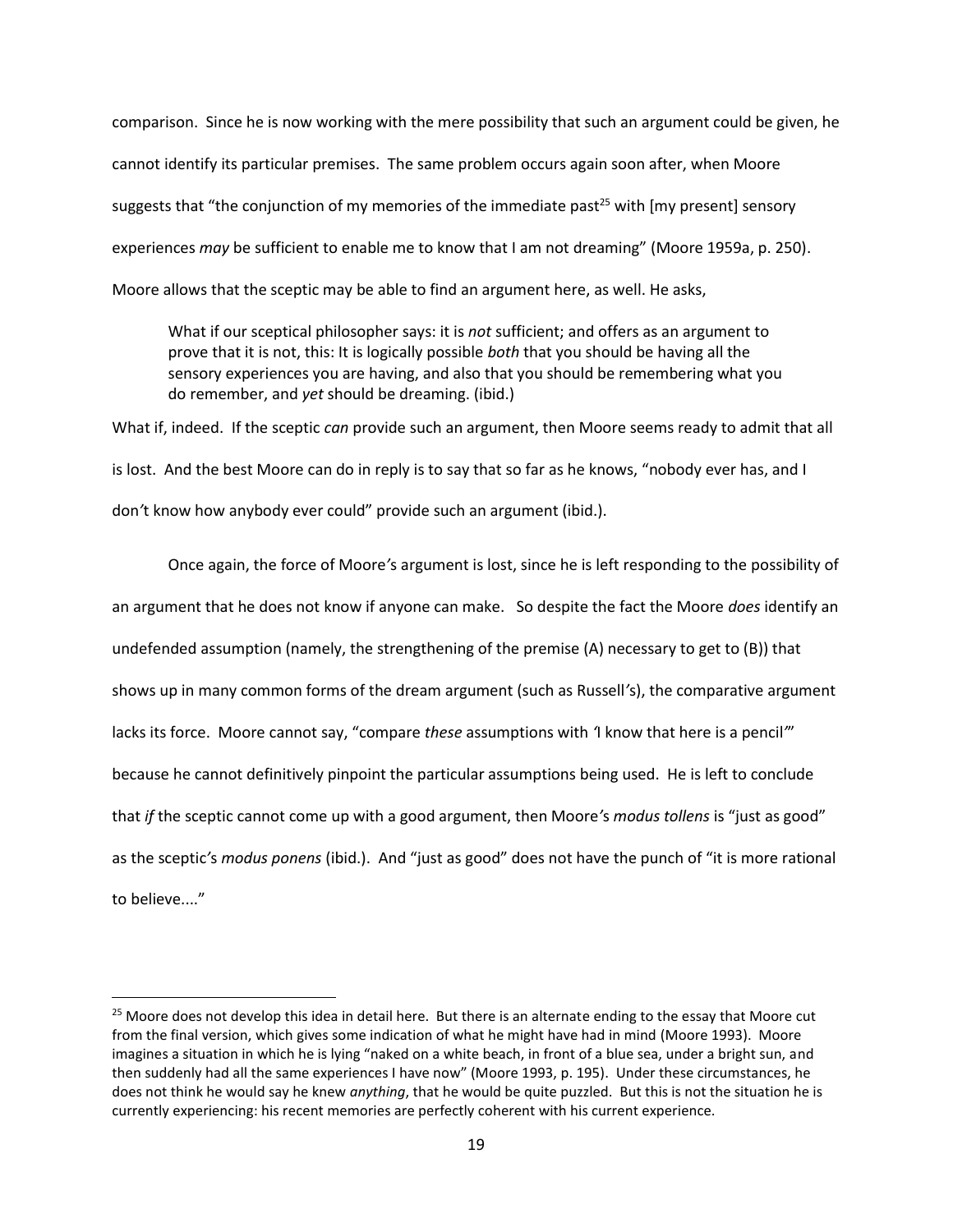Before moving on to consider how the Proof fits in to this strategy, let me sum up where we have gotten so far. First, I have argued that versions of this strategy show up in all of Moore*'*s antisceptical writings (aside from the Proof, of course), from 1909 on. I have also argued that the full strategy actually proceeds in two steps, of which Lycan*'*s is the second. First Moore reconstructs the sceptic*'*s argument, identifies the premises behind it, and attempts to show that they are implausible or that we are not compelled to accept them. I have argued that this step forms a necessary precursor for the successful application of the comparative argument. Only after he has at least partially disqualified the sceptic*'*s assumptions does Moore make the comparative move. I have also argued that for the comparative move to be effective, Moore needs to have a specific and concrete sceptical argument to consider. Moore cannot respond to the general sceptical position with the comparative argument, unless he can show that there is a set of assumptions underlying *every* sceptical argument. But this seems unlikely, and even if it were so, it would be immensely difficult to show conclusively that no other sceptical arguments *could* exist. Likewise, Moore needs to have a concrete argument, and not just an argument style, to consider, since the comparative argument is only effective if Moore can point to the *particular* assumptions that the sceptic makes, as he does in "Four Forms of Scepticism," without equivocating about what kinds of other argument a hypothetical sceptic might be able to come up with, as he does in "Certainty."

## **5. The Proof in Context**

I began this essay by noting a puzzle: it seems, from the remarks at the end of the Proof, that Moore cannot intend the Proof to satisfy the philosophical sceptic. I set out to understand what he *did* intend the Proof to do, by looking at how he responds to scepticism elsewhere. But now there is a second puzzle. Throughout his career, in essays published from 1909 to 1958, Moore uses versions of the same two-part comparative strategy against scepticism. Yet he does not even mention it in the Proof. There is no explicit comparison between "here is a hand" (or "I know that here is a hand") and the premises of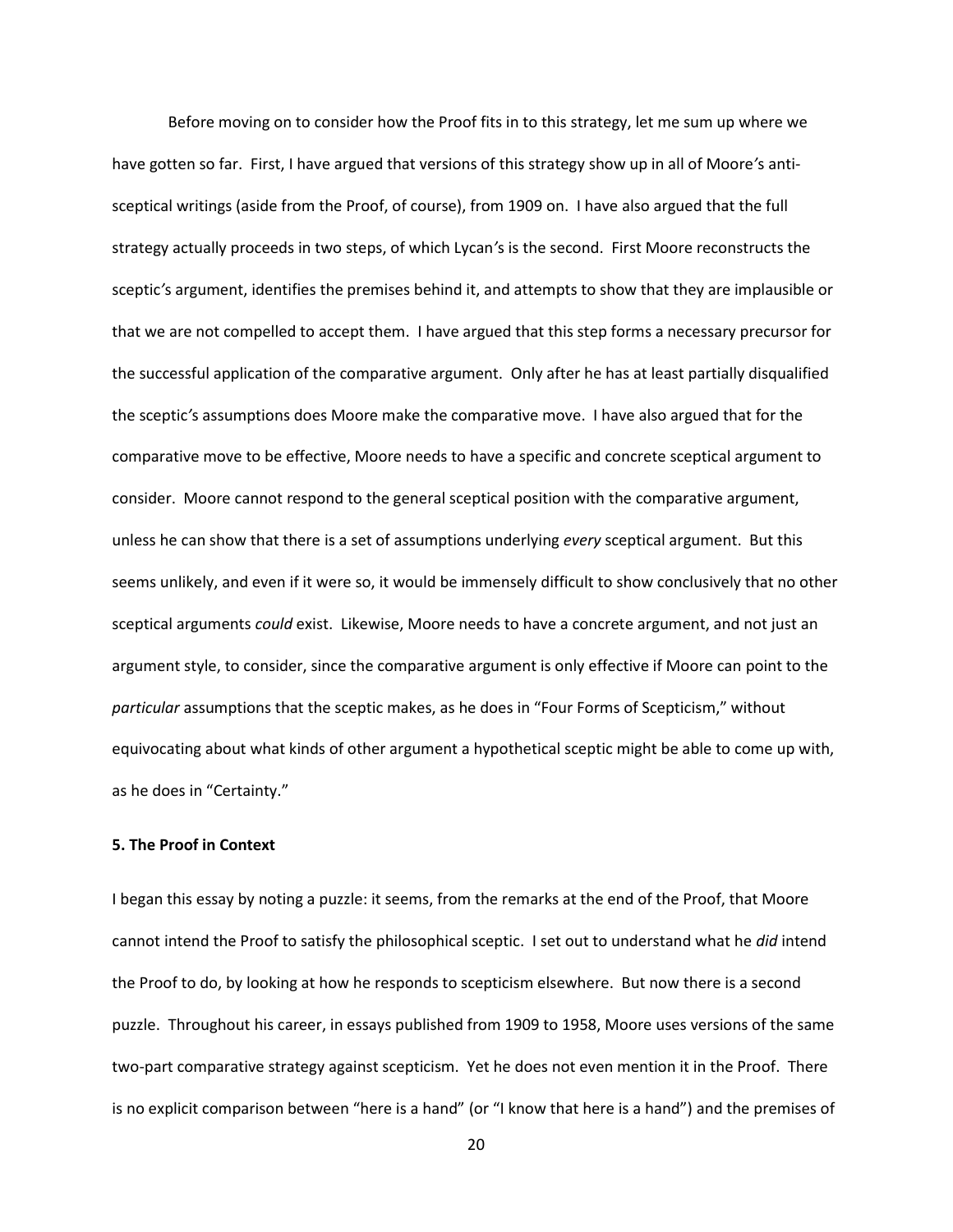the dream argument, or Hume*'*s principles, or anything of the sort. In fact, Moore does not even mention the sceptic*'*s argumentation. Instead, he flatly contradicts her, on the basis of premises that she would take to be as doubtful as the conclusion. What is going on?

I think it is clear that the Proof does not have the same structure as any of Moore*'*s other arguments against scepticism. But I claim it is nonetheless a crucial part of the same strategy. Indeed, when put in context, one can see several ways in which it complements the comparative strategy as already discussed. For instance, an important part of the comparative argument is the (admittedly simple) observation that *any* argument begins somewhere, with some collection of premises. And so in the Proof, Moore establishes with characteristic care and precision that if you grant him these particular premises—that "here is one hand" and "here is another"—he can prove the existence of an external world. Thus the Proof demonstrates that, given otherwise highly plausible premises—premises Moore claims he knows to be true—a proof of the external world can be provided after all. Indeed, one can read Moore's comments after the Proof proper as asserting precisely this: that the Proof is a rigorous argument starting with plausible premises and ending with the desired proposition, namely that there exists an external world (see Moore 1939, pp. 144-148). As Moore acknowledges there, he cannot *prove* his premises—but of course, neither can the sceptic prove *her* premises.

Indeed, one might see the Proof as following through on an implicit promissory note that arises in the comparative argument. There Moore compares the premises of a specific sceptical argument with propositions such as "I know that this is a pencil", and uses the comparison to conclude that one or more of the sceptic's premises must be false. But one might still wonder whether propositions such as "this is a pencil" or "here is a hand" (or, "I know that this is a pencil" or "I know that here is a hand," which presumably imply "this is a pencil" and "here is a hand," respectively), are themselves sufficient to prove that an external world exists. In other words, one might be convinced by the comparative argument that any particular sceptic's argument rests on faulty premises, and yet still worry that the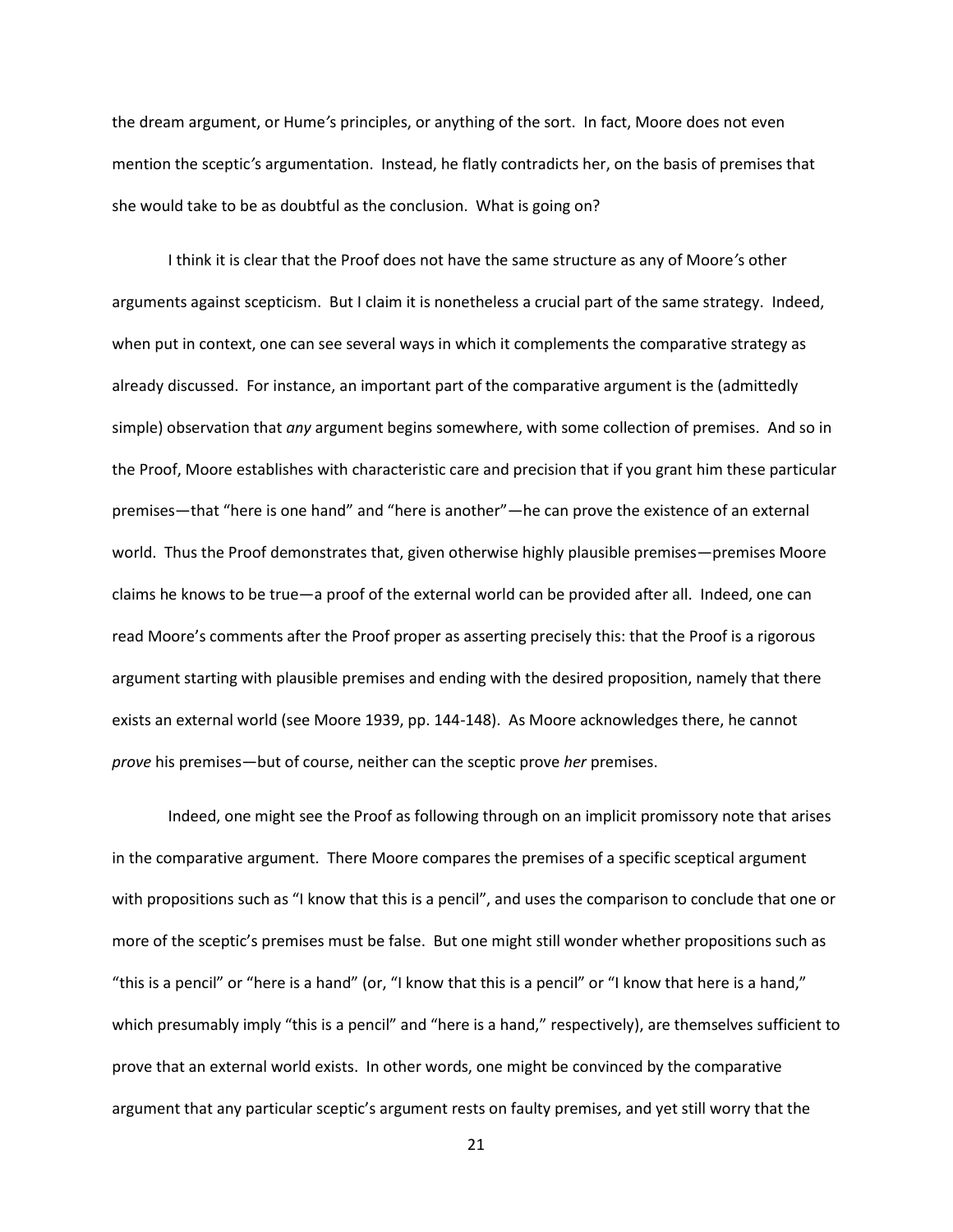propositions with which Moore compares the sceptic's assumptions do not establish what Moore needs them to in order to have a convincing argument against scepticism. The Proof, then, establishes that these premises *are* sufficient after all.

<span id="page-21-0"></span>These observations already go some way towards explaining the relationship between the Proof and Moore's other writings on scepticism. But it seems to me that there's something deeper going on. Recall how important it is that Moore have sufficiently specific, concrete arguments in favor of scepticism, and how badly the comparative argument suffers without such arguments. In "Some Judgments of Perception," Moore describes how to solicit the arguments he needs. He writes that "we may safely *challenge* any philosopher to bring forward any argument" (my emphasis) for scepticism whose premises are as certain as the proposition "this is a finger." So to draw out the arguments necessary for the comparative argument to be most effective, Moore issues a challenge. Given Moore*'*s strategy elsewhere, and these considerations, I think the Proof is best read as a performance of this challenge.<sup>26</sup> In other words, it is an invocation (or perhaps, a provocation) to the sceptic to bring forth arguments in favor of the view that Moore *does not* know that he has hands, so that Moore can identify the assumptions behind the arguments and use the comparative argument to defeat them. How does this work? As Wittgenstein puts it, "when Moore says *'*I know that that*'*s...*'* I want to reply *'*you don*'*t know anything!'" (Wittgenstein 1972, §407). And to offer a conclusive reply to the Proof, the sceptic must show *why* it fails. This requires a careful, analytic argument in *favor* of scepticism. And such arguments are grist for Moore*'*s anti-sceptical mill.

l

 $26$  As I observed above (see footnote [3\)](#page-1-0), Soames (2003) also thinks that the Proof is a performance. But the nature and purpose of the performance here is quite different from what Soames suggests. He thinks the Proof is ironic, intended to show the absurdity of the sceptical/anti-sceptical debate. I think Moore takes scepticism very seriously, but that he needs the sceptic to bring forward sufficiently careful, concrete arguments in order for Moore to be able to effectively use the comparative argument.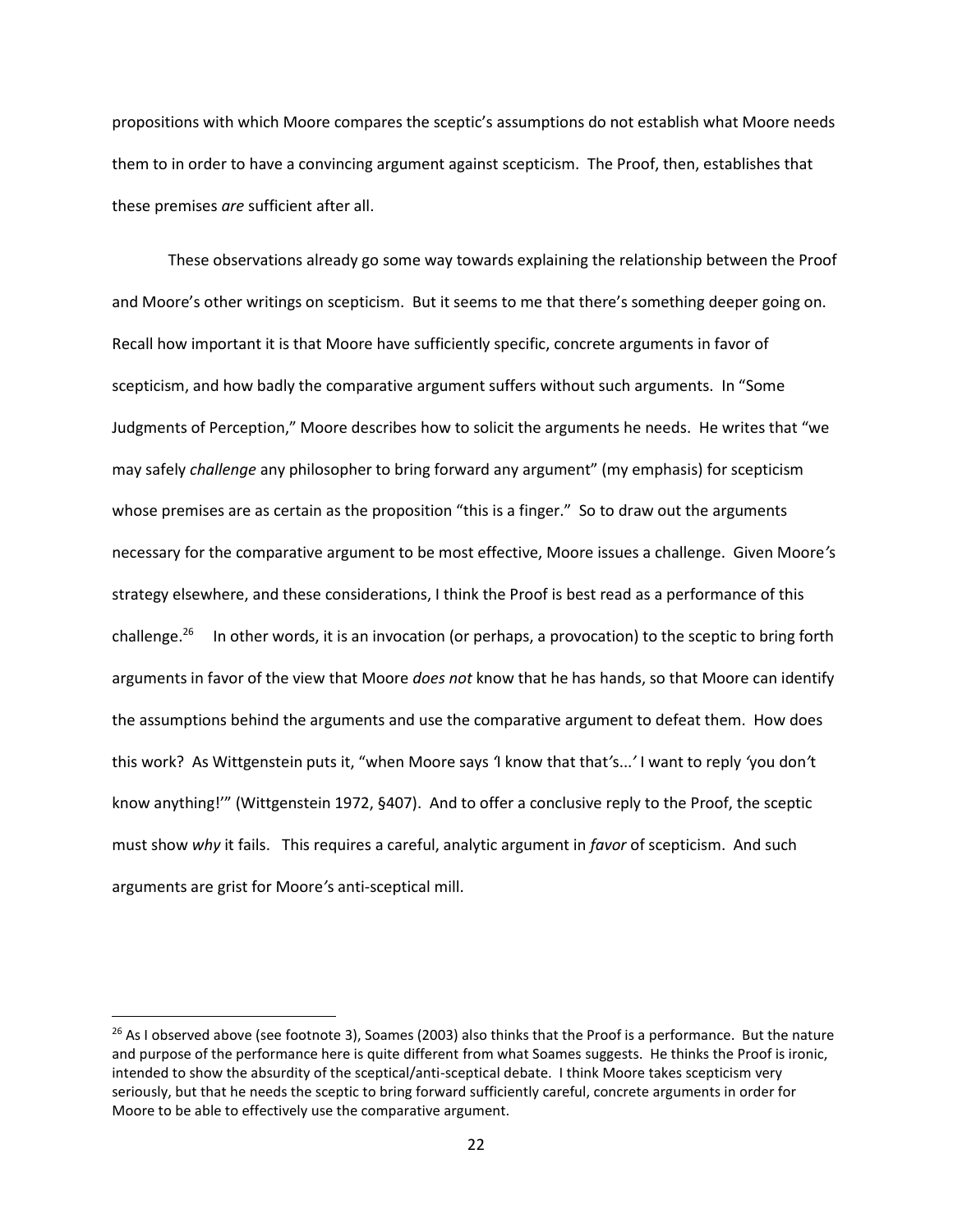Reading the Proof as a performance in this way, various puzzling features of the essay*'*s structure begin to make sense. In fact, the Proof seems to be constructed in a way to be particularly infuriating for anyone who takes philosophical scepticism seriously.<sup>27</sup> (Recall, for instance, Stroud*'*s reaction that Moore just does not understand the question.) Moore begins the Proof by channeling Kant*'*s famous "Refutation of Idealism," wherein Kant claims to definitively refute the "problematic idealist," i.e. the Cartesian sceptic (cf. Kant 1929, pp. B274f). But Moore reacts with bemused surprise to Kant*'*s remark that it is a "scandal to philosophy" (Kant 1929, B preface p. xl) that no satisfactory proof of an external world is known. He writes, "It seems clear from these words that Kant thought it a matter of some importance" (Moore 1939, p. 127) to prove the existence of the external world, and moreover points out that it must be a matter of importance to philosophy, since Kant takes it to be a scandal to philosophy that no such proof has been given. And Moore agrees: it *is* a matter of some importance, if Kant is correct that such a proof has not been given. To make matters worse, Moore does not think it is clear that Kant*'*s own proof succeeds. On these grounds, "the question whether it is possible to give *any* satisfactory proof of the point in question still deserves discussion" (Moore 1939, p. 129).

Why should this way of framing the problem infuriate the sceptic? For one reason, Moore feigns a kind of shock at Kant*'*s scandal: You say we cannot prove that an external world exists? I say, old chap, that is troubling news indeed! We should get promptly to work. Of course, Moore has been

<sup>&</sup>lt;sup>27</sup> As a disclaimer for the remarks here and immediately following: my purpose is merely to show that, given my reading, the structure of "Proof of an External World," which otherwise might seem puzzling or ineffective, has a compelling explanation. Some of the things I say are borne out by how some philosophers, such as Stroud, *have* reacted to Moore. But the kinds of ideas I present here are necessarily conjectural: there is no direct textual evidence to support the idea that Moore did, as a matter of fact, intend the structure of the essay to work in the way I suggest. All I claim is that these features of the essay might contribute to the role I argue the Proof plays in Moore*'*s broader strategy. That said, I think this discussion is well motivated: if I am to argue that the Proof is a particular kind of performance with a specific goal, I think it is reasonable to ask what about the performance, *qua* performance, might be understood to contribute to that goal, especially when the features of the performance that can be so identified also help explain otherwise puzzling features of the performance.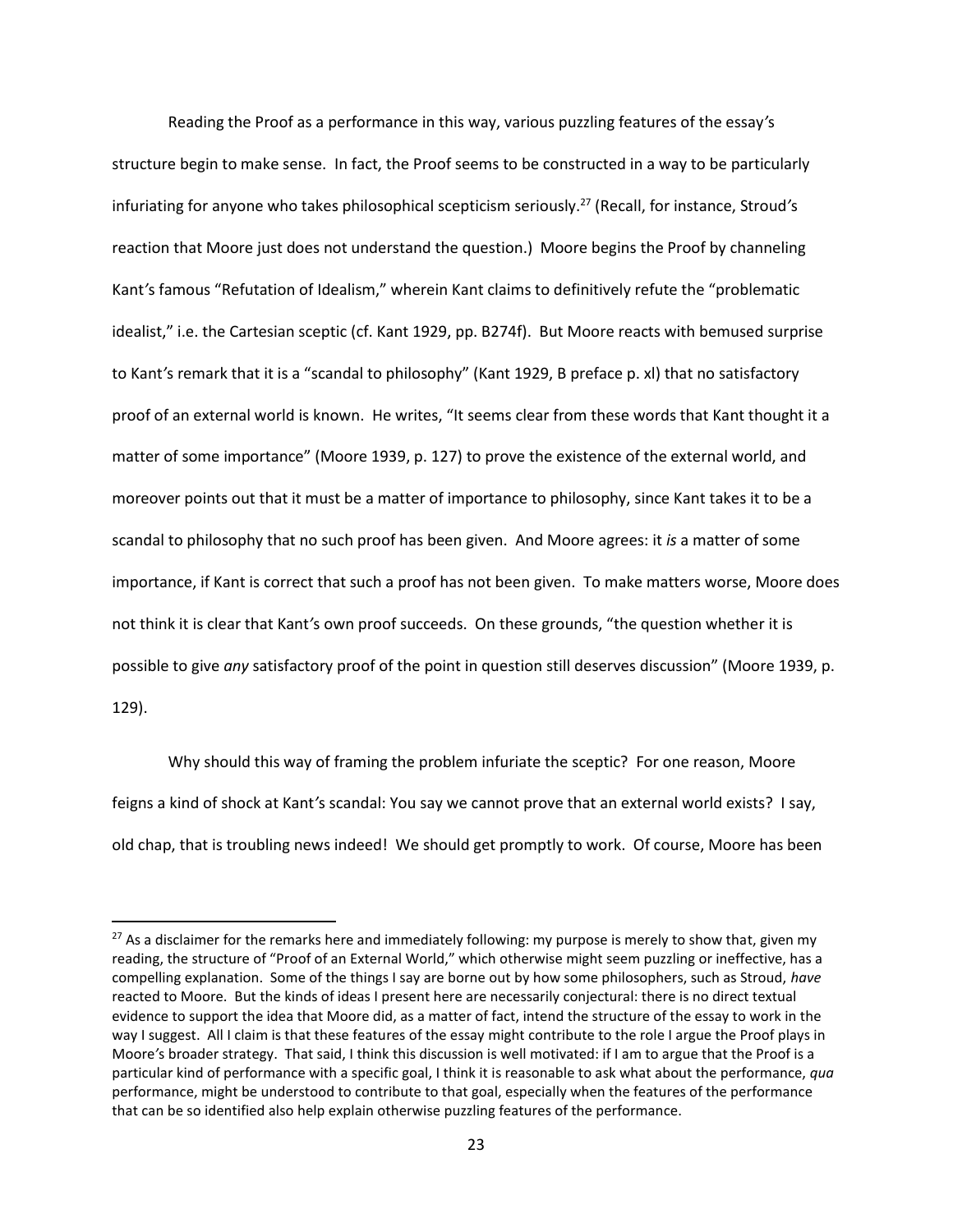engaging with external world scepticism in his published writings and his lectures at Cambridge for 30 years. He notes in 1909 that no proof that could satisfy the sceptic is even possible (see the quote from "Hume*'*s Philosophy" in section 1). And so beginning with Kant*'*s "scandal to philosophy" as though he has just become aware of a new and pressing problem is disingenuous. But it is rhetorically effective.

It is important to remember, here, that, like most of Moore*'*s published essays, "Proof of an External World" was written as a public lecture. Moore delivered the Proof as the Henriette Hertz Annual Philosophical Lecture to the British Academy. The Hertz lecture is a prestigious event, and the British Academy a stodgy organization. The audience would have been filled with scholars who had studied philosophy, who were familiar with philosophical scepticism, and who had all read Kant and knew of both his famous footnote and the notorious problems faced by the Refutation. For instance, though I do not know if he was present, Norman Kemp Smith was a member of the British Academy and had given the Hertz lecture a few years previously, in 1931. One can imagine a room full of serious people gathered for a momentous occasion, squirming in their seats as the great Professor Moore announces that he has just learned of a scandal to philosophy.

Beginning the lecture in this way would be infuriating for another reason as well. Moore leads with Kant, who claims to have *refuted* external world scepticism, and moves immediately to the question of in what ways the existence of an external world *can* be proved. Nowhere in the introduction to the problem does Moore mention the legacy of the *sceptic*. Descartes and Hume do not appear in the preamble to the lecture (nor in its body, though Descartes is acknowledged at the very end).<sup>28</sup> Nor do contemporaneous sceptics, such as Russell. By focusing on the scandal of whether a certain kind of proof is possible, Moore simply ignores the fact that there is a long history of philosophers who hold not only that *no* such proof can be given, but that the would-be conclusion of the proof is *doubtful* in a

<sup>&</sup>lt;sup>28</sup> Of course, Descartes believed, like Kant, that he had refuted skepticism.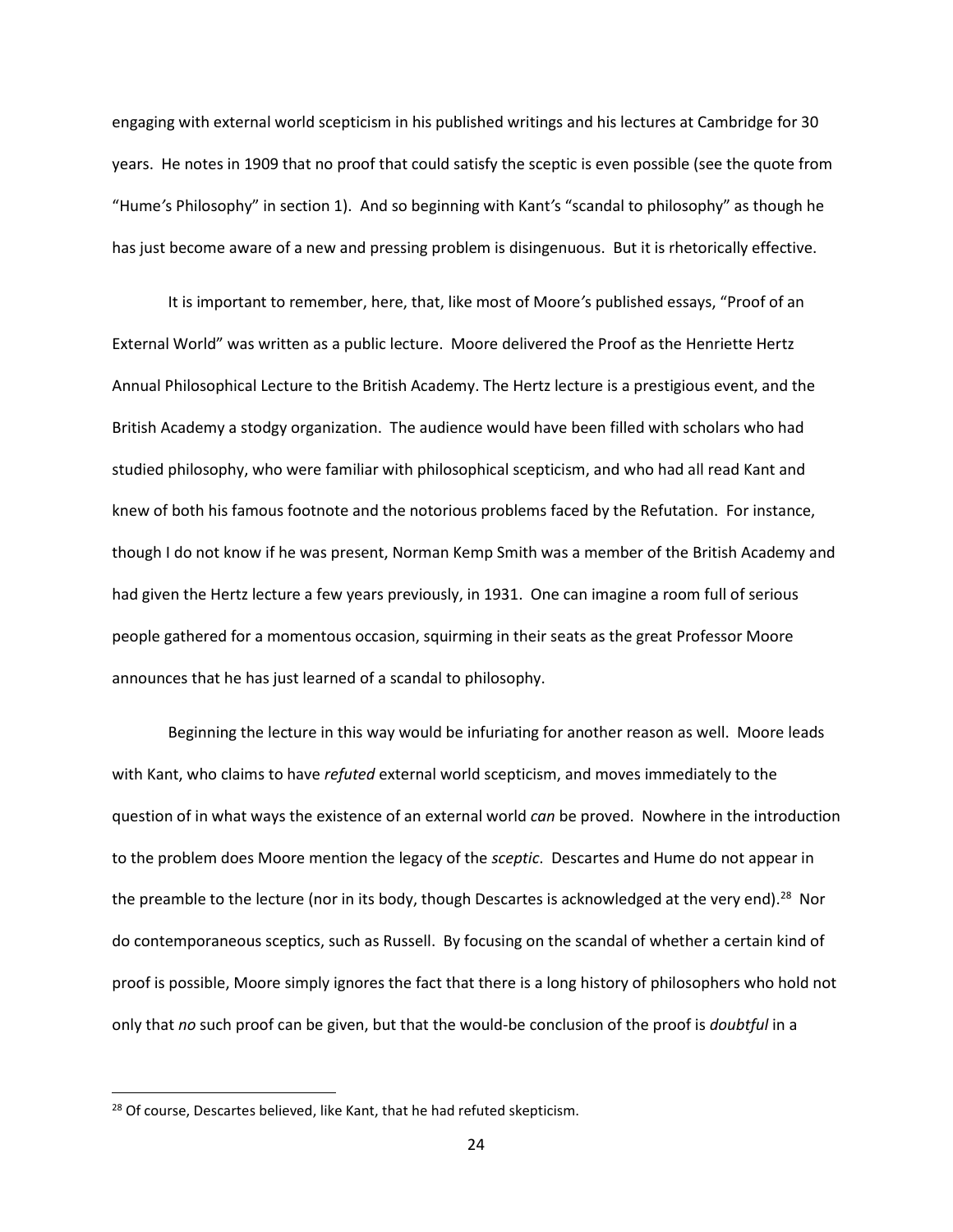particularly vicious sense. Moore does not even acknowledge that Kant was responding to these philosophers with his "Refutation of Idealism." The omission of any mention of the sceptic is especially bizarre in light of Moore*'*s careful focus elsewhere on the particulars of the sceptic*'*s argument. But I think we can now see the omission as an intentional rhetorical move. Moore intends to grant the sceptic nothing. He does not even grant the existence of well-known and standard sceptical arguments. The reason is that Moore aims to block the kinds of careless or vague allusions to such arguments against which the comparative argument is ineffective. And for her part, the sceptic*'*s natural reaction would be to object to Moore*'*s way of approaching the problem, and to respond precisely by pointing out the litany of arguments in favor of the sceptical conclusion. But as I have suggested, this is just what Moore requires, so long as the arguments offered are sufficiently precise.

The bulk of the lecture—i.e. the 17 pages of the 24 page essay that fall between Moore*'*s introduction and the Proof proper—is then devoted to a tedious analysis of what it means to be "outside of us" or "to be met with in space." Moore works out the definitions of these expressions with utmost care, clarifying, he claims, the point to be proved. But the crucial thing to note, here, is that what he says would be uncontroversial to the sceptic, who would surely agree that human hands, dogs, stars, and soap bubbles are all outside of us.<sup>29</sup> After all, it is precisely objects of this sort that the sceptic would claim we do not have knowledge of. I suspect, however, that Moore would have agreed that this analysis is largely ancillary. Moore is clear in "A Defense of Common Sense" that conditionalizing assent to a proposition that has been expressed in ordinary language on the details of the analysis of that proposition is "as profoundly mistaken as any view can be" (Moore 1925, p. 37). It is easy to state facts

 $\overline{a}$ 

 $29$  Supposing such things exist at all. At times Moore seems to either beg the question against the idealist (i.e. the dogmatic or absolute idealist, not the problematic idealist), or to dismiss the substance of the idealist*'*s position altogether. See for instance the discussion of soap bubbles on pgs. 144-5 of the essay. Baldwin (1990), who takes the Proof to be a failed attempt to refute these kinds of idealism, expands on what the idealist would find problematic in the analysis section of the Proof. I would argue that the casual dismissal of the idealist position that Baldwin identifies is further evidence against his reading of the Proof. See also footnote [2.](#page-0-0)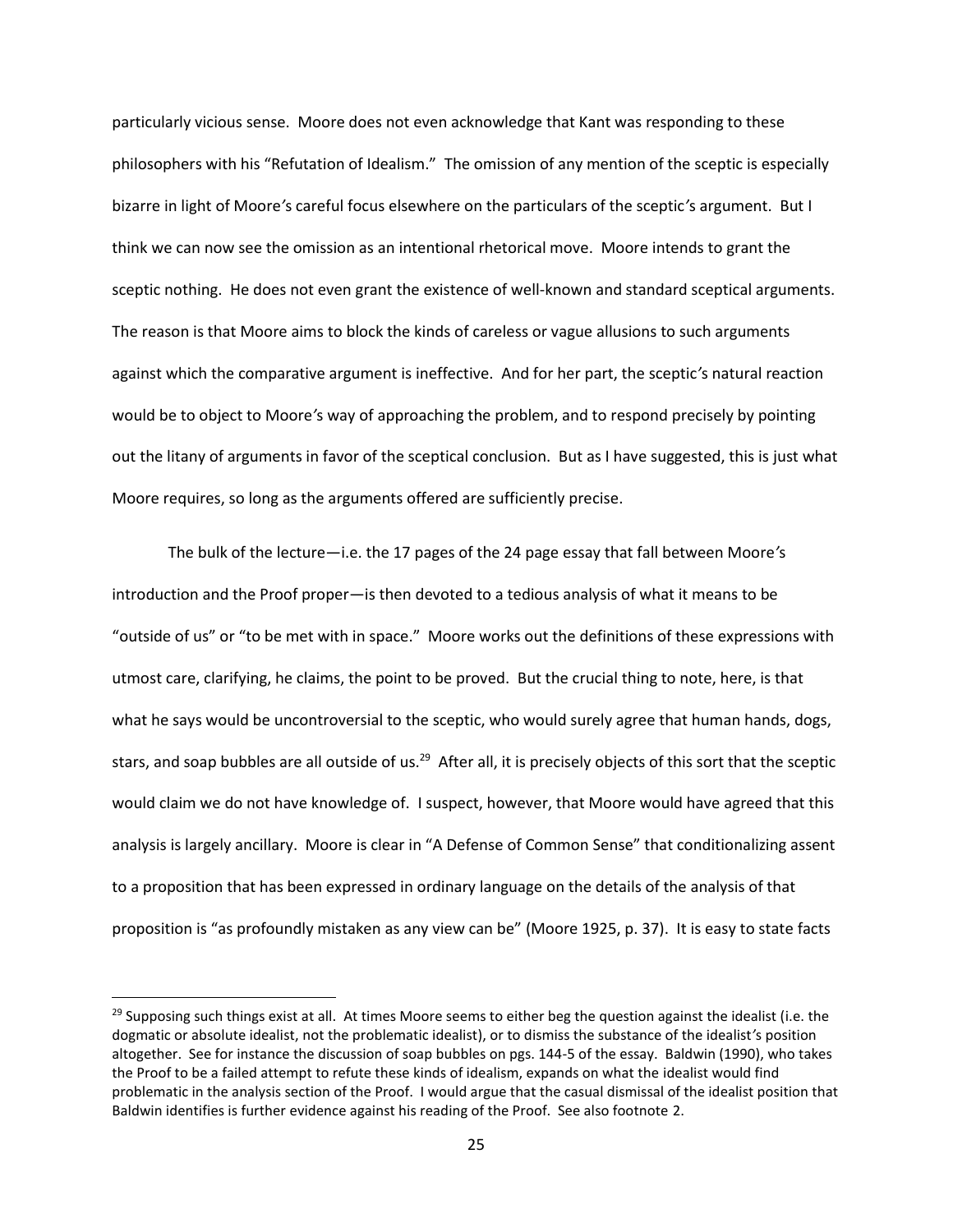that contradict the external world sceptic using ordinary language: "here is a pencil" or "two hands exist" or "I am now standing up" are all satisfactory examples (he cites a number of others in the first paragraph of "Certainty" and later points out their relation to the sceptical thesis).<sup>30</sup> I take it that the truth value of "external objects exist," then, insofar as it is implied by all sorts of ordinary expressions, cannot depend on the analysis of whether "external to our minds" is the same as "to be met with in space," etc.

As additional evidence for this view, note that in "Certainty," Moore takes it as immediate that propositions like "I am now standing up" "imply the existence of something external to the mind of the person who makes them" (Moore 1959a, p. 243). Moore is not above repeating analyses when he thinks a locution is unclear or ambiguous. But he does not repeat the analysis from the Proof in "Certainty," which suggests that Moore held that this analysis was not, strictly speaking, necessary to make his point about hands being external objects. But let me be clear. I do not want to say that the analysis of "outside of us" that allows Moore to conclude that hands and dogs and stars *are* outside our minds is uncalled for or that Moore did not think he needed to say *anything* on this topic. Indeed, Moore does need to establish what kinds of objects count as external for his Proof to be to the point. But what I *do* want to say is that, given the remarks in "A Defense of Common Sense" and "Certainty," Moore could not have thought that this analysis was the central and important part of his essay that the lengthy discussion devoted to it would imply.

Instead, I want to suggest that the long analysis of an essentially uncontroversial point, an analysis that arrives precisely at the expected conclusion, is again designed to elicit a response from the sceptic.<sup>31</sup> By belaboring *this* point, Moore feigns ignorance of where the problem of knowledge of the

 $\overline{a}$ 

<sup>30</sup> Recall footnote [14.](#page-6-0) *Assertion* of these propositions contradicts the sceptic insofar as they amount to knowledge claims.

 $31$  Another role that this analysis plays is to nail down the sense in which the premises of the Proof do establish the existence of an external world, for the reasons described at the beginning of this section—although there, too, I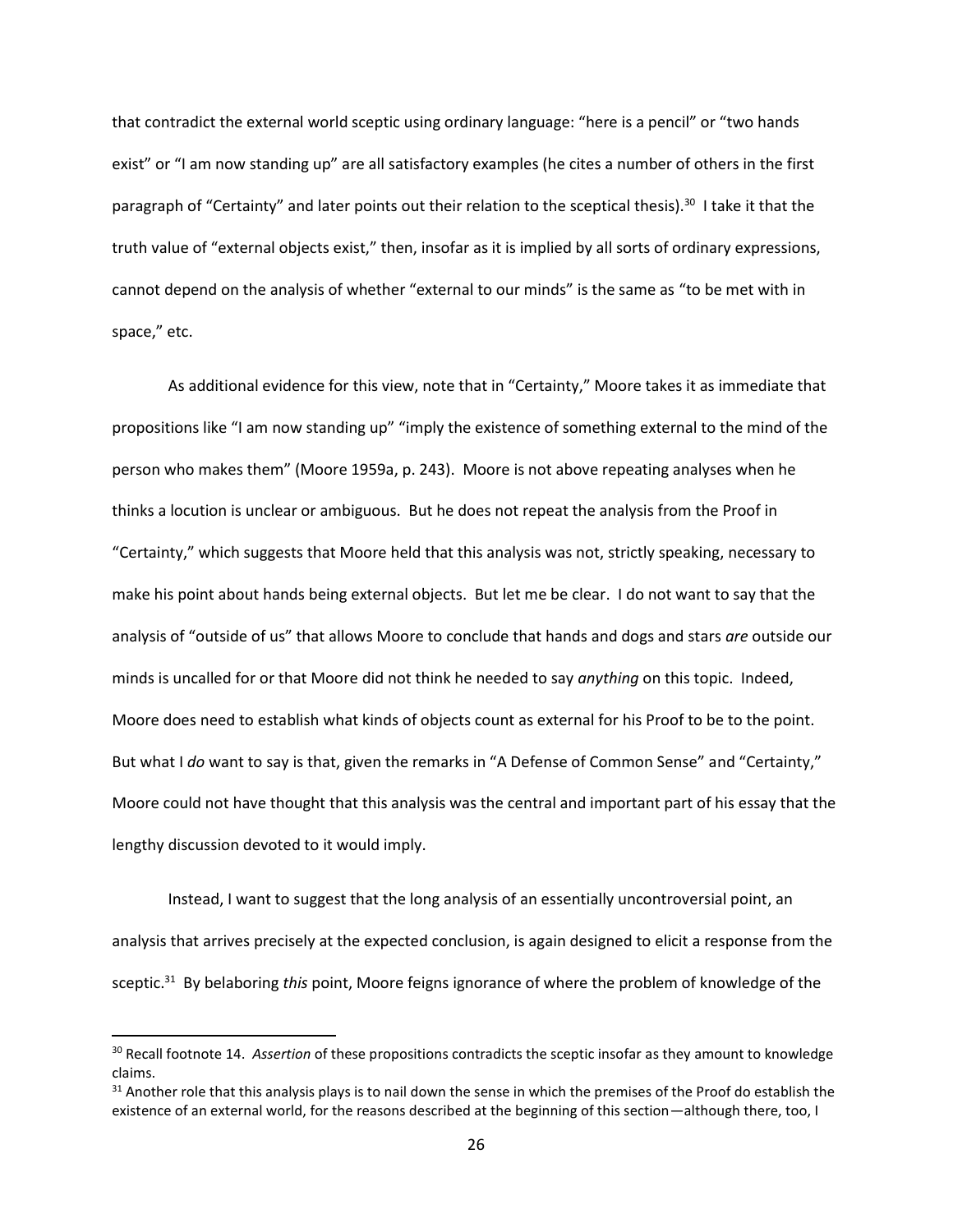external world is supposed to lie. (I hope I have shown, by this point, that any apparent ignorance of where the sceptical problem lies really is feigned.) It is as though he is suggesting that anyone who thinks a proof of the existence of external objects has not been given, or cannot be given, is simply confused about what kinds of things count as external objects. And so, his job is to slowly and pedantically demonstrate that external objects are just ordinary things like hands or dogs or stars. Note that this understanding of the role of the long analysis also helps explain why the Proof itself happens so quickly. If Moore*'*s goal is in part to provoke the sceptic by treating the problem of the external world as one about what kinds of objects count as external, then once it has been established that hands *are* external objects, the conclusion that external objects exist is immediate. And so the relative attention devoted to first the analysis and then the Proof, which I think seems inversely proportional to the actual importance of these parts of the essay, is consistent with and can be explained by reading the Proof as a performance in the present sense.

I have argued so far that "Proof of an External World" is structured in a way designed to provoke a certain response from the sceptic, and that this structure is intentional, as Moore is trying to elicit arguments in favor of scepticism. But these considerations concern the psychology of the sceptic. They are meant to show that any sceptic sitting in the audience as Moore delivered his lecture would be tempted to jump up and exclaim that Moore has missed the point altogether. But there is a related question that I think bears on how successful the Proof is in the role I have claimed it occupies in Moore*'*s strategy. That is, I have argued that the Proof *demands* or *provokes* an answer, but does it *require* one? In other words, does it have enough philosophical substance that the sceptic must show

presume that it would be uncontroversial to the sceptic that Moore's premises, if true, imply the existence of an external world. One might worry that belaboring points that are admittedly uncontroversial to the sceptic would be a poor way to provoke a response from the sceptic. Certainly, insofar as these points are uncontroversial, the sceptic will not be inclined to reply to *them*. But the suggestion here is supposed to be that belaboring arguments that the sceptic believes are beside the point forces the sceptic to step back and remind Moore what, exactly, the skeptical argument is supposed to be: that is, what the argument's target is, how it proceeds, etc. And this is just the response Moore is looking for.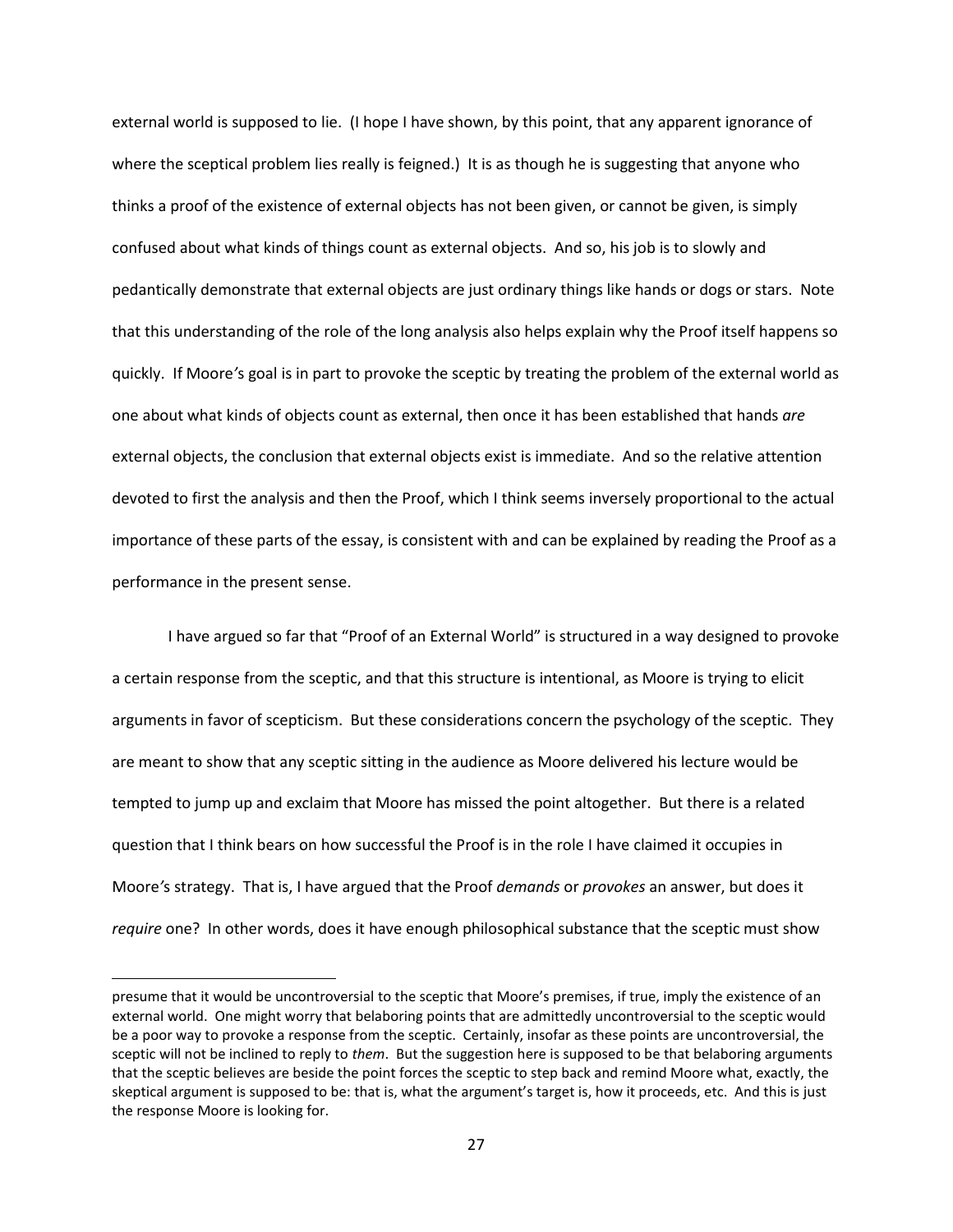why it fails in order to maintain her view? There are two separate points to think about here. One is, how strong, philosophically, is the Proof? And the second one is, how strong must the Proof be to require a would-be sceptic to reply?

I will try to answer the second question first. One thing is perfectly clear. In order to require a satisfactory response from the sceptic, Moore does not need to actually give the sceptic what she is looking for. In other words, Moore does not need the Proof to be an attempt to refute the sceptic on her own grounds. It is just as good, even better perhaps since it avoids distractions, if Moore somehow argues (as he does) that it is unnecessary for the purpose of proving that an external world exists to give a general account of how he can prove his premises. So Moore has some latitude in the form the Proof can take, given its purposes. On the other hand, the particular form that the Proof *does* take is especially effective for Moore*'*s purposes. The sceptic has two alternatives in replying to Moore*'*s Proof: one is to attack Moore*'*s conclusion; the other is to attack his premises. But any positive argument brought against either "here is a hand" or "at least two external objects exist" will be an argument in favor of scepticism, just as Moore wants on my reading.<sup>32</sup> Compare this to Kant's Refutation. There, the form of the argument involves a number of contentious premises that the sceptic can respond to *without* bringing forward an argument *for* scepticism. So some forms that the Proof might have taken, and especially the particular form Moore chooses, are more effective for his purposes than others would be, even though strictly speaking, any argument that gets to the conclusion that an external world exists should be sufficient to elicit some sort of sceptical argumentation.

<sup>&</sup>lt;sup>32</sup> One might see a third option for the sceptic: namely, attacking Moore's grounds for asserting his premises. This would not be the same as proving that the premises are false; instead, it would be an argument that Moore is not in a position to assert that the premises are true, or at least that he knows them to be. It is hard to see how such an argument would go, without itself being an argument for scepticism. But one way or another, here, too, one might expect the comparative argument to have bite. Any argument to the effect that Moore does not have the grounds for asserting "here is a hand" would rest on premises that Moore would be confident are less plausible than either "here is a hand" or "I know that here is a hand". I am grateful to an anonymous referee for raising this possibility.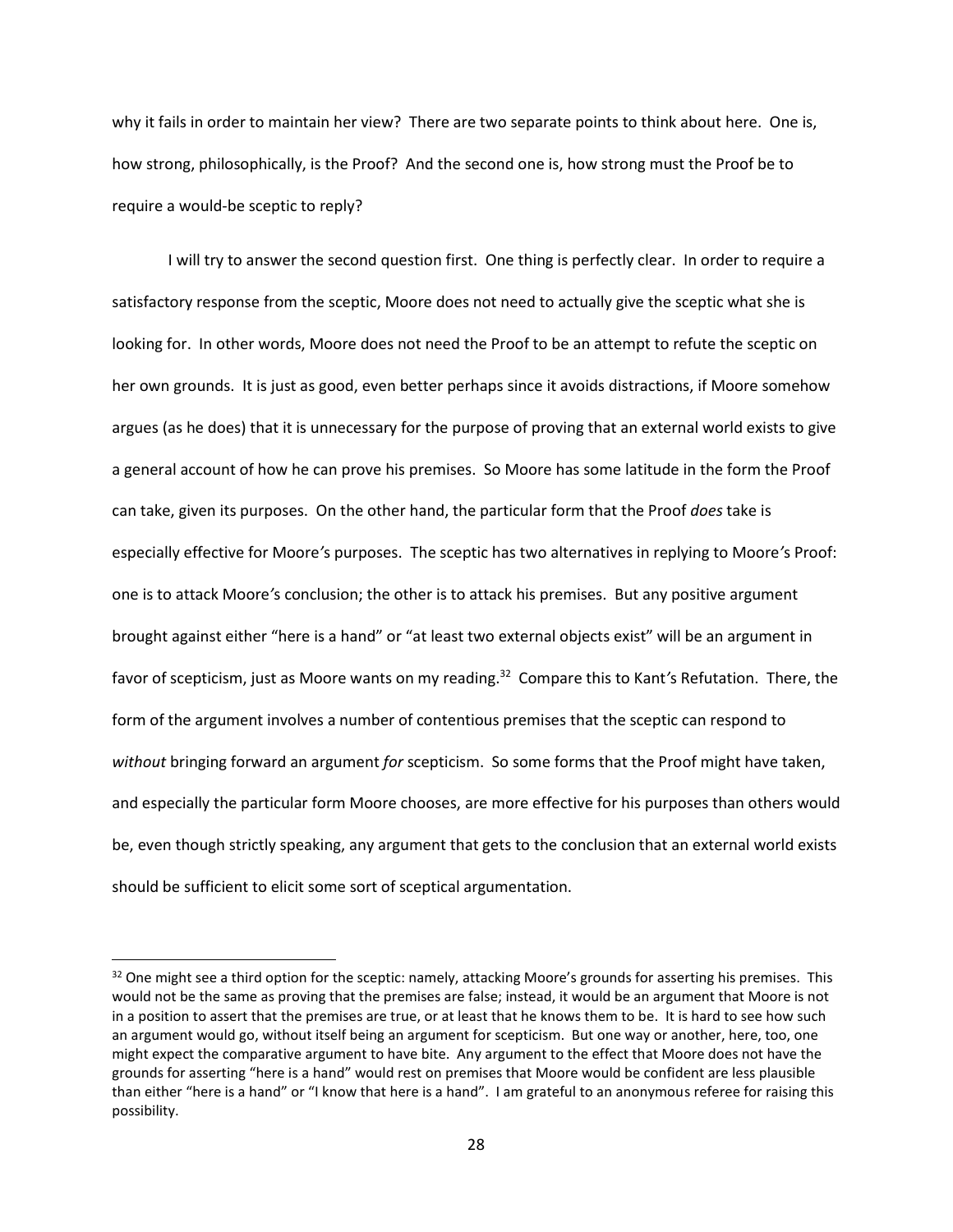But these thoughts do not answer the question of whether, whatever its form might be, the Proof needs to be philosophically robust. In one sense, the answer to *this* question depends on how lasting Moore hopes the Proof will be. To accomplish the goal I have attributed to the Proof in the short term—in the discussion period after the lecture, or in Oxbridge salons in the ensuing weeks—Moore does not need to do much at all. In fact, I think the structure of the lecture alone, along with a few remarks to the effect that a Proof *is* possible, would be sufficient to elicit the kinds of response Moore wants. All Moore needs to do is set off the appropriate alarms, raise a red flag as it were, to draw out arguments to the effect that Moore does not know that an external world exists at all. In other words, the psychological aspect of the Proof will produce the same effect in the short-term as would a proof that required a reply.

But I do not think this answer is sufficient, in two ways. The first reason is that, as I have already argued, what Moore really needs is careful, logical arguments for the sceptical conclusion. He needs the argument to have an appropriate form for his strategy to be effective: it needs to be an argument with clear premises that, either by exegesis or concrete reconstruction, Moore can identify, criticize, and then use in his comparative argument. And the quality of the responses to the Proof will depend on the quality of the Proof, as a potential refutation of the sceptic*'*s position. In other words, were Moore to have stood before the British Academy and said simply, "But no such proof is necessary, for I *know* with certainty that an external world *does* exist," he would certainly have elicited comments of the form, "But how could you know? After all, you might be dreaming...." But as we saw in the context of "Certainty," Moore actually needs more than just reference to the dream argument to get the comparative argument going. He needs a concrete instantiation. And the only way he will get one is if the performed Proof has enough philosophical substance that would-be sceptics feel that it can only be refuted with a sufficiently careful reply.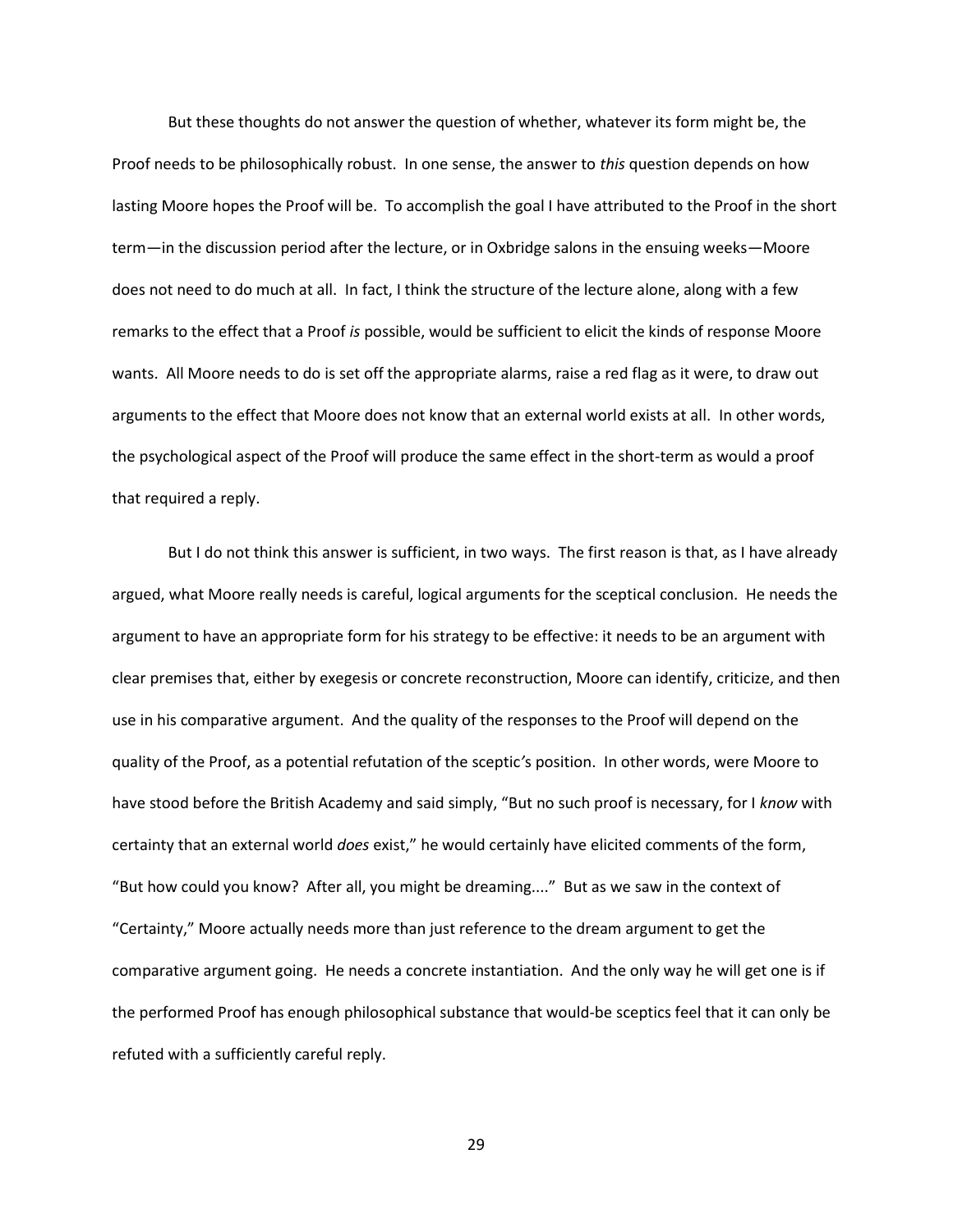The second reason my original answer is insufficient is that the value of the Proof is much greater, for Moore*'*s purposes at least, if it is persistent. Yes, even if the Proof is flimsy, philosophically speaking, it may produce some arguments in favor of scepticism. But unless there really is a sense in which it is a compelling Proof, it will not have any lasting power. If the Proof lacks substance, then once the psychological effects of the presentation wear off, the sceptic will realize that there is nothing to Moore*'*s Proof worth worrying about, no threat to her position. Such a proof could be safely ignored by future generations of sceptics, who may freely take for granted that scepticism is an established and tenable position without feeling that the details of the sceptical argument need be addressed. Descartes and Hume, after all, offer two very different routes to the same conclusion. And so long as the received view is that scepticism *is* tenable, Moore has no effective response to the sceptic, since his strategy responds to arguments for scepticism and not the sceptical conclusion.

This second response draws attention to another way in which the Proof, if sufficiently strong, can function in Moore*'*s strategy. It concerns what might be called the dialectical situation with regard to scepticism. By this I mean that which philosophical positions are considered entrenched or established by the philosophical community at large, or even which positions are widely viewed as tenable and which positions are believed to have been ruled out, can affect how an argument is perceived by the community, and thus how persuasive the argument is. I do not think there can be any hard and fast rules, here, regarding what the dialectical situation regarding a particular topic *is* at any moment, or in any global sense, and nor do I want to spend the time to develop a theory of how dialectic situations might work. But I think there is a modest point worth making, which is that scepticism is often considered a tenable position, at least from the point of view that it cannot be adequately refuted on its own terms. Of course, it is also an unacceptable position in many ways, which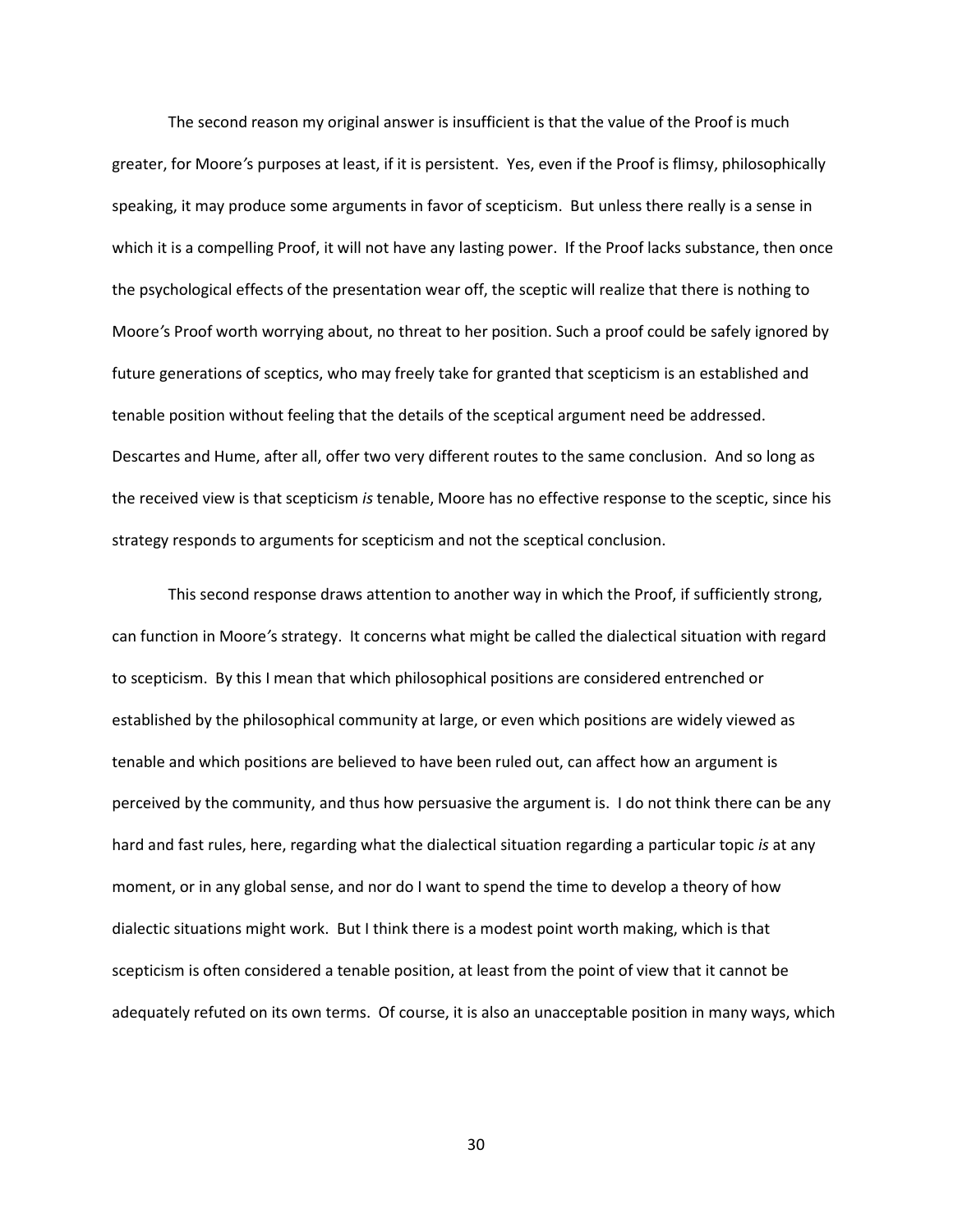is part of what makes it of such great philosophical interest.<sup>33</sup> The alternative view, on the other hand, that scepticism *can* be refuted in a direct or simple way is usually viewed as *untenable*. Moreover, the sceptic occupies an enviable role in the debate over whether knowledge of the external world is possible: as Lycan puts it, in arguing that Moore*'*s anti-sceptical attempts in *Some Main Problems of Philosophy* fail, "the skeptic was there first" (Lycan 2007, p. 86) and so the anti-sceptic is obligated to argue *against* scepticism.

There are several points to be made here. The first is that, so long as scepticism is viewed as a tenable or sufficiently established position, the comparative argument is hobbled. This is because, first, the sceptic does not need to bring forth new or careful arguments in favor of her position. Even if a challenge such as Moore*'*s does goad the sceptic into offering an argument, if the argument fails it does not follow that scepticism is no longer tenable. It just means that this particular sceptic could not defend herself very well. But, since the comparative argument *always* applies to individual arguments for scepticism, this difficulty is quite general, at least in unfavorable dialectic situations. That is, so long as the dialectical situation is such that scepticism is assumed to be tenable without additional justification, the comparative argument is only effective against various *routes* to scepticism.

This leads to my second point, which is that a sufficiently strong proof, even if it does not actually give the sceptic what she has asked for (i.e. a general account of how Moore*'*s premises might be proved), can affect the dialectical situation. Perhaps no such proof can ever rule scepticism out as a tenable position, but it can make scepticism a position that must be argued for. And once scepticism requires arguments, the comparative argument is much more effective: if an argument *must* be given in favor of scepticism, the failure of any individual argument matters more.

<sup>&</sup>lt;sup>33</sup> See, for instance, McGinn (1989) for a thoughtful account of how scepticism is "unlivable."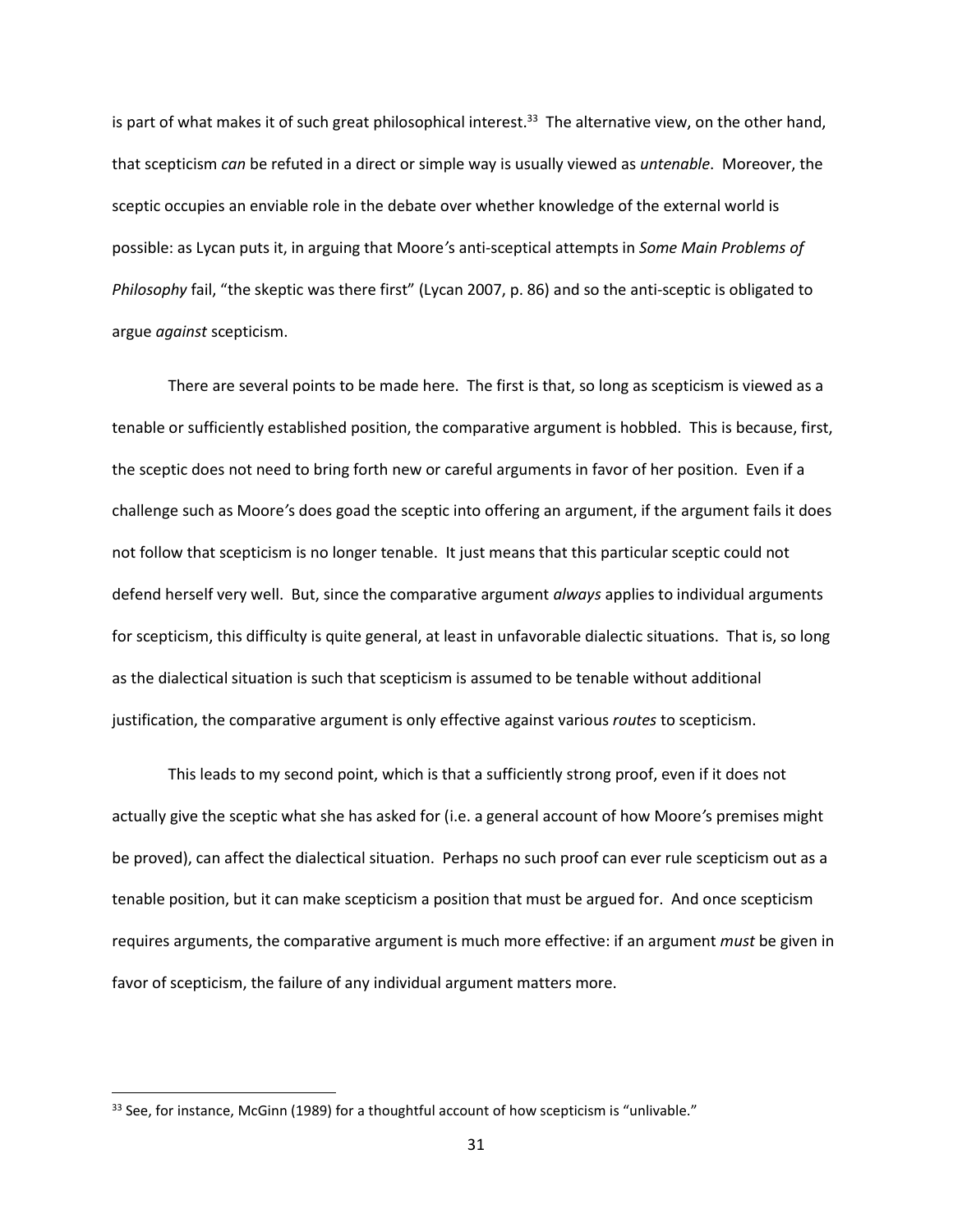So for the Proof to be an effective part of the strategy, at least in the role I have assigned it, it has to have some philosophical substance, even if Moore does not have to give the sceptic what she is looking for. Which brings me back to the first question I asked: how much philosophical substance does the Proof have? This is a difficult question to answer in any general way. (What, after all, is the measure of philosophical substance?) On the one hand, there is nothing "deep" about Moore*'*s Proof. In fact, as Stroud points out and I have argued is intentional, Moore appears to have given so distinctly shallow a reply to scepticism that one wonders if he has misunderstood the question. But on the other hand, there are a few features of the Proof that make it particularly consternating to a would-be sceptic, and thus that make authors like Stroud, who takes scepticism very seriously, remark on the "philosophical importance" of the Proof. I think that these features are the sorts of things that make the Proof require, rather than simply demand, an answer, and are likewise the features that give the Proof its lasting power, and which force the sceptic to reply in a sufficiently careful way to yield the sorts of argument Moore is looking for.

The first set of features are that the Proof is simple, deductively valid, its premises are perfectly obvious, and its conclusion, insofar as Moore is justified in asserting it, unequivocally conflicts with scepticism.<sup>34</sup> Even though, as Moore acknowledges, it is nothing like what the sceptic demands or would be satisfied by, it nonetheless seems like a perfectly rigorous and apparently sound proof of a proposition the sceptic must deny. The deductive validity of the Proof, along with the immediate apparency of its premises, makes responding to it tricky. I do not mean to say here that at first glance the Proof seems to work. It is obvious that *something* is wrong with the Proof. But because the Proof

 $34$  See footnote[s 2](#page-0-0) and (especially[\) 14](#page-6-0). Of course, the proposition "there exists an external world" does not itself conflict with scepticism. What conflicts with scepticism is Moore's assertion that "there exists an external world" on the basis of the Proof.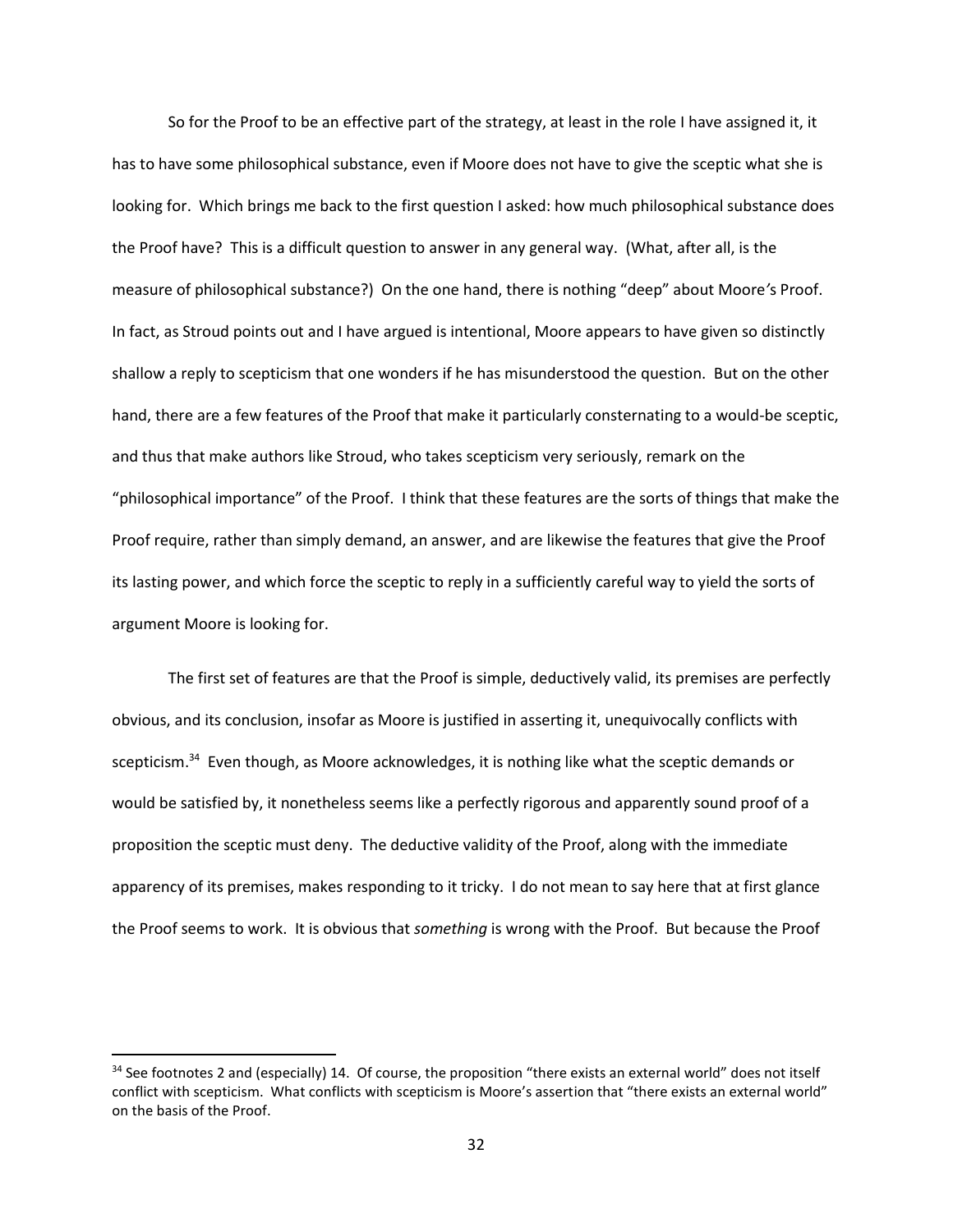has the features I have just listed, it turns out to be trickier to say just where the problem lies than one might first guess.

As I noted above, Moore is careful to emphasize this rigor in the discussion following the Proof. He points to three conditions that any rigorous proof must satisfy and then argues that the Proof satisfies them all. The conditions are that (1) the premises must differ from the conclusion, (2) the premises must be known to be true, and (3) the conclusion must follow from the premises (Moore 1939, p. 146). Two of these conditions are clearly met: Moore*'*s conclusion differs from his premises, and moreover, it follows from the premises. The sceptic would not be inclined to deny either of these. The third condition, of course, is more contentious: it is here that Moore claims to *know* that his premises are true. Moore certainly implies that he knows his premises when he gives the Proof, $35$  but it is only when Moore makes the additional step to argue that the Proof is rigorous that he explicitly contradicts the sceptic. I think this aspect of the Proof*'*s structure is important, at least rhetorically, because even though the sceptic wants to say that "here is a hand" is doubtful, it is a bigger stretch to say that "here is a hand" is false when there is a hand right in front of your face. And so the sceptic*'*s initial response to the Proof must be to question whether it meets Moore*'*s standards for rigor, and not to deny the premises outright. This does not mean the sceptic does not have a strong position from which to criticize the Proof—if it is not rigorous, even by Moore*'*s own standard, it cannot be very good—but once again, some care is necessary to say just where the problem lies.

Another feature that makes the Proof difficult to respond to is that the method of proof Moore uses is standard, even common, in ordinary contexts. As Moore notes, if someone were to claim that a certain page had no typos on it, you could prove that there were three typos by pointing out

<sup>35</sup> Again, recall footnote [14:](#page-6-0) since it would be an example of Moore*'*s paradox for him to say that "here is a hand, but I don*'*t know it is," once he asserts "here is a hand," he commits himself to a knowledge claim about the external world, by his own lights.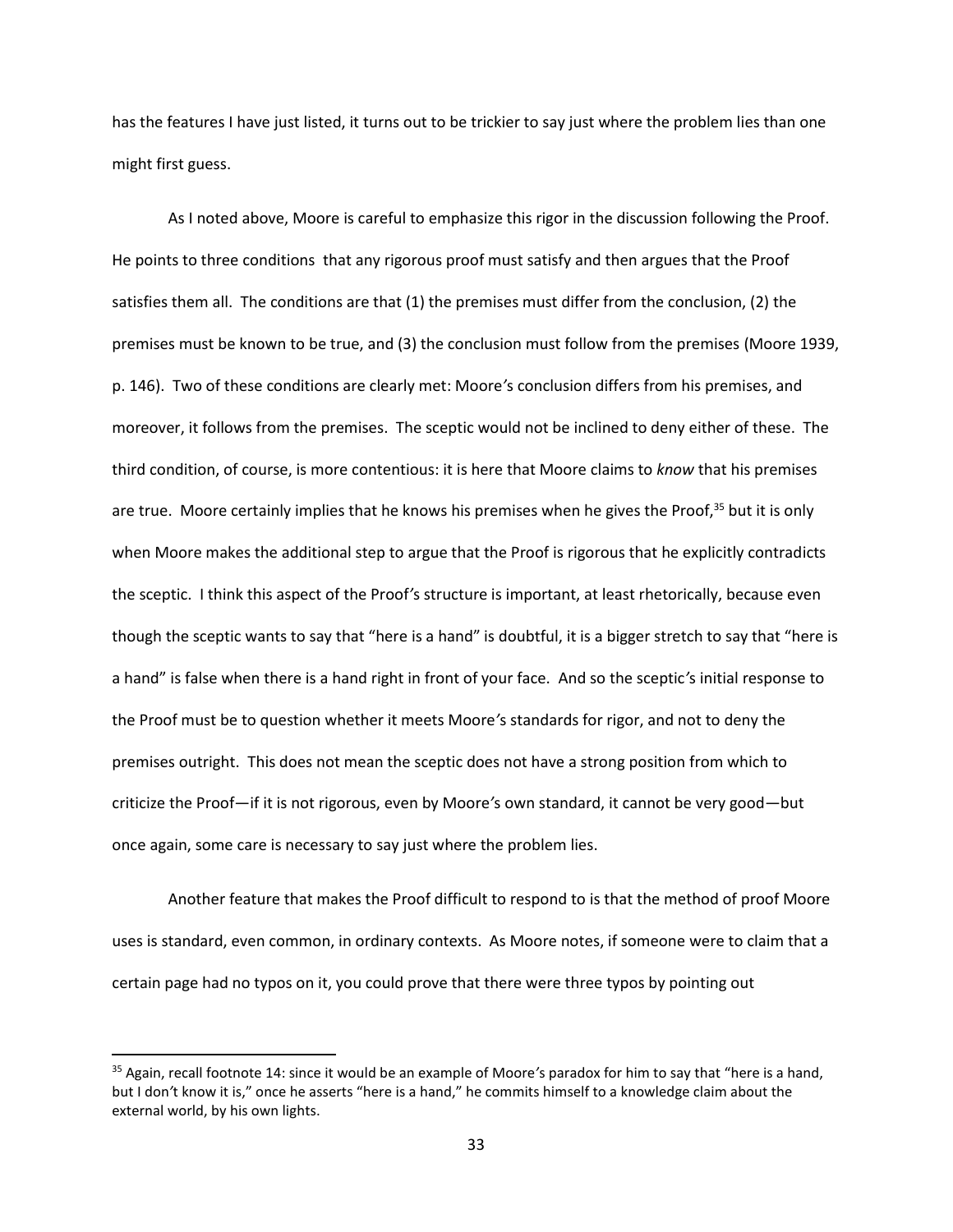successively, "here is one typo," "here is another," and "here is a third." From this it would follow immediate that there were three typos on the page. So (and this is a major difference from, say, Kant*'*s response to scepticism) there is nothing exotic about the Proof. In fact, it is *exactly* the kind of proof one would give under all sorts of normal circumstances if someone has called into question that objects of a certain kind exist. This, I think, is what Stroud means when he says that from an internal perspective, Moore*'*s Proof is unobjectionable. Moore does just what one *ought* to do if asked, say, whether he can prove there is milk in his refrigerator or an article about Obama in today*'*s *New York Times*, or that electrons exist. As Stroud acknowledges, "Given [the internal] conception of the question ... it seems to me that there is no good reason for denying that what Moore says about our knowledge of external things is perfectly correct" (Stroud 1984, p. 117).

Taken together, these feature mean that the Proof really does *require* a response. In order to continue to maintain that knowledge of the external world is doubtful, the sceptic needs to show that the Proof fails to prove otherwise, by bringing forward an argument in favor of her position. Note, too, that if this is correct, then Moore has indeed succeeded in manipulating the dialectic situation in such a way as to make his comparative argument more effective. Given the Proof, the sceptic is required to bring forward arguments; if Moore can systematically refute each of them via the comparative argument, then his case against scepticism is strong.

Before concluding, I want to return to Lycan*'*s reading and display the payoff of understanding Moore*'*s strategy in the way I have proposed. Lycan attempts to read the Proof as an *instance* of the comparative argument, as opposed to a complement to it. The idea is that the Proof can be understood as an implicit comparison between Moore*'*s premises and the sceptical conclusion. On this reading, though, there is a problem when Moore says that he *knows* that the premises are true. Recall that the comparative argument requires us to compare the plausibility of two sets of propositions. Until this plausibility has been determined and the argument is over, one cannot claim to know anything about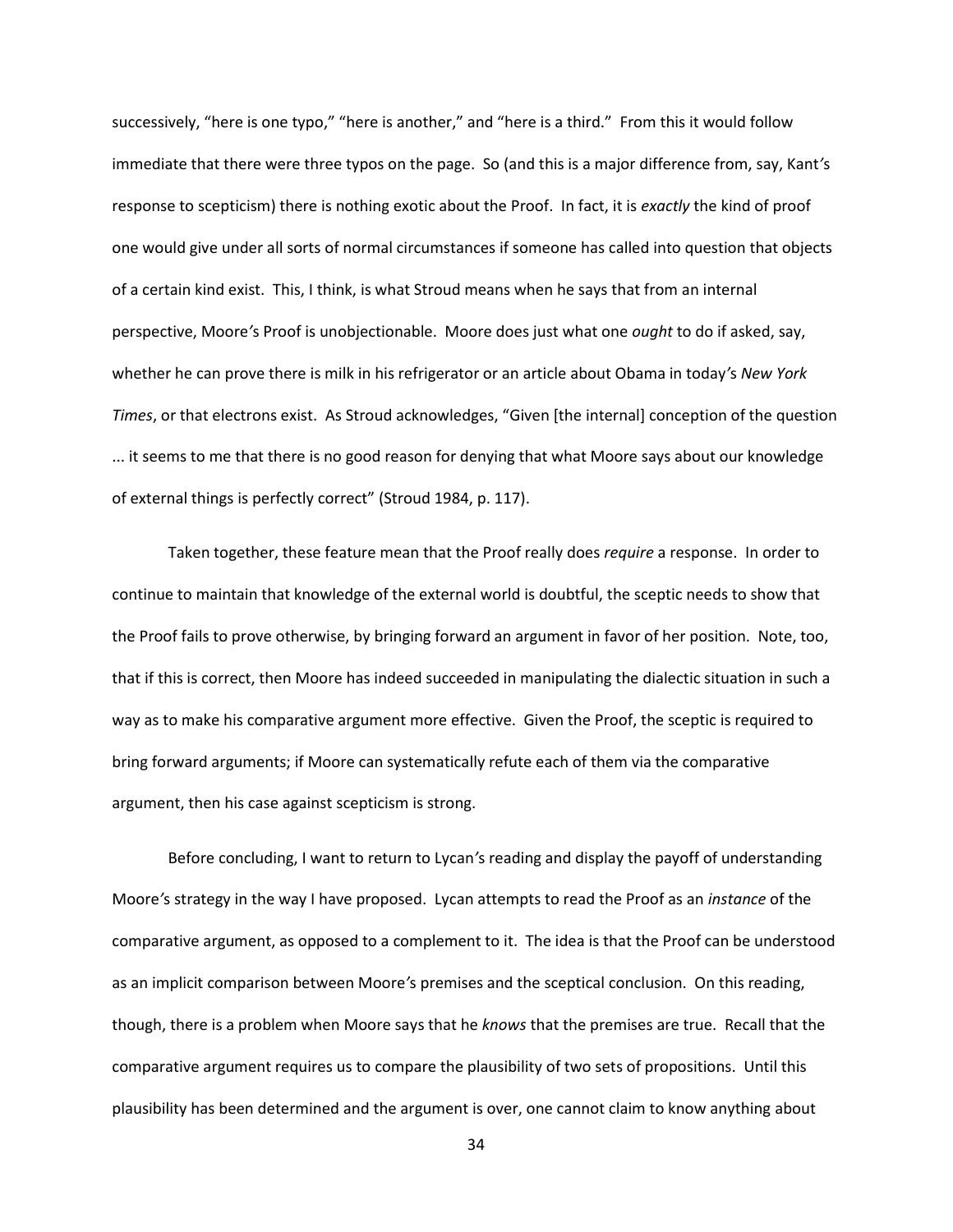the external world without begging the question. Before the argument has ended and the relative plausibility has been determined, both sets of propositions, including, in the case of Lycan*'*s proposal for the Proof, "here is a hand", are proposed tentatively. And so, to read the Proof as a version of the comparative argument is to assume that Moore does not know that his premises are true when he offers the Proof; he only knows as much *after* the Proof. If, on the other hand, Moore *can* claim to know that his premises are true, the only argument he can bring in favor of the claim is the comparative argument, in which case no additional proof of the external world is necessary. So Lycan*'*s reading comes with "a cost" (Lycan 2007, p. 95): either Moore does not know his premises in advance of the Proof, or alternatively the Proof is superfluous, since the comparative argument is necessary in advance.

I think it is difficult to see how the Proof could be an implicit instance of the comparative argument. For one, as I have argued, the comparative argument requires a set of specific premises for the sceptic*'*s argument to be effective. But Moore does not even address the sceptic*'*s argumentation in the Proof, never mind identifying a set of premises to compare with "here is a hand."<sup>36</sup> If the Proof is really an example of the comparative argument, what is being compared? Lycan does not tell us, because his reading does not appreciate the importance of having a specific, concrete version of the sceptic*'*s argument to respond to. I might also add that, for the same reason, the account of the Proof that I have offered here is not open to Lycan. On his reading, the comparative argument does not need to respond to particular arguments, and so there is no reason for Moore to try to elicit them. But even supposing that Lycan*'*s proposal has some initial plausibility, the reading of the Proof that results is unsatisfactory. Moore is adamant that he knows his premises in advance, so supposing that he is not simply mistaken about how his own argument works, we are left to conclude that the Proof is

l

<sup>&</sup>lt;sup>36</sup> Nelson (1990) suggests that Moore is offering an implicit comparison when he says that to prove he knows his premises, he would need to prove that he is not dreaming. But Moore does not reason here that he is more certain that "here is a hand" than that he might be dreaming; to the contrary, he seems to accept that he *would* need to prove he is not dreaming if he is to *prove* that "here is a hand" is true. I cannot find a comparison in this passage.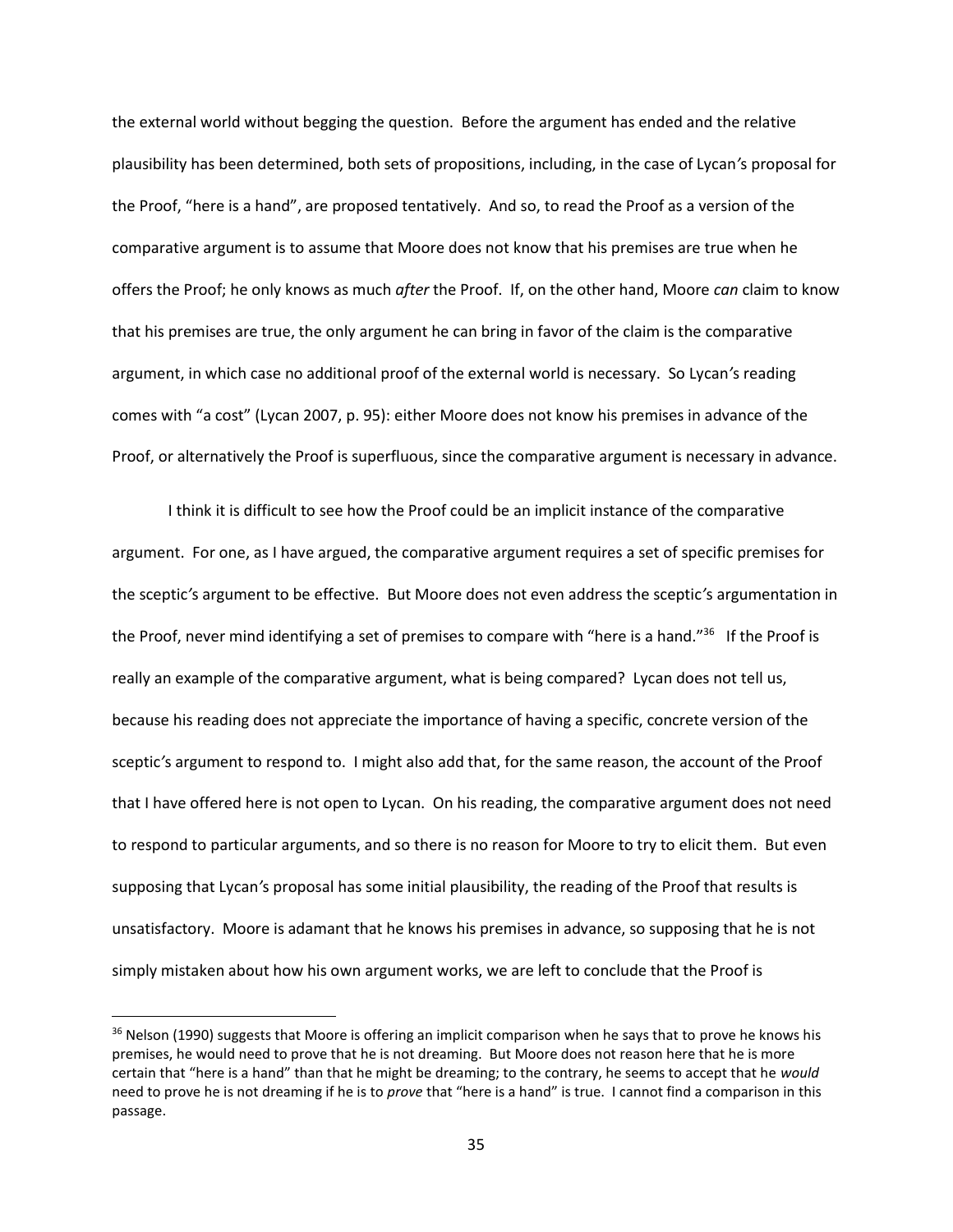superfluous. And yet, the Proof continues to be one of the most famous and widely debated arguments of the 20th century. Lycan's reading offers no account of why *this* essay, of all of Moore's writings on skepticism, has had such lasting influence; mine, meanwhile, offers a compelling reason: it was explicitly and intentionally constructed to elicit precisely the response it has.

### **6. Coda: Moore and the Philosopher**

 $\overline{\phantom{a}}$ 

External-world scepticism is a philosophical hydra, a catchall for parallel arguments united only by the conclusion that we cannot have knowledge of the external world. Moore seems to understand that any rebuttal of scepticism is certain to be more effective against some routes to the sceptical conclusion than against others. As I have read him here, Moore adopts a divide-and-conquer tactic against scepticism, separating particular strands of sceptical argument out from the morass of the whole and responding to them individually. The Proof, I have argued, can be understood as the lynchpin of the strategy: by striking at the heart of the sceptical conclusion, Moore challenges the sceptic to bring forth these arguments, which he will then rebut in turn with the comparative argument, as in "Certainty" and "Four Forms of Scepticism."

But so far, I have ignored a central question. Is the strategy effective? And is the Proof effective, supposing I am right about the strategy and the Proof*'*s role in it? For the second question, I think the answer is clearly yes. One need only note how many of the so-called new sceptics<sup>37</sup> felt compelled to respond to Moore*'*s Proof to see that it succeeded in eliciting just the kind of careful arguments that Moore needed for his response to scepticism to work. These philosophers thought that in order to take scepticism seriously, they first needed to reply to the Proof. The fact that so many

<sup>&</sup>lt;sup>37</sup> See for instance Lehrer (1971), Unger (1974), or Stroud (1984). Wright (1985, 2002) also feels he needs to address Moore*'*s argument in developing his ideas about scepticism. Sadly, Moore did not live to run the comparative argument against these sceptical arguments, but Lycan (2001) attempts to do it on his behalf.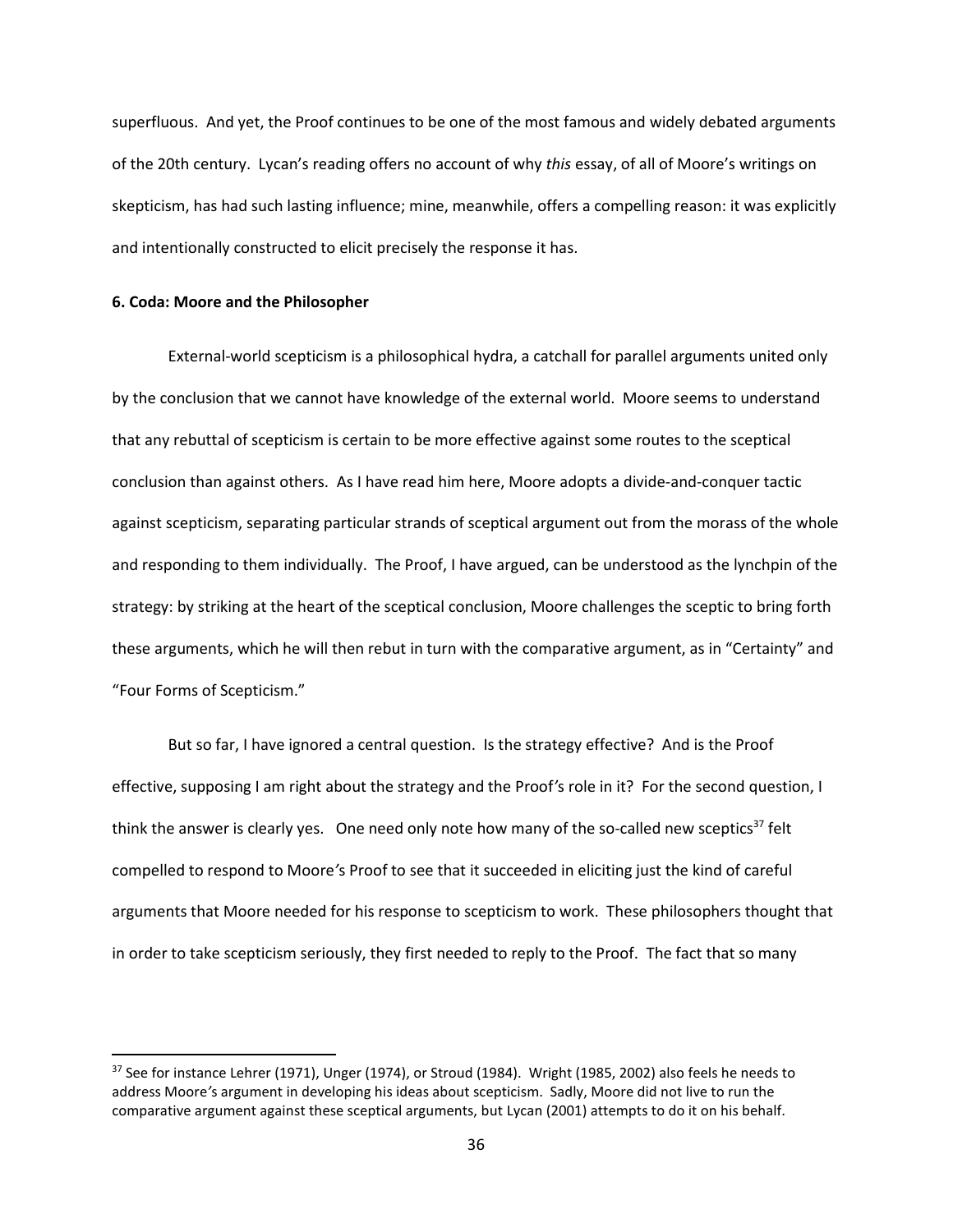sceptical philosophers (or, in the case of Stroud, philosophers who think scepticism is alive and important) react to the Proof in this way, by itself shows that the Proof is successful.

But I also think there is a potential objection, here. If, as I have urged, the Proof should be understood as a performed challenge intended to elicit sceptical arguments that Moore can then refute via the comparative argument, and moreover, the Proof is supposed to be successful in this regard, then why does Moore*'*s bibliography not contain a long list of papers in which Moore takes on specific, concrete sceptical arguments offered against the Proof? One reply is that Moore spent the period immediately after he delivered the Proof,<sup>38</sup> between 1940 and 1944, touring the US and lecturing on scepticism. "Four Forms of Scepticism" was delivered frequently, in various forms, over this period, and "Certainty" was delivered as the Howison lecture at UC Berkeley in 1941. So Moore *did* follow the Proof by responding to particular sceptical arguments while on his lecture circuit.

Thinking along these lines, it seems fair to read the published versions of these essays as samples of Moore*'*s response to what was, or could have been, an even richer array of sceptical arguments encountered during his sojourn in America. It is also worth noting that Moore *does* respond to a wide variety of sceptical arguments in "Four Forms of Scepticism" as he works out what Russell*'*s arguments are supposed to be. I think it is plausible that Russell*'*s versions of these arguments for scepticism were among the more careful and concrete that Moore encountered from his contemporaries, and so Moore might have understood them as representative examples of strong arguments for scepticism of the kind encountered in the wake of the Proof. If this is correct, I think one can understand Moore*'*s complaint in "Certainty" that he has never "seen clearly stated any argument which is supposed to show [that I may not know I am not dreaming]" (Moore 1959a, p. 247) as particularly poignant: even by 1941, over a year after he issued his challenge, he *still* has not seen

<sup>&</sup>lt;sup>38</sup> It was delivered to the British Academy on November 22, 1939.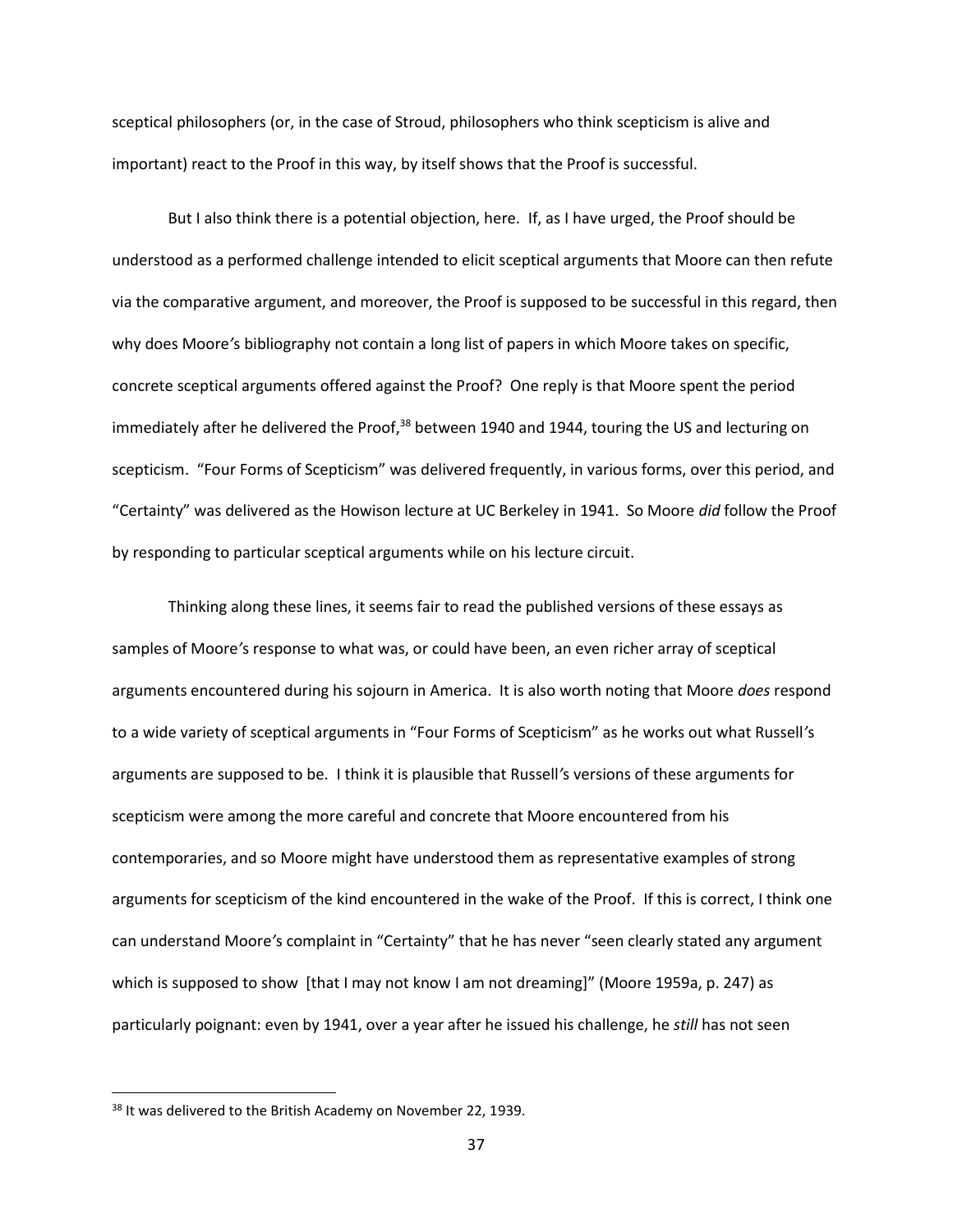anyone make a clear case for the dream argument. But sadly, there are no recordings of these lectures, nor are there records of the informal conversations that would have occurred during this period, and so I cannot point to direct evidence to back the idea that "Four Forms of Scepticism" and "Certainty" reflect Moore*'*s engagement with sceptical arguments elicited by the Proof.

But there is a second point to make here, which is that Moore gets his point across with what he gives us. In addition to encouraging formal arguments for scepticism, the Proof elicits sceptical arguments in a second sense as well: it draws the reader into thinking about why this apparently facile response to scepticism cannot succeed. The two later essays, meanwhile, demonstrate how Moore would reply to a sceptical argument of any sort, via the comparative argument. So reading the two pieces of the strategy—i.e. the Proof, plus the two later essays—in tandem may be sufficient for Moore*'*s purposes, in the sense that the Proof puts the reader in a frame of mind where she is considering arguments against Moore*'*s premises, and the later essays offer a scheme for how to think about such arguments so as to effectively refute them. In other words, these essays taken as a group can be understood to effect the strategy as I have described for a given reader even without explicit historical instances in which the Proof convinced a philosopher to publish her careful argument for scepticism, to which Moore then replied with the comparative argument.

The other question, about whether this strategy taken as a whole is effective, is more difficult. I think Moore*'*s strategy is successful against his contemporaries: "Four Forms of Scepticism" does seem to refute Russell, though Russell*'*s scepticism is not very well defended. And the British idealists— McTaggart and the like—took as their premises claims that seem so strange and outlandish today that the comparative argument is just the right move. I think it is less clear, though I will not develop the idea here, that the early version of Moore*'*s strategy succeeds against Hume in either "Hume*'*s Philosophy" or *Some Main Problems of Philosophy*, and I think it is a question of some interest how Moore would have dealt with Humean scepticism in his maturity. It is curious, given his interest in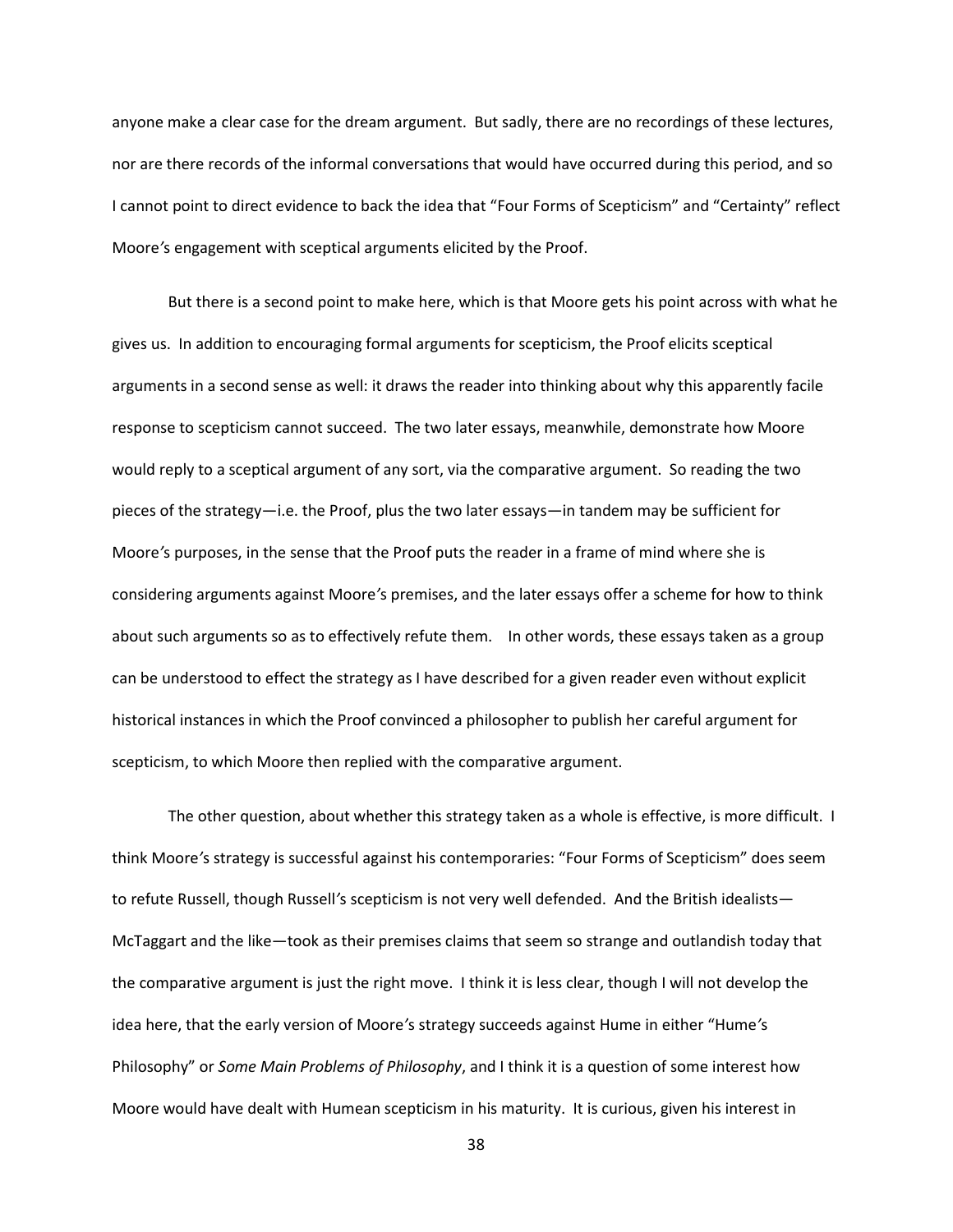scepticism in the 1940s, that he does not return to Hume after 1910. Perhaps this is evidence that he took the 1910 argument to be an example of his mature strategy, and thus the best response he could offer. In any case, Moore probably could not have effectively used his strategy against Hume, given Moore*'*s own commitment to sense-data. A modern response to Hume, using Moore*'*s strategy, could succeed by simply rejecting the theory of ideas.

But there is another way of putting the sceptical problem that Moore*'*s approach seems powerless against. All of the sceptical scenarios and arguments described above can be understood to be motivating a simple question: Can you justify all of your knowledge of the external world without making use of any of that knowledge? Or, can you justify your evidentiary norms from outside of those norms? This is what Stroud has in mind when he describes the external question. Put this way, scepticism requires no argument and makes no assumptions. But it also lacks sting. I think you can safely admit that you cannot justify your knowledge externally without bringing all of your knowledge into question.<sup>39</sup> As Moore insists at the end of the Proof, there are things we know but cannot prove.

So for the external philosophical question to yield the cataclysmic results the sceptic wants, the sceptic *does* need an argument: she needs to show that if we cannot independently justify our knowledge of the external world, we have no rightful claim to knowledge. There are likely many directions in which this argument might proceed, but the point is that any argument from the external question to the radical conclusion about knowledge will require a set of premises and a careful argument. And as soon as the sceptic is required to bring forth such an argument, Moore knows how to respond. In other words, I think Moore could safely issue a new challenge, in response to Stroud*'*s external question, to bring forward an argument that from our inability to justify all of our knowledge of

<sup>39</sup> Maddy (2007) makes a similar point in response to Stroud*'*s external question. The second philosopher admits that she cannot answer the external question, but she does not think this has particularly dramatic consequences for her knowledge.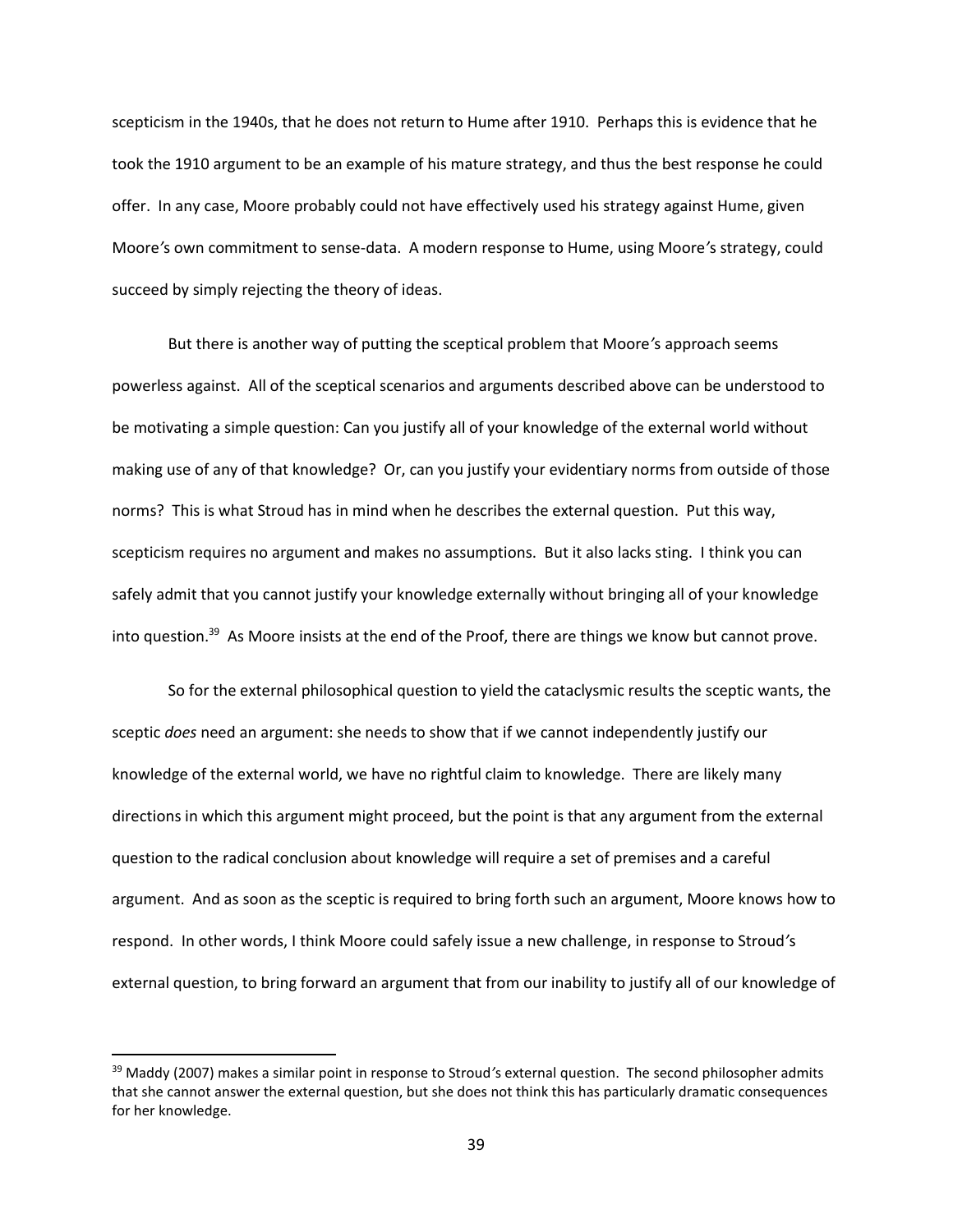the external world from a perspective *outside* of that knowledge, it follows that knowledge of the

external world is impossible, which does not rest on a premise that is, beyond comparison, less certain

than that "I know that this is a pencil". From here, Moore would be back in business.

#### **References**

- Ambrose, Alice (1942). "Moore*'*s Proof of an External World." *The Philosophy of G.E. Moore*, Ed. Paul Arthur Schlipp. 1 edition. Volume IV of Library of Living Philosophers. Evanston: Northwestern University Press, 395-418.
- Baldwin, Thomas (1990). *G. E. Moore*. New York: Routledge.
- Clarke, Thompson (1972). "The Legacy of Skepticism." *The Journal of Philosophy*, **69**(20), 754-769.
- Davies, Martin (2004). "Epistemic Entitlement, Warrant Transmission and Easy Knowledge." *Aristotelian Supplementary Volume*, **78**(1), 213-245.
- Forster, Paul (2008). "Neither Dogma Nor Common Sense: Moore*'*s Confidence in his *'*Proof of an External World*'*." *British Journal for the History of Philosophy*, **16**(1), 163-195.
- Fratantaro, Sal (1998). *The Methodology of G. E. Moore*. Brookfield, VT: Ashgate Publishing Co.
- Greco, John (2002). "How to Reid Moore." *The Philosophical Quarterly*, **52**(209), 544-563.

Kant, Immanuel (1929). *Critique of Pure Reason*. Ed. Norman Kemp Smith. Edinburgh: R & R Clark, Ltd.

- Lehrer, Keith (1971). "Why Not Scepticism?" *The Philosophical Forum*, **2**, 283-298.
- Lycan, William G. (2001). "Moore Against the New Skeptics." *Philosophical Studies*, **103**(1), 35-53.
- Lycan, William G. (2007). "Moore*'*s Anti-skeptical Strategies." *Themes from G. E. Moore*, Ed. Susan Nuccetelli and Gary Seay. New York: Oxford University Press, 84-99.
- Maddy, Penelope (2007). *Second Philosophy*. New York: Oxford University Press.
- Malcolm, Norman (1942). "Moore and Ordinary Language." *The Philosophy of G.E. Moore*, Ed. Paul Arthur Schlipp. 1 edition. Volume IV of Library of Living Philosophers. Evanston: Northwestern University Press, 343-368.
- McGinn, Marie (1989). *Sense and Certainty*. New York: Basil Blackwell.
- Moore, G. E. (1909). "Hume*'*s Philosophy." *The New Quaterly*, November, 1909. Page citations from Moore (1959d).
- Moore, G. E. (1918). "Some Judgments of Perception." *Proceedings of the Aristotelian Society* (New Series), **19**, 1-29. Presidential address delivered November 4, 1918. Page citations from Moore (1959d).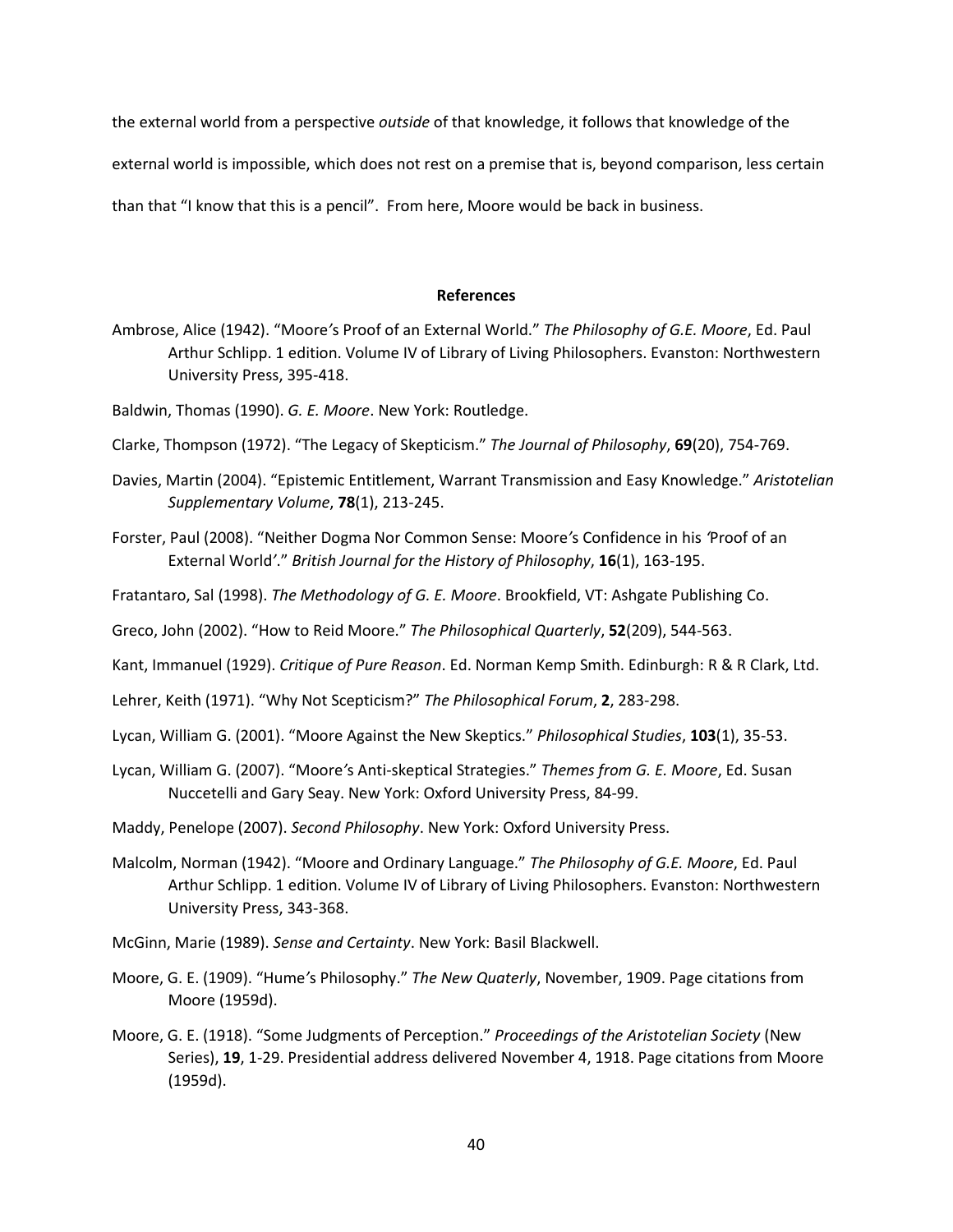- Moore, G. E. (1925). "A Defense of Common Sense." *Contemporary British Philosophy*, 2nd series, Ed. J. H. Muirhead. London: George Allen & Unwin. Page citations from Moore (1959c).
- Moore, G. E. (1939). "Proof of an External World." *Proceedings of the British Academy*, **25**, 273-300. Page citations from Moore (1959c).
- Moore, G. E. (1942). "A Reply to My Critics." *The Philosophy of G. E. Moore*, Ed. Paul Arthur Schilpp. 1 edition. Volume IV of Library of Living Philosophers. Evanston: Northwestern University Press, 533-677.
- Moore, G. E. (1953). *Some Main Problems of Philosophy*. London: George Allen & Unwin.
- Moore, G. E. (1959a). "Certainty." *Philosophical Papers*. London: George Allen and Unwin. Howison Lecture delivered at University of California, 1941.
- Moore, G. E. (1959b). "Four Forms of Scepticism." *Philosophical Papers*. London: George Allen and Unwin. Delivered at various universities, 1940-4.
- Moore, G. E. (1959c). *Philosophical Papers*. London: George Allen and Unwin.
- Moore, G. E. (1959d). *Philosophical Studies*. New Jersey: Littlefield, Adams, & Co. First published in 1922, by Routledge and Kegan Paul, Ltd.
- Moore, G. E. (1993). "Certainty (Alternate Ending)." G. E. Moore: Selected Writings, Ed. Thomas Baldwin. New York: Routledge. 195-6.
- Nelson, John O. (1990). "In Defense of Moore*'*s *'*Proof of an External World*'*." *Reason Papers*, **15**, 137- 140.
- Pryor, James (2000). "The Skeptic and the Dogmatist." Nôus, **34**(4), 517-549.
- Pryor, James (2004). "What*'*s Wrong with Moore*'*s Argument." *Philosophical Issues*, **14**, 349-378.
- Russell, Bertrand (1927a). *Analysis of Matter*. London: K. Paul, Trench, Trübner, & Co.
- Russell, Bertrand (1927b). *An Outline of Philosophy*. London: Allen & Unwin.
- Soames, Scott (2003). *Philosophical Analysis in the Twentieth Century*. *Volume 1: The Dawn of Analysis.* Princeton: Princeton University Press.
- Sosa, Ernst (2007). "Moore*'*s Proof." *Themes from G. E. Moore*, Ed. Susan Nuccetelli and Gary Seay. New York: Oxford University Press, 49-61.
- Stroud, Barry (1984). *The Significance of Philosophical Scepticism*. New York: Oxford University Press.
- Unger, Peter (1974). "An Argument for Skepticism." *Philosophic Exchange*, **1**(5), 131-155.
- Wittgenstein, Ludwig (1972). *On Certainty*. Ed. G. E. M. Anscombe and G. H. von Wright. New York: Harper Perennial.
- Wright, Crispin (1986). "Facts and Certainty." *Proceedings of the British Academy*, **71**, 429-472.